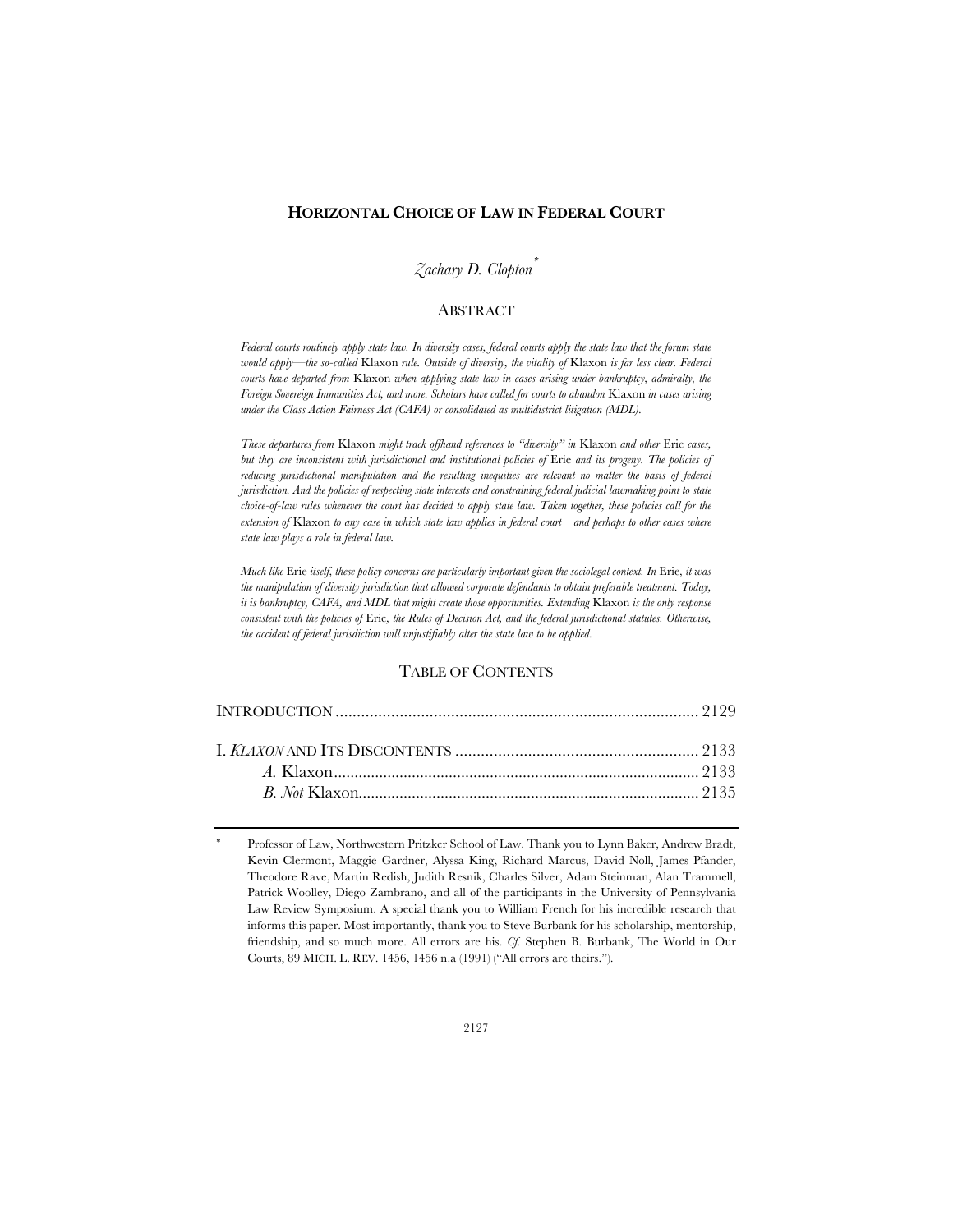III. EXTENSIONS: FEDERAL COMMON LAW, *SEMTEK*, AND CONGRESS

*This is an article about what Professor Burbank might call lawyers' law.1 It treats of some difficult problems in a corner of conflict of laws that proceduralists have occupied—where state and federal law vie for space—among them problems that Professor Burbank set out to solve early in his career.2 It treats as well of a decision last Term,3 and a decision two decades ago4 in which the Supreme Court accepted the most controversial of the solutions Professor Burbank proposed fifteen years prior.5 More broadly, my hope is to cast some light both on the question whether shopping into federal jurisdiction is a problem worthy of concern today and on the immense contribution of Professor Burbank to procedural scholarship.6*

1 *See* Stephen B. Burbank, Semtek*, Forum Shopping, and Federal Common Law*, 77 NOTRE DAME L. REV. 1027, 1027 & n.1 (2002) [hereinafter Burbank, *Semtek*] ("This is an Article about what Justice Jackson would have called lawyers' law.") (citing Robert H. Jackson, *Full Faith and Credit—The Lawyer's Clause of the Constitution*, 45 COLUM. L. REV. 1, 2 (1945)).

- 3 Rodriguez v. FDIC, 140 S. Ct. 713 (2020).
- 4 Semtek Int'l Inc. v. Lockheed Martin Corp., 531 U.S. 497 (2001).
- 5 *See* Burbank, *Semtek*, *supra* note 1, at 1027–28 ("It treats as well of a decision last Term in which the Supreme Court accepted the most controversial of the solutions I proposed fifteen years ago.") (citing *Semtek*).
- 6 *See id.* at 1028 ("More broadly, my hope is to cast some light both on the question whether forum shopping between state and federal court is a problem worthy of concern today and on the nature, including the politics, of procedural scholarship.").

<sup>2</sup> *See id.* at 1027 ("It treats of some difficult problems in a corner of conflict of laws that proceduralists have occupied—where state and federal law vie for space—problems that I set out to solve early in my career.") (citing Stephen B. Burbank, *Interjurisdictional Preclusion, Full Faith and Credit and Federal Common Law: A General Approach*, 71 CORNELL L. REV. 733 (1986) [hereinafter Burbank, *Interjurisdictional Preclusion*]).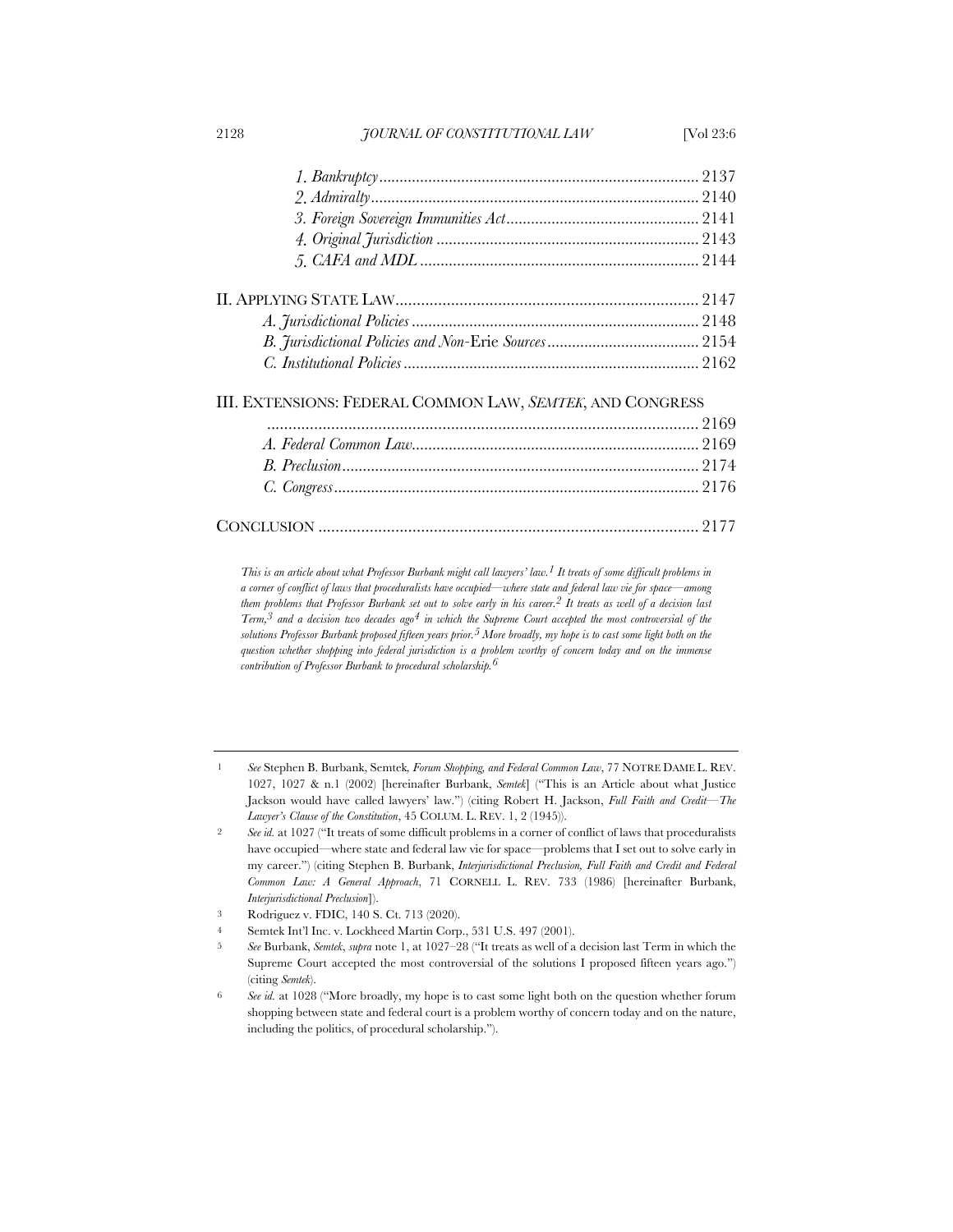### **INTRODUCTION**

Perhaps the most watched piece of complex litigation in American courts involves the lawsuits arising from the national opioid epidemic.7 Municipal, state, and other plaintiffs have filed tens of thousands of lawsuits against the manufacturers and distributors of opiates, frequently arising under state law. Countless state law claims have ended up in federal court,<sup>8</sup> variously based on diversity of citizenship jurisdiction, supplemental jurisdiction, federal question jurisdiction, Class Action Fairness Act (CAFA) jurisdiction, federal officer removal, and more.9 There was even a case filed by the State of Arizona under the original jurisdiction of the Supreme Court of the United States.10 The district court cases were consolidated in a federal multidistrict litigation (MDL) in the Northern District of Ohio in front of Judge Dan Polster.11 Then, in 2019, Purdue Pharma filed for bankruptcy in New York and sought a stay of ongoing litigation, potentially bringing pending claims against it into the bankruptcy proceeding.12

Why, you might wonder, did the prior paragraph make so much of the various jurisdictional hooks in the opioid litigation? A claim is a claim is a claim, right?

<sup>7</sup> *See generally In re* Nat'l Prescription Opiate Litig., No. 1:17-2804 (N.D. Ohio filed Sept. 25, 2017) (opioid docket); Jan Hoffman, *Can This Judge Solve the Opioid Crisis?*, N.Y. TIMES (Mar. 5, 2018), https://www.nytimes.com/2018/03/05/health/opioid-crisis-judge-lawsuits.html [https://perma.cc/U6EB-GYBJ] (discussing opioid MDL judge).

<sup>8</sup> For more on state court opioid litigation, see Zachary D. Clopton & D. Theodore Rave, *Opioid Cases and State MDLs*, 70 DEPAUL L. REV. 245 (2021); and Roger Michalski; *MDL Immunity: Lessons from the National Prescription Opiate Litigation*, 69 AM. U. L. REV. 175 (2019).

<sup>9</sup> *See*, *e.g.*, Bd. of Cty. Comm'rs of Seminole Cty., Okla. v. Purdue Pharma L.P., No. CIV-18-372- JWL, 2019 WL 1474397, at \*1 (E.D. Okla. Apr. 3, 2019) (removing the case based on diversity of citizenship); Fla. Health Scis. Ctr., Inc. v. Sackler, No. 19-62992-CIV-MARTINEZ, 2020 WL 1046601, at \*2–4 (S.D. Fla. Jan. 24, 2020) (removing the case because the issue was a federal question); City of Henderson v. Purdue Pharma L.P., No. 3:19-cv-00067-GFVT, 2020 WL 428112, at \*1 (E.D. Ky. Jan. 27, 2020) (removing the case based on supplemental jurisdiction); *In re* Nat'l Prescription Opiate Litig., 327 F. Supp. 3d 1064, 1070-79 (N.D. Ohio 2018) (removing the case based on the doctrine of federal officer removal); Louisa Cty., Va. v. Purdue Pharma, L.P., No. 3:19-cv-00027, 2019 WL 6219872, at \*1 (W.D. Va. May 24, 2019) (removing the case because it arose under the Class Action Fairness Act, a federal statute).

<sup>10</sup> *See* State v. Sackler, 140 S. Ct. 812 (mem.) (2019); Arizona v. Sackler, Dkt. No. 22O151 (U.S. 2019). *See generally* Adam Liptak, *Arizona Files Novel Lawsuit in Supreme Court Over Opioid Crisis*, N.Y. TIMES (July 31, 2019), https://www.nytimes.com/2019/07/31/us/politics/arizona-supreme-courtopioid-sackler.html [https://perma.cc/W59H-576C].

<sup>11</sup> *See*, *e.g.*, *In re* Nat'l Prescription Opiate Litig., 290 F. Supp. 3d 1375 (J.P.M.L. 2017).

<sup>12</sup> *See*, *e.g.*, *In re* Nat'l Prescription Opiate Litig., No. 1:17-2804, 2019 WL 4686815, at \*6 (N.D. Ohio Sept. 26, 2019).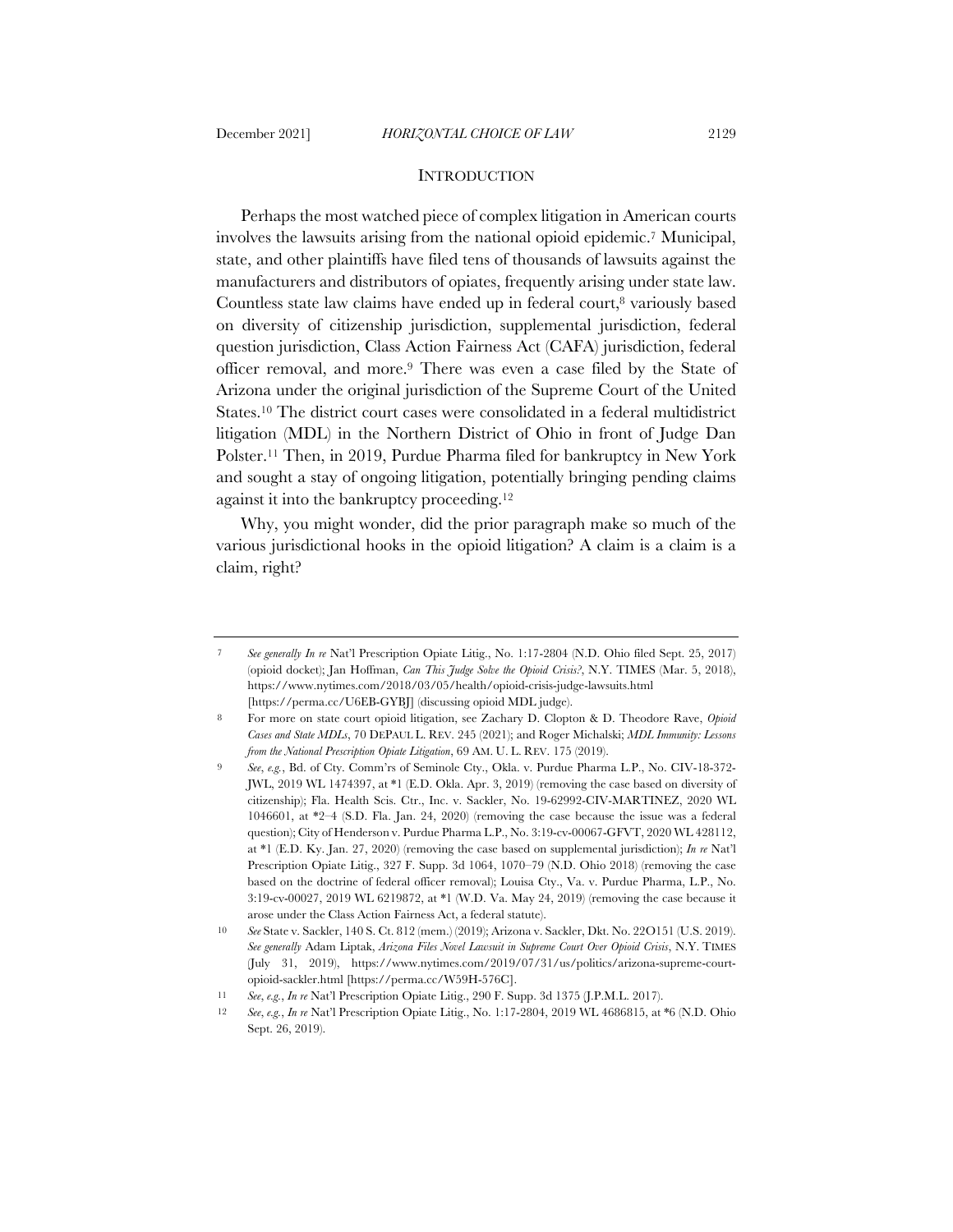Not so fast. Anyone who has taken first year Civil Procedure knows (or should know13) that federal courts may apply state law—the *Erie* doctrine14 and that, when sitting in diversity, the state law to be applied is the law that the forum state's highest court would apply—the *Klaxon* rule.15 But what we may not tell our Civil Procedure students is that the reach of *Klaxon* beyond diversity is not so clear. Federal courts have departed from *Klaxon* when state law arises in bankruptcy, admiralty, and Foreign Sovereign Immunities Act cases, and in cases within the original jurisdiction of the Supreme Court.16 Scholars have further called for federal courts to ignore *Klaxon* in CAFA and MDL cases.17 If these scholars had their way, a state law claim in the opioid litigation might have been governed by different state law when filed in state court, when removed to federal court under CAFA, and when consolidated in a different court as an MDL. And even without the scholarly intervention, a defendant's decision to file for bankruptcy—for example, a so-called mass tort bankruptcy18—might have the effect of changing the state substantive law to be applied to pending claims.

This Article argues that these results are at variance with the policies of the *Erie* doctrine; they are inconsistent with the Rules of Decision Act; and they draw no support from the federal jurisdictional statutes. A better approach is to follow *Klaxon* whenever state law applies in federal court—and perhaps in situations where state law is otherwise incorporated into federal law.

Support for this approach comes from both the jurisdictional and institutional policies of *Erie*. The jurisdictional policies of *Erie* are often characterized as the "twin aims" of reducing forum shopping and avoiding the inequitable administration of the laws. These laudable goals are implicated when state law applies in federal court regardless of the basis of federal jurisdiction. Indeed, if we take seriously Justice Brandeis's concern with the social context of jurisdictional manipulation,<sup>19</sup> applying different law to CAFA, MDL, and bankruptcy poses particular problems in light of the parties to whom those bases might be available. So although *Erie* cases

<sup>13</sup> *See*, *e.g.*, Kevin M. Clermont, *Reverse-*Erie, 82 NOTRE DAME L. REV. 1, 50 (2006) ("All eighteen current civil procedure casebooks cover *Erie*, devoting an average of sixty-three pages to it . . . .").

<sup>14</sup> *See* Erie R.R. v. Tompkins, 304 U.S. 64 (1938).

<sup>15</sup> *See* Klaxon Co. v. Stentor Elec. Mfg. Co., 313 U.S. 487 (1941).

<sup>16</sup> *See infra* Section I.B.

<sup>17</sup> *Id.*

<sup>18</sup> *See infra* notes 145–46 and accompanying text.

<sup>19</sup> *See infra* notes 134–35 and accompanying text.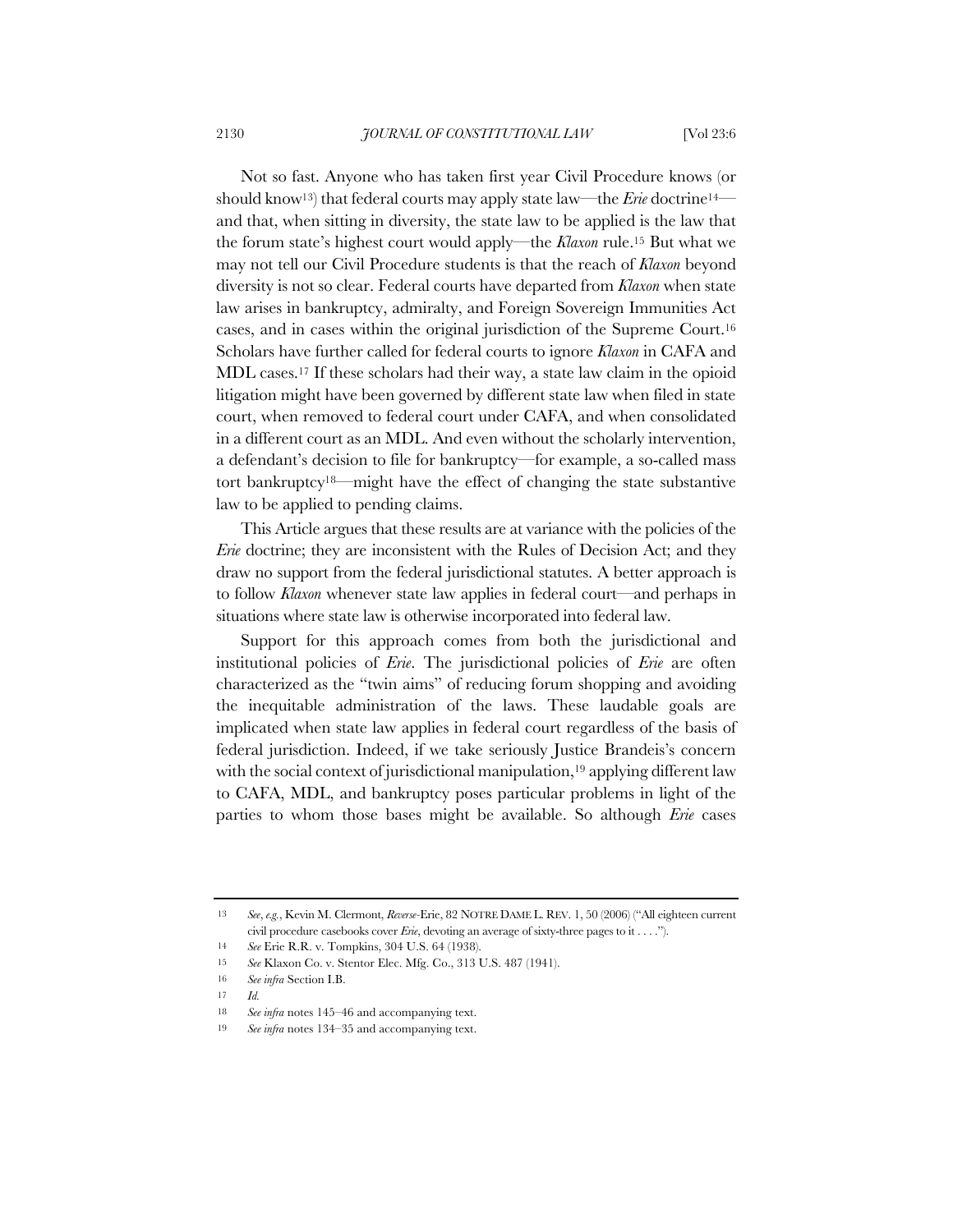occasionally talk about the "accident of diversity," the policies of *Erie*, if not construed in a "crabbed or wooden fashion,"20 sweep more broadly.

The institutional policies of *Erie* also support extending *Klaxon* to these other cases. The *Erie* doctrine embodies two significant institutional policies: the protection of state interests and the desire to constrain federal judicial lawmaking. Extending *Klaxon* to any issue arising under state law furthers these twin institutional aims. *Klaxon* acknowledged that state interests are expressed not only in substantive law but also in choice of law. *Klaxon* also reflected the Supreme Court's concern that federal judges could circumvent *Erie* by smuggling federal lawmaking through the choice-of-law backdoor. *Erie*'s institutional goals do not depend in any way on the basis of federal jurisdiction, and none of the federal jurisdictional statutes suggest any congressional intent to alter the choice of state law in federal court. Indeed, to the extent Congress expressed any opinion on choice of law, it would be in the Rules of Decision Act, which calls for federal courts to apply state law without any mention of the jurisdictional basis.

Importantly, the inconsistent choice-of-law treatment identified in this Article sometimes operates between state and federal courts, and sometimes between bases of federal jurisdiction. As a result, we cannot limit our gaze to federal-state forum shopping, but we also must consider shopping among bases of jurisdiction. Some parties, for example, might be able to choose whether claims are litigated as diversity cases, CAFA cases, MDLs, or in bankruptcy.

This ability to "jurisdiction shop" supports having the same horizontal choice-of-law rule independent of the basis of federal jurisdiction. Because Klaxon is not going anywhere,<sup>21</sup> it should extend to all bases of federal jurisdiction when state law applies. This conclusion suggests two versions of this Article's claim. The strong version is that federal courts should follow *Klaxon* when choosing among states' laws, period. The weak version is that, conditional on *Klaxon* being the rule for diversity cases (and many other types of cases), it also should be the rule for all other bases of federal jurisdiction, as a consistent choice-of-law approach is preferred.22 So even for those who dislike *Klaxon*, this Article suggests that it would be a mistake for that rule to govern some but not all federal cases.

<sup>20</sup> Robertson v. Wegmann, 436 U.S. 584, 598 (1978) (Blackmun, J., dissenting) (discussing the Rules of Decision Act); *see* Burbank, *Interjurisdictional Preclusion*, *supra* note 2 (quoting this phrase with respect to the proper interpretation of the Rules of Decision Act). Hart, according to Burbank, had a "crabbed and sterile view" of *Erie*'s social purposes. *See* Burbank, *Semtek*, *supra* note 1, at 1053 n.110.

<sup>21</sup> Given the signals from the Supreme Court and the lack of any from Congress, this seems like a reasonable assumption. *See infra* note 51.

<sup>22</sup> For more on this weak form, see *infra* notes 170 & 191.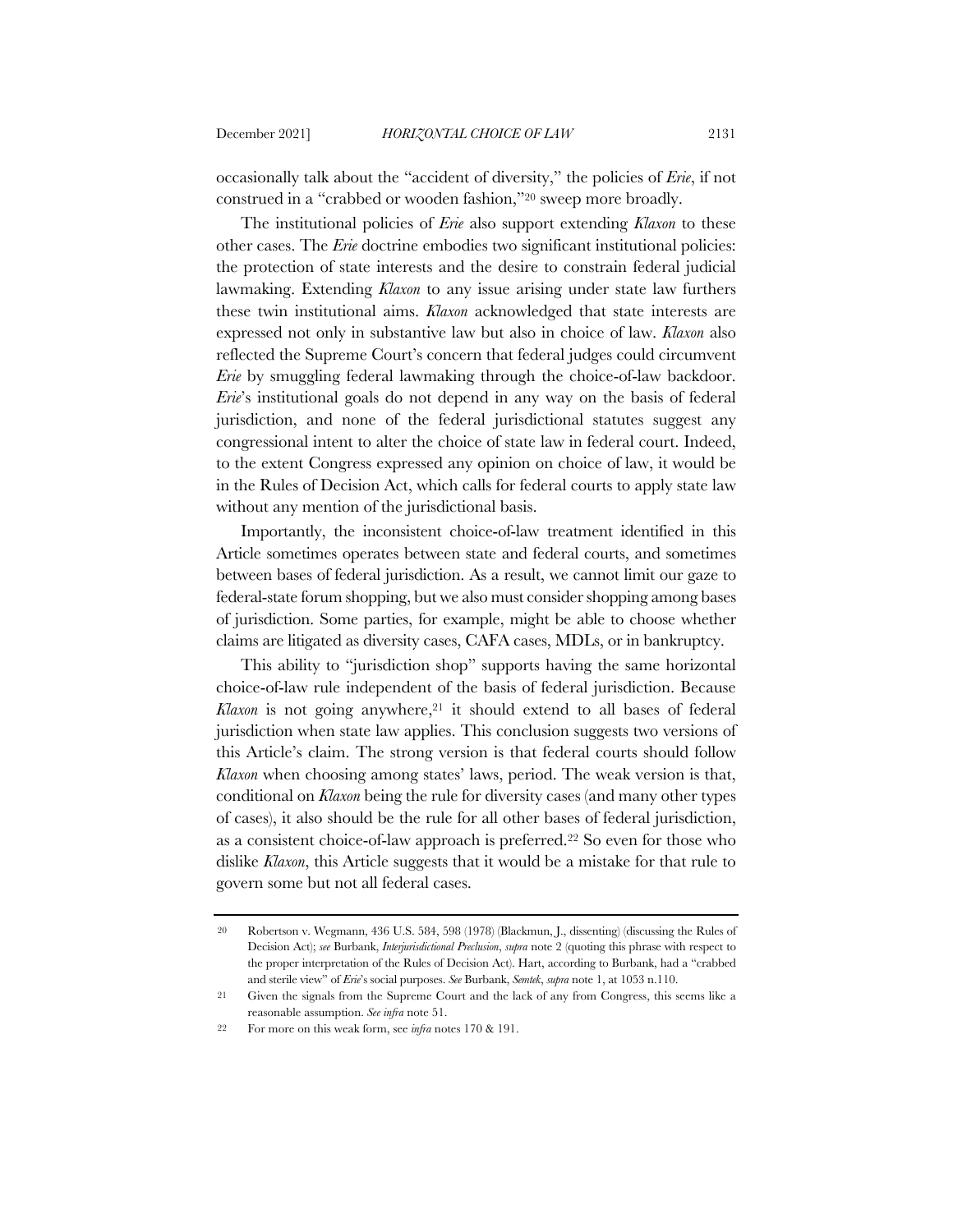Nothing in this Article, by the way, depends on some quantitative accounting of the frequency with which parties shop for different choice-oflaw rules. Indeed, such an accounting is impossible for CAFA and MDL where courts have not (yet?) departed from *Klaxon*. But it must be true that arties care about the law to be chosen—it is what determines whether they will be hanged in Professor Silberman's famous quip.<sup>23</sup> And however frequently parties shop for choice of law, the ability to shop can result in unequal treatment between those with access to particular bases of jurisdiction and those without such access, and it can intrude on state interest and empower federal judges without cause.

The balance of this Article proceeds as follows.24 Part I briefly reviews the *Klaxon* decision and its critics, before exploring in more detail the areas in which federal courts depart from *Klaxon* or in which scholars have claimed that they should. Part II argues that the *Klaxon* rule should be extended to all cases where state law is applied in federal court. It first shows how the concerns with jurisdictional manipulation that motivated *Erie* are not limited to diversity cases, and that today's *Black & White Taxicab*<sup>25</sup> could involve the manipulation of jurisdiction via bankruptcy, CAFA, or MDL. This Part then details how the jurisdictional and institutional policies of *Erie*, supported by the Rules of Decision Act and the federal jurisdictional statutes, point to the use of *Klaxon* beyond diversity. Part III then proposes tentative extensions of these arguments: courts should follow *Klaxon* when federal common law or a federal statute looks to state law, and federal preclusion law should adopt state law for judgments arising under state law regardless of the basis of federal jurisdiction.26 In short, *Klaxon* all the way down.27

<sup>23</sup> Linda J. Silberman, Shaffer v. Heitner*: The End of an Era*, 53 N.Y.U. L. REV. 33, 88 (1978) ("To believe that a defendant's contacts with the forum state should be stronger under the due process clause for jurisdictional purposes than for choice of law is to believe that an accused is more concerned with where he will be hanged than whether.").

<sup>24</sup> I feel tempted here to invoke Professor Burbank's statement about his work on interjurisdictional preclusion: "This is a long article about an exquisitely difficult subject." *See* Burbank, *Interjurisdictional Preclusion*, *supra* note 2, at 829.

<sup>25</sup> Justice Brandeis in *Erie* cited *Black & White Taxicab v. Black & Yellow Taxicab*, 276 U.S. 518 (1928), as an example of a corporate defendant manipulating federal jurisdiction by changing its citizenship to create diversity.

<sup>26</sup> To be more precise, Part III suggests three possible extensions. First, while federal courts have been unclear (at best) about how they select the state law to be adopted as federal common law, I argue that *Klaxon* should inform the horizontal choice of adopted law. Second, for the same reasons that *Klaxon* should apply to state law outside of diversity, *Semtek*'s adoption of state law for preclusion should turn on the source of law rather than the basis of jurisdiction. Third, *Klaxon* should be the presumptive approach when courts are interpreting federal statutes pointing to state law.

<sup>27</sup> *See*, *e.g.*, Rapanos v. United States, 547 U.S. 715, 754 n.14 (2006) ("[A]n Eastern guru affirms that the earth is supported on the back of a tiger. When asked what supports the tiger, he says it stands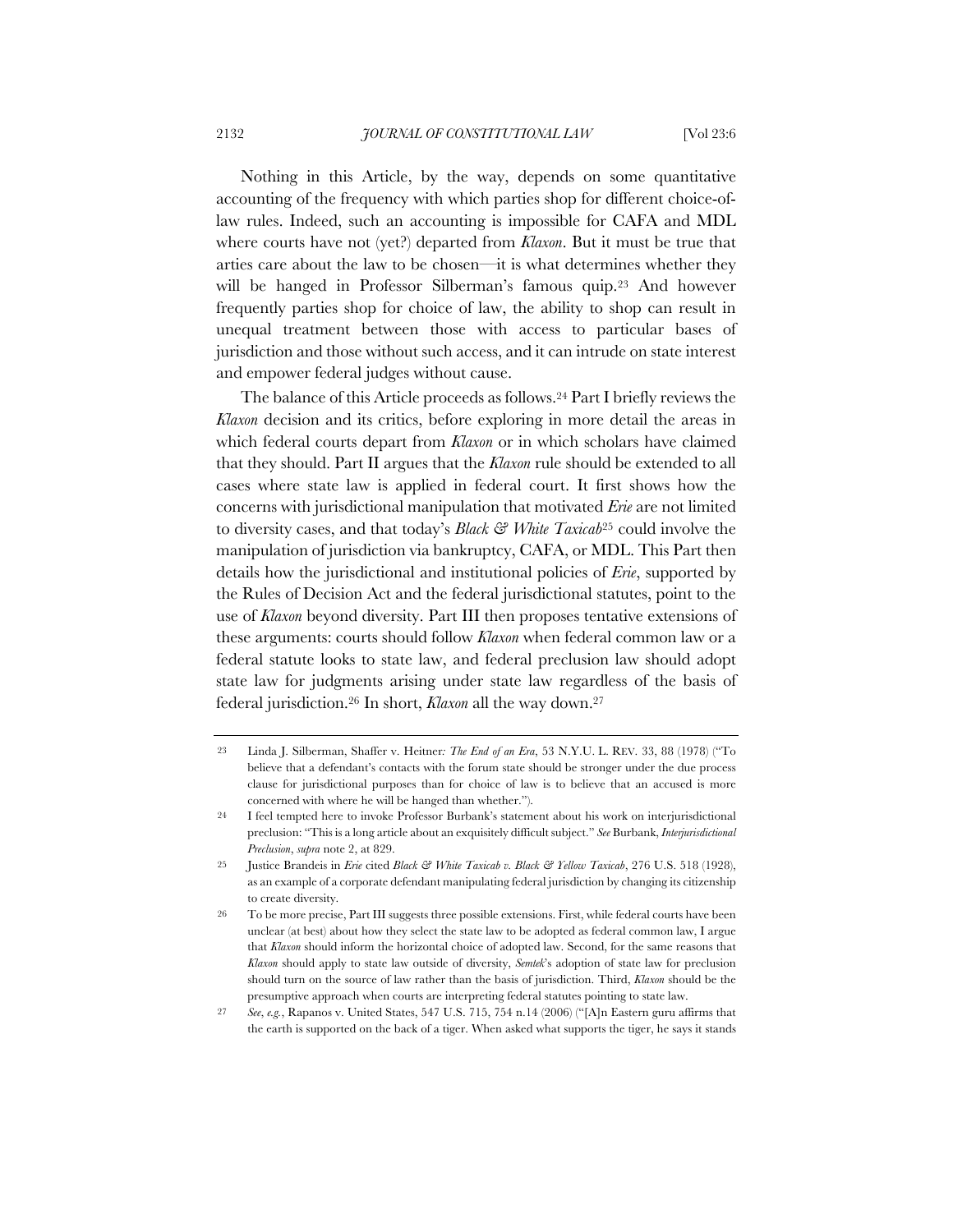# *A.* Klaxon

It always starts with *Erie*.28 When the *Erie* doctrine calls for the application of state law,29 it raises a question of horizontal choice of law—an issue, unfortunately for Harry Tompkins, to which the *Erie* Court gave little attention.30

Three years after *Erie*, the Supreme Court took up horizontal choice of law in *Klaxon v. Stentor Electric Manufacturing Co.*<sup>31</sup> *Klaxon* was a breach-ofcontract case, filed in the District of Delaware. The district court applied New York contract law to the claim. What proved a more vexing question was the law governing prejudgment interest. The district court and court of appeals applied New York law, seemingly following a federal choice-of-law rule.

The Supreme Court unanimously reversed, holding that the choice-oflaw question should be answered by forum law (here Delaware law).32 As the Court observed, "Subject only to review by this Court on any federal

upon an elephant; and when asked what supports the elephant he says it is a giant turtle. When asked, finally, what supports the giant turtle, he is briefly taken aback, but quickly replies 'Ah, after that it is turtles all the way down.'").

<sup>28</sup> The lesson that "all legal questions are *Erie* questions" is one that I learned from Professor Kevin Clermont, but this is not his *Festschrift*, so it is relegated to the footnotes. *See* KEVIN M. CLERMONT, PRINCIPLES OF CIVIL PROCEDURE 188 (6th ed. 2021) ("The simple fact is that every question of law in a federal system such as ours is preceded by the choice-of-law problem of whether the legal question is a matter of state or federal law. 'Every question of law' means all tasks of making or applying law, whether by public or private actors. If a police officer or a car driver is trying to determine the speed limit, that person needs first to resolve whether state or federal law governs by determining the choice that the Constitution, Congress, or courts have made or would make.").

<sup>29</sup> I refer to the "application" of state law consistent with the distinction between adopting and applying, see generally Kevin M. Clermont, *Degrees of Deference: Applying vs. Adopting Another Sovereign's*  Law, 103 CORNELL L. REV. 243(2018), and consistent with the Rules of Decision Act's use of "apply." 28 U.S.C. § 1652 (2018). *Cf.* ARTHUR TAYLOR VON MEHREN & DONALD THEODORE TRAUTMAN, THE LAW OF MULTISTATE PROBLEMS 1049–51 (1965) (speaking in terms of "supplementation" and "delineation"). For more on the adoption of state law, see *infra* Part III.

<sup>30</sup> As Professor Purcell observed, had the *Erie* Court considered the horizontal choice of law and applied a *Klaxon*-like approach, then it likely would have selected New York general law, under which Tompkins may have recovered. *See* Edward A. Purcell, Jr., *The Story of* Erie*: How Litigants, Lawyers, Judges, Politics and Social Change Reshape the Law*, *in* CIVIL PROCEDURE STORIES (Kevin M. Clermont 1st ed., 2004) at n.145.

<sup>31</sup> Klaxon Co. v. Stentor Elec. Mfg. Co., 313 U.S. 487 (1941). For more background on *Klaxon*, see Andrew D. Bradt, *The Shortest Distance: Direct Filing and Choice of Law in Multidistrict Litigation*, 88 NOTRE DAME L. REV. 759, 770–77 (2012).

<sup>32</sup> *Klaxon*, 313 U.S. at 496 ("The conflict of laws rules to be applied by the federal court in Delaware must conform to those prevailing in Delaware's state courts.").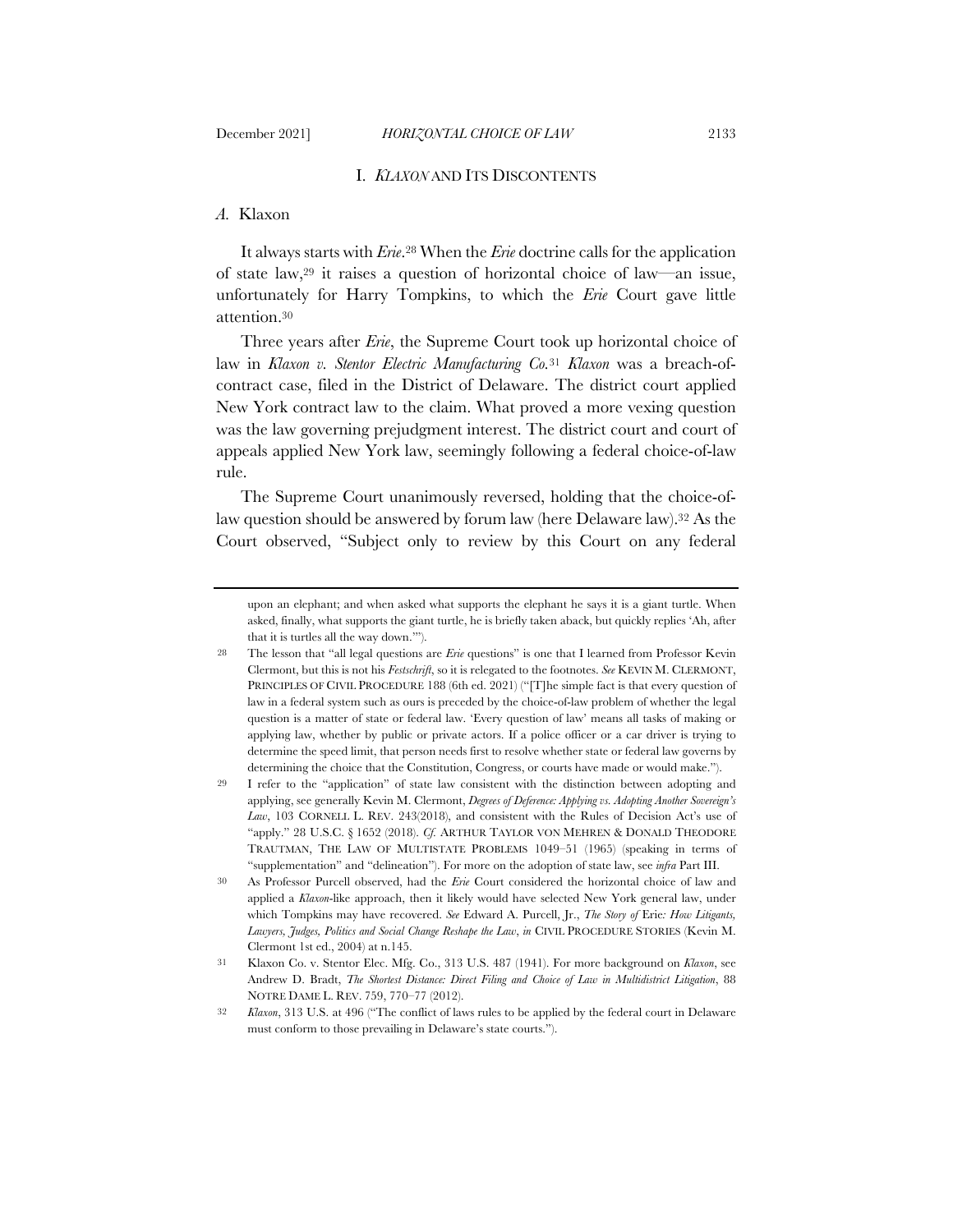question that may arise, Delaware is free to determine whether a given matter is to be governed by the law of the forum or some other law."33 More generally, in cases in which it applies, the *Klaxon* rule calls for federal courts to follow the horizontal choice of law of the forum state, without exception.34

At least three reasons support the *Klaxon* approach. First, a fundamental policy of *Erie* is reducing the incentives for intrastate forum shopping,<sup>35</sup> particularly with reference to matters of substantive law, though it does not track a "substance-procedure" line.36 As Ed Purcell teaches, the need for intrastate uniformity to counter jurisdictional manipulation by corporate defendants motivated *Erie* in the first place.37 Soon after *Erie*, it became apparent that choice of law in federal court could be an avenue to undercut this policy goal,38 as choice of law could lead to different law being applied in state and federal courts.39 *Klaxon* could be understood, therefore, as a patch on a hole in the *Erie* doctrine through which intrastate disuniformity could have crept.40

Second, the *Erie* line embodies a notion of federalism that is attentive to state substantive policies.41 Choice-of-law rules are expressions of substantive policies.42 So when we talk about *Erie* respecting the value of federalism, that respect should extend to choice-of-law federalism.43 To be sure, the

<sup>33</sup> *Id.* at 496–97.

<sup>34</sup> *See*, *e.g.*, *id.*; Day & Zimmermann, Inc. v. Challoner, 423 U.S. 3 (1975).

<sup>35</sup> *See, e.g.*, Erie R.R. v. Tompkins, 304 U.S. 64, 74–75 (1938) (explaining the Court's decision to overturn the discriminatory *Swift v. Tyson* decision which "made rights enjoyed under the unwritten 'general law' vary according to whether enforcement was sought in the state or in the federal court"); Hanna v. Plumer, 380 U.S. 460, 467 (1965) (noting that the *Erie* decision was in part a reaction to the practice of forum-shopping in the wake of *Swift v. Tyson*).

<sup>36</sup> *See, e.g.*, Guar. Tr. Co. v. York, 326 U.S. 99, 109 (1945) (explaining that *Erie* did not draw firm lines between "substantive" and "procedural" laws).

<sup>37</sup> *See infra* note 134 and accompanying text (citing Purcell sources and summarizing his views on *Erie*).

<sup>38</sup> *See* Tobias Barrington Wolff, *Choice of Law and Jurisdictional Policy in the Federal Courts*, 165 U. PA. L. REV. 1847 (2017).

<sup>39</sup> *See*, *e.g.*, Guaranty Tr. Co. v. York, 326 U.S. 99 (1945); Hanna v. Plumer, 380 U.S. 460 (1965).

<sup>40</sup> Klaxon Co. v. Stentor Elec. Mfg. Co., 313 U.S. 487, 496–97 (1941).

<sup>41</sup> *See* Erie R.R. v. Tompkins, 304 U.S. 64 (1938).

<sup>42</sup> *See, e.g.*, Russell J. Weintraub, *The* Erie *Doctrine and State Conflict of Laws Rules*, 39 IND. L.J. 228, 242 (1964) ("[T]he choice-of-law rules of a state are important expressions of its domestic policy."); Bradt, *supra* note 31, at 775–76. Professor Wolff suggested that this choice-of-law analysis should be divided into inquiries into the reach of a state's law (which is a matter of state interest) and the resolution of conflicts among state laws (which, at least in federal court, is a matter of federal interest). *See* Wolff, *supra* note 38, at 1884. But the resolution of conflicts among state laws is also a matter of state interest, reflected in state rules on choice of law (where they apply).

<sup>43</sup> *See*, *e.g.*, Andrew D. Bradt, *Forum Selection After* Atlantic Marine: Atlantic Marine *and Choice-of-Law Federalism*, 66 HASTINGS L.J. 617 (2015); David F. Cavers, *The Changing Choice-of-Law Process and the*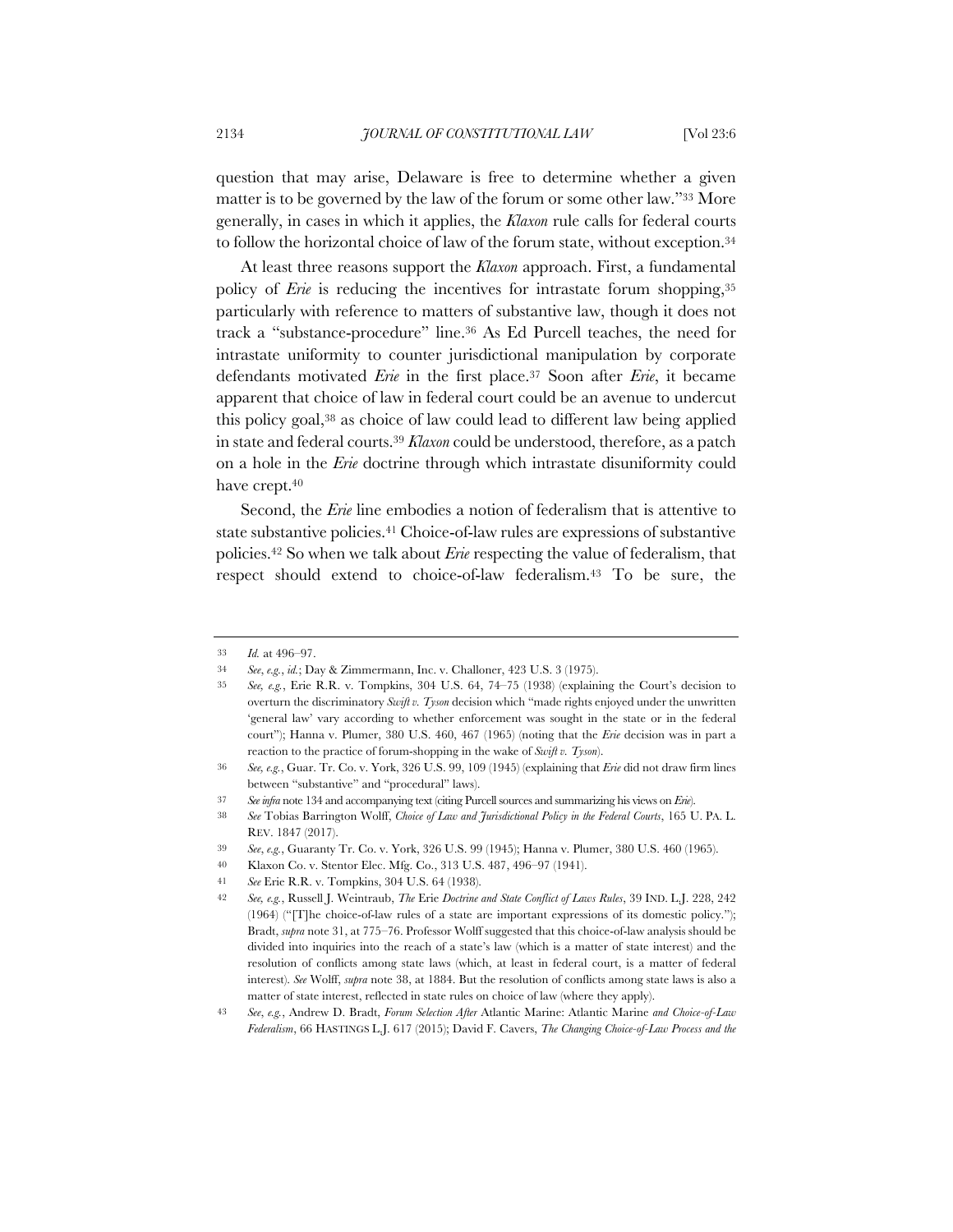application of forum-state choice of law in federal court will lead to horizontal disuniformity. But as Justice Reed said in *Klaxon*, "Whatever lack of uniformity this may produce between federal courts in different states is attributable to our federal system, which leaves to a state, within the limits permitted by the Constitution, the right to pursue local policies diverging from those of its neighbors."44 In other words, horizontal disuniformity is part of *Erie*'s federalism.

Third, among the many lessons Professor Burbank has taught is that one must be cognizant of the institutional interests of judges, which often run toward increasing judicial power.45 Central to *Erie* is the reining in of federal judicial lawmaking.46 *Klaxon* furthers this aim too. The mechanical application of forum-state choice of law takes power out of the hands of federal judges, reallocating it to the states (by incorporating state choice-oflaw doctrine) and to Congress (by leaving open the possibility for federal choice-of-law legislation).47

### *B. Not* Klaxon

The *Klaxon* decision has generated much consternation. As Professor Burbank observed, the central objection to *Klaxon* "is a complaint, most prominently associated with Henry Hart, that has been repeated by generations of scholars who have been in Hart's thrall."48 Hart criticized *Klaxon* because it encouraged interstate forum shopping, a problem he thought could be avoided by federal choice-of-law rules.49 I could go on at length with other versions of this general criticism and with rejoinders from Purcell,

*Federal Courts*, 28 LAW & CONTEMP. PROBS. 732 (1963); Brainerd Currie, *Change of Venue and the Conflict of Laws: A Retraction*, 27 U. CHI. L. REV. 341, 345 (1960).

<sup>44</sup> *Klaxon*, 313 U.S. at 496.

<sup>45</sup> *See*, *e.g.*, Burbank, *Semtek*, *supra* note 1, at 1054 (referring to federal judges' "perfectly natural desires to maximize their own power and to serve their own institutional interests").

<sup>46</sup> *See Erie*, 304 U.S. 64.

<sup>47</sup> This argument recalls Cavers's and Currie's earlier defenses of *Klaxon*. These scholars acknowledged that when the forum state was "disinterested," the arguments in favor of *Klaxon* were diminished. But they were reluctant to jettison *Klaxon* even in these situations because the alternative was empowering federal judges to make federal common law rules for choice of law. *See*, *e.g.*, David F. Cavers, *Change in Choice-of-Law Thinking and Its Bearing on the* Klaxon *Problem,* MEMORANDUM FOR THE AMERICAN LAW INSTITUTE STUDY OF DIVISION OF JURISDICTION BETWEEN STATE AND FEDERAL COURTS, (Tentative Draft No. 1 Apr. 30, 1963) at 14; Bradt, *supra* note 31, at 802-04.

<sup>48</sup> Stephen B. Burbank, *Aggregation on the Couch: The Strategic Uses of Ambiguity and Hypocrisy*, 106 COLUM. L. REV. 1924, 1940 (2006) [hereinafter Burbank, *Couch*] (citing Henry M. Hart, Jr., *The Relations Between State and Federal Law*, 54 COLUM. L. REV. 489, 512–13 (1954)).

<sup>49</sup> *See*, *e.g.*, Hart, *supra* note 48, at 715.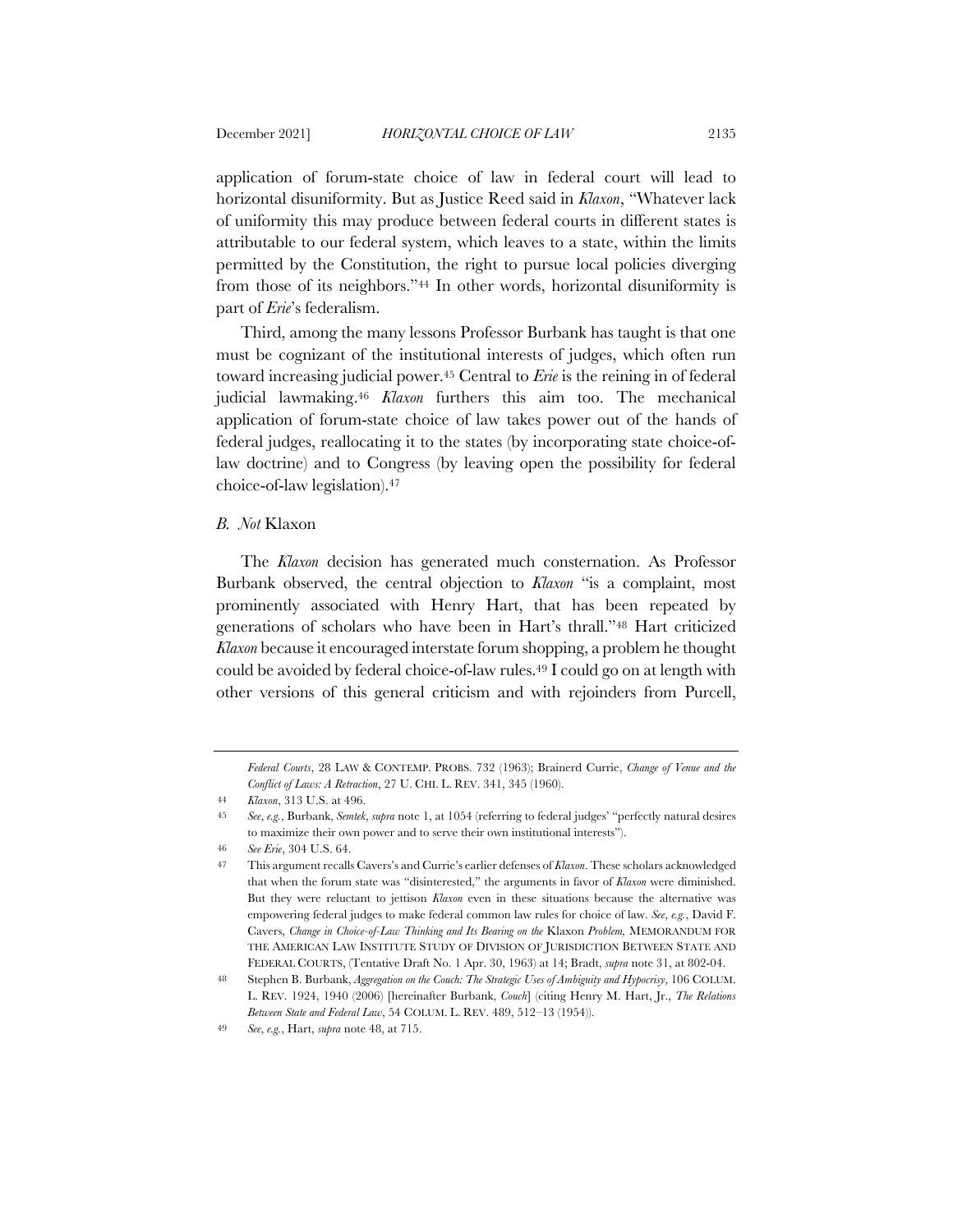Burbank, Cavers, and others.50 But Congress and the Supreme Court have given no indication that they intend to overrule *Klaxon*,51 so as a concession to the shortness of life,52 I discuss here the more focused attacks on *Klaxon*.

There is no doubt (at least in my mind) that the *Erie* doctrine governs when state law applies in federal court, regardless of whether the case relies on diversity of citizenship jurisdiction.53 But what about *Klaxon*? On the same day as *Klaxon*, the Supreme Court decided *Griffin v. McCoach*.54 *Griffin* applied *Klaxon* to select the applicable state law in a statutory interpleader action that could not have been filed in state court in the forum state.55 So literally from day one, *Klaxon* was not limited to diversity cases. In addition, a review of lower federal court decisions finds that federal courts follow *Klaxon* not only for diversity cases but also when applying state law in federal question and

<sup>50</sup> *See*, *e.g.*, *infra* note 134 (collecting Purcell sources); Burbank, *Couch*, *supra* note 48; Cavers, *supra* note 43; Cavers, *supra* note 47; Bradt, *supra* note 31; Allan Erbsen, Erie*'s Four Functions: Reframing Choice of Law in Federal Courts*, 89 NOTRE DAME L. REV. 579 (2013).

<sup>51</sup> *See*, *e.g.*, Day & Zimmermann v. Challoner, 423 U.S. 3 (1975); Bradt, *supra* note 31, at 783 ("The Supreme Court has shown no willingness to overrule *Klaxon*, and the Congress has declined to enact federal choice-of-law rules despite several opportunities.").

<sup>52</sup> This is a phrase I can hear in Professor Burbank's voice, and Westlaw tells me he used in eight articles over three decades.

<sup>53 19</sup> CHARLES ALAN WRIGHT & ARTHUR R. MILLER, FEDERAL PRACTICE AND PROCEDURE § 4520 (3d ed.) (2021 Update) ("It frequently is said that the doctrine of *Erie Railroad Company v. Tompkins* applies only in diversity of citizenship cases; this statement simply is wrong.") (footnote omitted); Maternally Yours v. Your Maternity Shop, 234 F.2d 538, 540–41 n.1 (1956) ("[D]espite repeated statements implying the contrary, it is the source of the right sued upon, and not the ground on which federal jurisdiction over the case is founded, which determines the governing law. Thus, the Erie doctrine applies, whatever the ground for federal jurisdiction, to any issue or claim which has its source in state law.") (internal citation omitted)*; see, e.g.*, Comm'r v. Estate of Bosch, 387 U.S. 456 (1967) (discussing *Erie* in federal question case); United Mine Workers of Am. v. Gibbs, 383 U.S. 715, 726 (1966) (citing *Erie* in pendent jurisdiction case). *But see* Alexander A. Reinert, Erie *Step Zero*, 85 FORDHAM L. REV. 2341 (2017).

<sup>54</sup> Griffin v. McCoach, 313 U.S. 498 (1941).

<sup>55</sup> *Id.*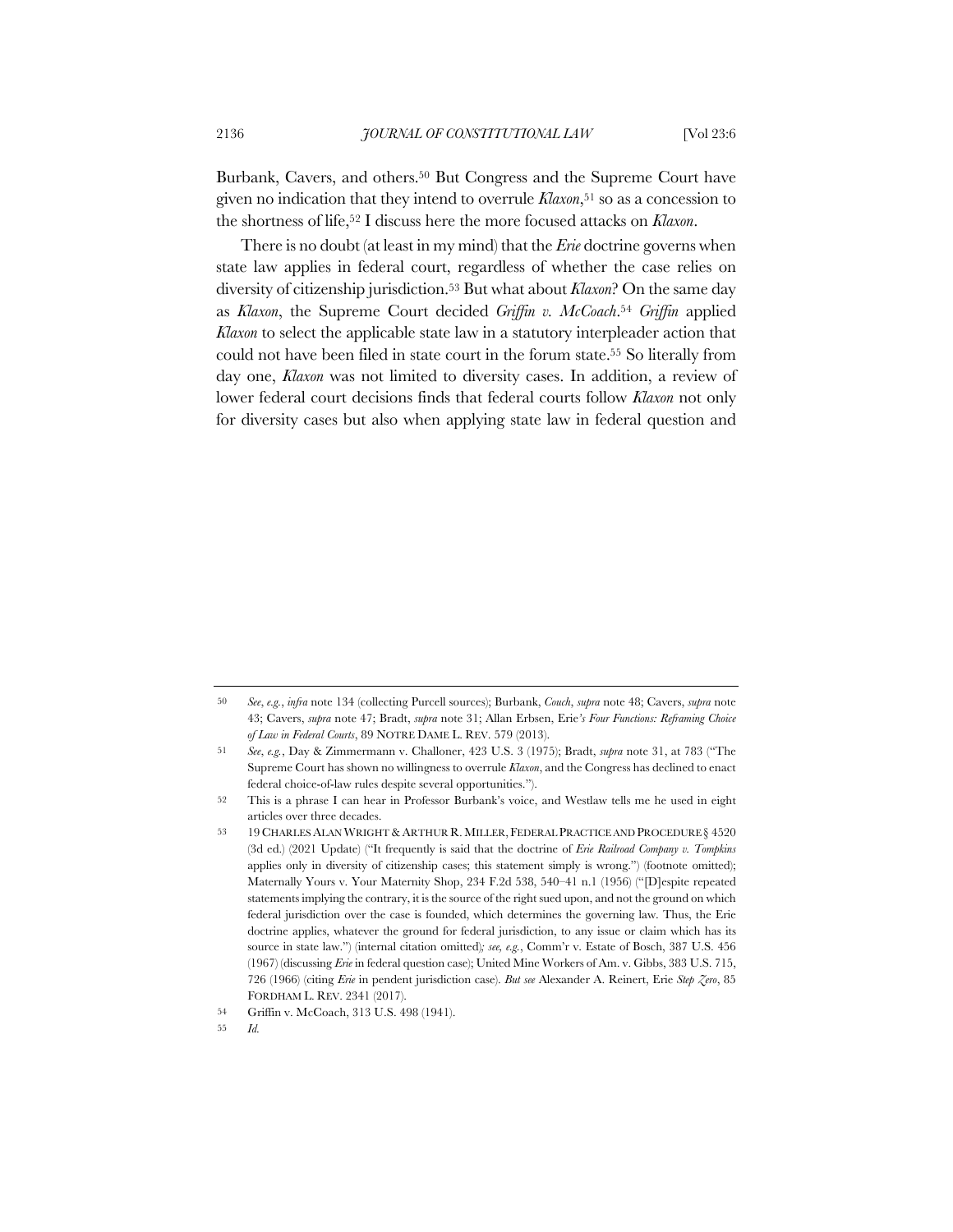supplemental jurisdiction cases.<sup>56</sup> And for many other jurisdictional bases, there is no indication that federal courts do anything but *Klaxon*.57

But for a few jurisdictional bases, federal courts have charted other courses. And scholars critical of *Klaxon* have argued that federal courts should decline to follow *Klaxon* in certain other categories of cases. The balance of this Section reviews the areas where *Klaxon* is not followed or is under threat.58

### *Bankruptcy*

Federal courts have exclusive jurisdiction over federal bankruptcy proceedings and concurrent jurisdiction over claims that arise in or relate to the bankruptcy proceeding.59 This jurisdiction includes what the law calls "core" and "non-core" claims. "Core" claims arise from the Bankruptcy Act or would not exist without it, while "non-core" claims are merely related to the bankruptcy.60

Both "core" and "non-core" claims may arise under state law, and state law issues may arise in any bankruptcy proceeding. To give a recent an example, in *Rodriguez v. FDIC*, the Supreme Court held that state law provides

<sup>56</sup> *See*, *e.g.*, Fagin v. Gilmartin, 432 F.3d 276, 282 (3d Cir. 2005) (federal question); Shannon-Vail Five Inc. v. Bunch, 270 F.3d 1207, 1210 (9th Cir. 2001) (federal question); Dykes v. DePuy, Inc., 140 F.3d 31, 39 (1st Cir. 1998) (supplemental jurisdiction); *see also*, *e.g.*, A.K. Stamping Co. v. Instrument Specialties Co., 106 F. Supp. 2d 627, 647 n.28 (D.N.J. 2000) (applying *Klaxon* to supplemental state law unfair competition claims that are related to "copyright, patent, plant variety protection or trademark" claims under 28 U.S.C. § 1338(b)).

Of course, one can find occasional deviations even in these areas. *See*, *e.g.*, Corporacion Venezolana de Fomento v. Vintero Sales Corp., 629 F.2d 786, 791–92 (2d Cir. 1980) (relying on federal choice of law in Edge Act case). *But see* Loreley Financing (Jersey) No. 3 Ltd. v. Wells Fargo Securities, LLC, 797 F.3d 160, n.5 (2d Cir. 2015) (questioning this approach).

<sup>57</sup> *See*, *e.g.*, 28 U.S.C. §§ 1337, 1343, 1349, 1361, 1369. With respect to the last of these sections, earlier proposals for multiparty, multiforum jurisdiction included a choice-of-law provision, but it did not appear in the final version. *See id.*; CRS Report For Congress, Multiparty, Multiforum Trial Jurisdiction Act of 2002, P.L. 107-273, Order Code RS20861 (Updated December 10, 2002) (comparing bills). *See generally* Linda S. Mullenix, *Unfinished Symphony: The Complex Litigation Project Rests*, 54 LA. L. REV. 977 (1994); Linda S. Mullenix, *Federalizing Choice of Law for Mass-Tort Litigation*, 70 TEX. L. REV. 1623 (1992); Thomas Rowe & Kenneth Sibley, *Beyond Diversity: Federal Multiparty, Multiforum Jurisdiction*, 135 U. PA. L. REV. 7 (1986).

<sup>58</sup> I omit here what Wright & Miller considers to be the first exception to *Klaxon*, *i.e.*, where application of the forum state's choice-of-law rule would violate the Full Faith and Credit Clause or the Due Process Clause. *See* 19 CHARLES ALAN WRIGHT & ARTHUR R. MILLER, FEDERAL PRACTICE AND PROCEDURE § 4506 (3d ed.) (2021 Update) (citing *inter alia* Allstate Ins. Co. v. Hague, 449 U.S. 302 (1981) and Wells v. Simonds Abrasive Co., 345 U.S. 514 (1953)). I do not consider this an exception as much as a constitutional limit.

<sup>59</sup> *See* 28 U.S.C. § 1334; 28 U.S.C. § 157.

<sup>60</sup> *Id.* Final jurisdiction over non-core claims may not be exercised by federal bankruptcy judges consistent with Article III. *See* Stern v. Marshall, 564 U.S. 462 (2011).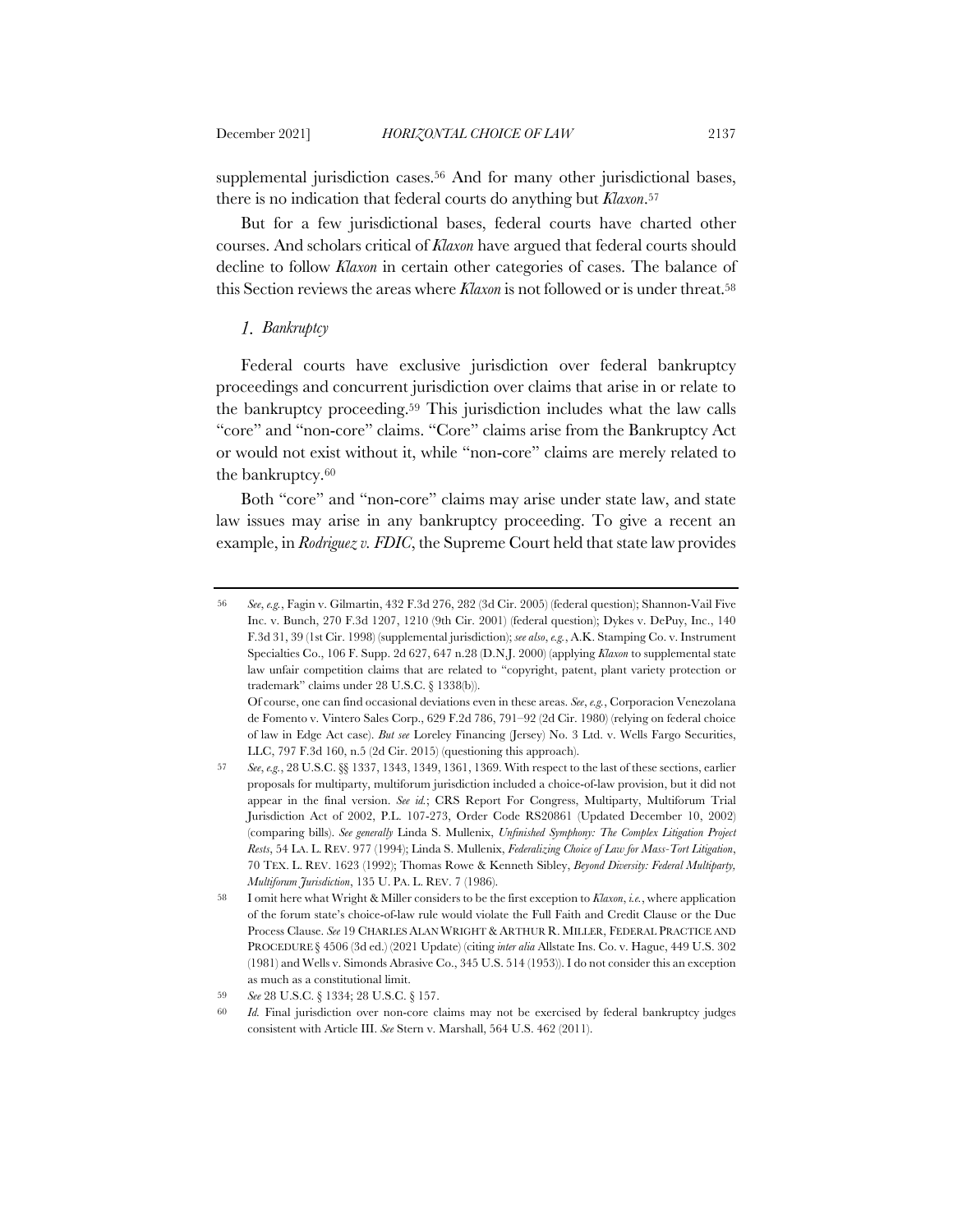the rule for the distribution of tax refunds following a consolidated return, an issue presented in a Chapter 7 bankruptcy.61 Or to give a more well-known example, the claims at issue in *Northern Pipeline*—a case addressing the constitutionality of bankruptcy court jurisdiction—alleged breach of contract, breach of warranty, misrepresentation, coercion, and duress under state law.62

Because bankruptcy proceedings may involve issues of state law, they also may involve the horizontal choice of law. The *Erie* doctrine applies in bankruptcy,63 but federal courts are split on the application of *Klaxon* in bankruptcy. Some lower courts faithfully apply *Klaxon*.64 The Ninth Circuit expressly departs from *Klaxon* for state law issues in bankruptcy cases, applying instead an approach modeled on the Restatement (Second) of Conflict of Laws.65 The Second and Fourth Circuits say that they follow *Klaxon*, but they permit deviation in service of a strong federal interest,66 which is inconsistent with the treatment of state law under *Klaxon* and *Erie*.67 (Followers of the *Erie* doctrine will recognize similarities between this approach and *Kimbell Foods*'s adoption of state law,<sup>68</sup> a topic to which I turn below.)<sup>69</sup> Professor Cross,

<sup>61</sup> Rodriguez v. FDIC, 140 S. Ct. 713 (2020).

<sup>62</sup> Northern Pipeline Constr. Co. v. Marathon Pipe Line Co., 458 U.S. 50 (1982).

<sup>63</sup> *See generally* Thomas E. Plank, *The* Erie *Doctrine and Bankruptcy*, 79 NOTRE DAME L. REV. 633 (2004); Charles W. Mooney, Jr., *A Normative Theory of Bankruptcy Law: Bankruptcy as (Is) Civil Procedure*, 61 WASH. & LEE L. REV. 931 (2004). I do not here treat the choice between federal and foreign law in bankruptcy. *See*, *e.g.*, Hannah L Buxbaum, *Rethinking International Insolvency: The Neglected Role of Choice-of-Law Rules and Theory*, 36 STAN. J. OF INT'L L. 23, 26–37 (2000).

<sup>64</sup> *See*, *e.g.*, *In re* Syntax-Brillian Corp., 573 F. App'x 154, 162 (3d Cir. 2014) ("'The conflict of laws rules to be applied by the federal court in Delaware must conform to those prevailing in Delaware's state courts.'") (quoting *Klaxon*, 313 U.S. at 496); *In re* Payless Cashways, 203 F.3d 1081, 1084 (8th Cir. 2000) ("The bankruptcy court applies the choice of law rules of the state in which it sits."). The Sixth Circuit seems on the fence. *See In re* Dow Corning Corp., 778 F.3d 545, 551 (6th Cir. 2015) ("Although we long ago applied *Klaxon* to a choice of law issue arising under a previous version of the Bankruptcy Code . . . we have not weighed in on the recent circuit split, and we do not address that broad question.").

<sup>65</sup> *In re* Miller, 853 F.3d 508, 515–16 (9th Cir. 2017) (citing *In re* Lindsay, 59 F.3d 942, 948 (9th Cir.1995)).

<sup>66</sup> *In re* Merritt Dredging Co., Inc., 839 F.2d 203, 206 (4th Cir. 1988) ("We believe, however, that in the absence of a compelling federal interest which dictates otherwise, the *Klaxon* rule should prevail where a federal bankruptcy court seeks to determine the extent of a debtor's property interest."); *In re* Gaston & Snow, 243 F.3d 599, 601–02 (2d Cir. 2001) ("[W]e decide that bankruptcy courts confronting state law claims that do not implicate federal policy concerns should apply the choice of law rules of the forum state.").

<sup>67</sup> *See* Day & Zimmermann, Inc. v. Challoner, 423 US 3 (1975); *see also* Clermont, *supra* note 29.

<sup>68</sup> *See supra* note 29 (distinguishing adoption and application); Clermont, *supra* note 29 (same, in more detail).

<sup>69</sup> *See infra* Section III.A.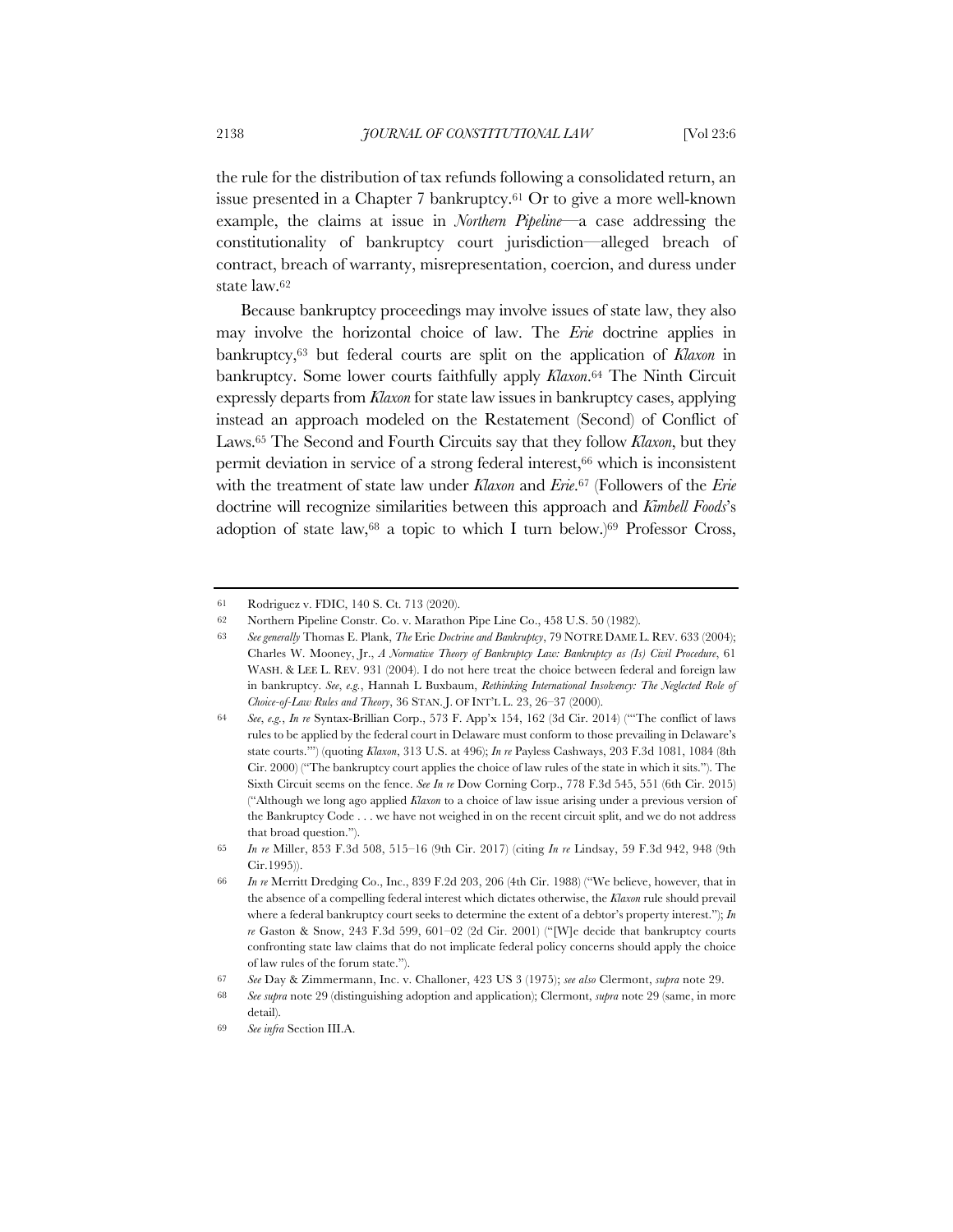among others, also has made the case that *Klaxon* should not apply in bankruptcy.70

Part of the explanation for the departures from *Klaxon* can be found in Supreme Court dicta. In 1946, the Supreme Court in *Vanston Bondholders Protective Committee v. Green* held that federal law provided the rule of decision on the issue whether to require the payment of interest on unpaid interest.71 The Court, in other words, concluded that the *Erie* analysis pointed to federal law.72 In dicta, the Court went on to opine about the appropriate horizontal choice-of-law methodology when a bankruptcy case called for the application of state law, implying that at least under some circumstances a federal court would apply a federal choice-of-law method informed by the Bankruptcy Act.73 Based on this dictum, some have concluded that *Klaxon* does not apply in cases sounding in bankruptcy,74 and some have pointed to *Vanston Bondholders* as support for broader attacks on *Klaxon*.75

There are any number of reasons to discount *Vanston Bondholders*' dicta,76 including more recent dicta pointing the other way. In the *Rodriguez* decision,

<sup>70</sup> *See* John T. Cross, *State Choice of Law Rules in Bankruptcy*, 42 OKLA. L. REV. 531, 572 (1989).

<sup>71</sup> Vanston Bondholders Protective Comm. v. Green, 329 U.S. 156 (1946).

<sup>72</sup> The Court stated: "In determining what claims are allowable and how a debtor's assets shall be distributed, a bankruptcy court does not apply the law of the state where it sits. *Erie R. Co. v. Tompkins* has no such implication." *Id.* (internal citation omitted). Professor Wolff takes this language to mean that *Erie* "had no application in bankruptcy." *See* Wolff, *supra* note 38. The validity of this statement depends on what we mean by "*Erie*." If *Erie* means the selection of federal or state law, than this is decidedly not true, for courts sitting in bankruptcy routinely choose between federal and state law. *See supra* notes 61–62 and accompanying text. I read the statement to mean that *Erie* does not require the application of state law on this question. One might, therefore, think about this statement as more akin to *Clearfield*'s statement that "the rule of *Erie R. Co. v. Tompkins* does not apply to this action," even though it essentially applied the prevailing *Erie* method. *See* Clearfield Trust Co. v. United States, 318 U.S. 363 (1943) (internal citation omitted)*; see also* Clermont, *supra* note 29 ("[T]he *Clearfield* problem[] is no more than a restatement of the *Erie* problem.").

<sup>73</sup> *Vanston Bondholders*, 329 U.S. at 161–62; *see*, *e.g.*, Wolff, *supra* note 38, at 1877 ("[*Vanston*'s] discussion of the choice-of-law question as involving a balance of the equities among the parties in light of the policies of the interested states appears to have been influenced strongly by the purposes animating the Bankruptcy Act itself.").

<sup>74</sup> *See*, *e.g.*, 19 CHARLES ALAN WRIGHT & ARTHUR R. MILLER, FEDERAL PRACTICE AND PROCEDURE § 4518 (3d ed.) (2021 Update).

<sup>75</sup> *See*, *e.g.*, Wolff, *supra* note 38 (relying on this language to call to limit *Klaxon*).

<sup>76</sup> For example, the case was decided in 1946, well before *Day & Zimmerman*'s more definitive endorsement of *Klaxon* in 1975. It also was decided during the era where the Court was still working the scope and mechanics of *Erie*. *See*, *e.g.*, *Guaranty Tr. Co. v. York*, 326 U.S. 99 (1945). For those who believe that the Rules of Decision Act plays an important role in *Erie* cases, that statute exclusively referred to common law claims until two years after *Vanston Bondholders*. *See* 28 U.S.C. § 725 (superseded by 28 U.S.C. § 1652). For those who draw their interpretation of *Erie*'s reach from the policies of the relevant federal jurisdictional statute, this case was decided under the Bankruptcy Act of 1898, superseded by the Bankruptcy Reform Act of 1978. Among others, the 1978 statute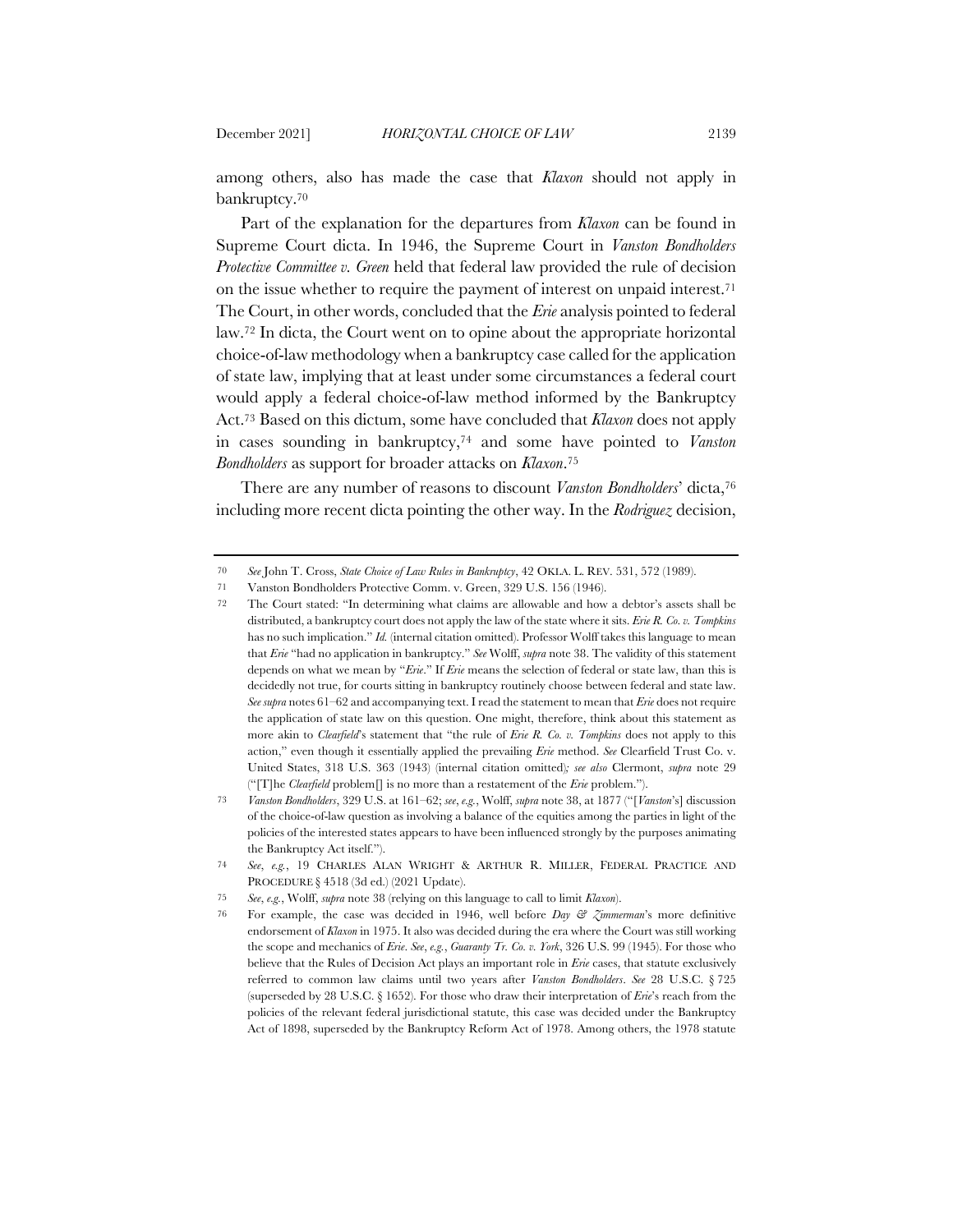for example, the Court cited approvingly to a bankruptcy case from 1979 called *Butner v. United States*.77 In *Butner*, the Supreme Court addressed what law governed the collection of rents during a bankruptcy. The Court applied state law and, in so doing, made the following observations consistent with the application of *Klaxon*:

Property interests are created and defined by state law. Unless some federal interest requires a different result, there is no reason why such interests should be analyzed differently simply because an interested party is involved in a bankruptcy proceeding. Uniform treatment of property interests by both state and federal courts within a State serves to reduce uncertainty, to discourage forum shopping, and to prevent a party from receiving "a windfall merely by reason of the happenstance of bankruptcy."78

Uniform treatment "within a state" requires the application of *Klaxon*. And the talk about a "different result" and "forum shopping" puts this case squarely in the *Erie*-*Klaxon* oeuvre.

In any event, without a clear holding from the Supreme Court, some federal courts have deviated from *Klaxon* in bankruptcy cases—meaning that these courts might apply different law than the forum state's courts or than the same federal court would apply under other types of jurisdiction.

### *Admiralty*

Next is admiralty. Much of the law of admiralty is federal law, but state law may apply in admiralty cases involving commercial regulation in territorial waters, maritime insurance contracts, environmental issues, safety regulations, and others.79

When applying state law in admiralty, federal courts typically eschew *Klaxon* in favor of the federal choice-of-law methodology described in

greatly expanded bankruptcy jurisdiction's reach over state law claims as compared to the era of *Vanston Bondholders*. *See* N. Pipeline Constr. Co. v. Marathon Pipe Line Co., 458 U.S. 50, 52-56 (1982). And finally, it must be said that the Supreme Court takes a much less friendly view toward federal common lawmaking today than it did in 1946. See, *e.g.*, 19 CHARLES ALAN WRIGHT & ARTHUR R. MILLER, FEDERAL PRACTICE AND PROCEDURE § 4518 (3d ed.) (2021 Update) (making this point about *Vanston Bondholders*).

<sup>77</sup> *See* Rodriguez v. FDIC, 140 S.Ct. 713 (2020) (citing 440 U.S. 48 (1979)).

<sup>78</sup> 440 U.S. at 55 (quoting Lewis v. Mfrs. Nat'l Bank, 364 U.S. 603, 609 (1961)). For another piece of dictum, see BFP v. Resolution Trust Corp., 511 U.S. 531, 545–55 (1994) ("To displace traditional state regulation in such a manner, the federal statutory purpose must be 'clear and manifest.' Otherwise, the Bankruptcy Code will be construed to adopt, rather than to displace, pre-existing state law.") (internal citations and note omitted).

<sup>79</sup> *See generally* Ernest A. Young, *Preemption at Sea*, 67 GEO. WASH. L. REV. 273 (1999); Robert Force, *Choice of Law in Admiralty Cases: National Interests and the Admiralty Clause*, 75 TUL. L. REV. 1421 (2001).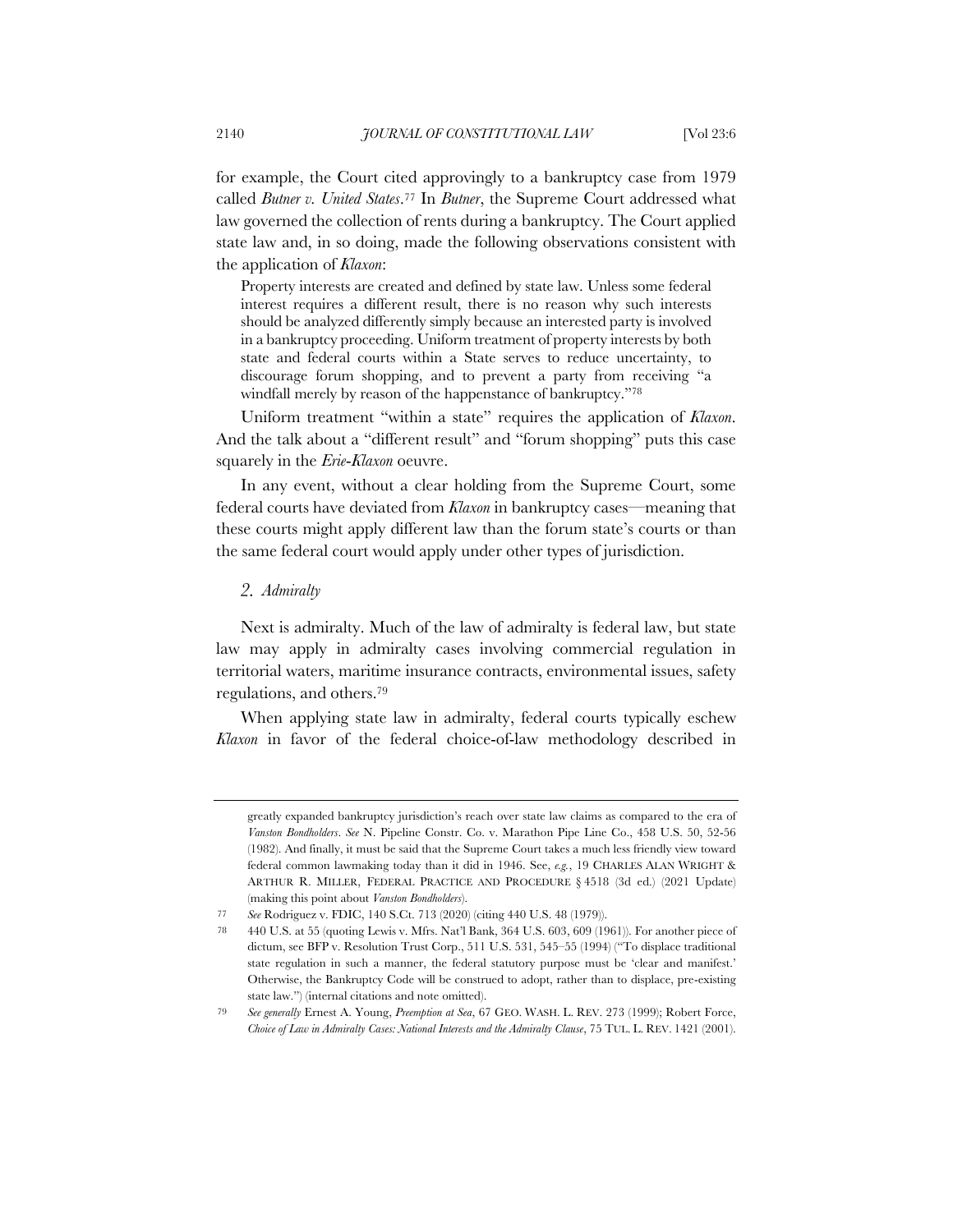*Lauritzen v. Larsen*, where the Court laid out a test that looks for the sovereign with the most significant "connecting factors."<sup>80</sup>

The dispute in *Lauritzen* concerned a conflict between federal law and a foreign nation's law, and the Court's language suggested its test was specifically designed for cases implicating foreign-country law.<sup>81</sup> Most notably, the Court described the "law of the flag" as "[p]erhaps the most venerable and universal rule of maritime law."82

And yet, lower courts have used a *Lauritzen*-like analysis for resolving purely domestic conflicts (*i.e.*, between U.S. states).<sup>83</sup> These courts often work around the awkwardness of applying *Lauritzen* to domestic conflicts by ignoring the original list of "connecting factors" and instead treating *Lauritzen* as calling for interests analysis.84

Thus, by applying *Lauritzen*, federal courts sitting in admiralty depart from the *Klaxon* rule. And, again, this means that they may apply different law than the forum state or the same federal court would apply under another jurisdictional basis.

### *3. Foreign Sovereign Immunities Act*

The Foreign Sovereign Immunities Act (FSIA) is an unusual statute, providing (among others) subject matter jurisdiction, personal jurisdiction, removal, immunities, and immunity exceptions for actions against foreign states.85 Federal and state courts have concurrent jurisdiction over claims

<sup>80</sup> 345 U.S. 571, 584–91 (1953) (listing the "Place of the Wrongful Act," "Law of the Flag," "Allegiance or Domicile of the Injured," "Allegiance of the Defendant Shipowner," "Place of Contract," "Inaccessibility of Foreign Forum," and "The Law of the Forum" as relevant factors in this analysis).

<sup>81</sup> *See, e.g.*, *id.* at 582 ("The criteria [for choice of law in maritime matters], in general, appear to be arrived at from weighing of the significance of one or more connecting factors between the shipping transaction regulated and the *national interest* served by the assertion of authority.") (emphasis added); *see also* Romero v. Int'l Terminal Operating Co., 358 U.S. 354, 383 (1959) ("The controlling considerations [in a *Lauritzen* analysis] are the interacting interests of the United States and of foreign countries, and in assessing them we must move with the circumspection appropriate when this Court is adjudicating issues inevitably entangled in the conduct of our international relations.").

<sup>82</sup> *Lauritzen*, 345 U.S. at 584.

<sup>83</sup> *See* 19 CHARLES ALAN WRIGHT & ARTHUR R. MILLER, FEDERAL PRACTICE AND PROCEDURE § 4506 (3d ed.) (2021 Update).

<sup>84</sup> *See*, *e.g.*, Goodloe v. Royal Caribbean Cruises, Ltd., 418 F. Supp. 3d 1112, 1128 (S.D. Fla. 2019) ("[T]he *Lauritzen* factors, at their core, aim to identify the state with the most significant relationship to the action.").

<sup>85</sup> *See* 28 U.S.C. §§ 1330, 1602–11 (2018); 14A CHARLES ALAN WRIGHT & ARTHUR R. MILLER, FEDERAL PRACTICE AND PROCEDURE § 3662.2 (4th ed.) (2021 Update).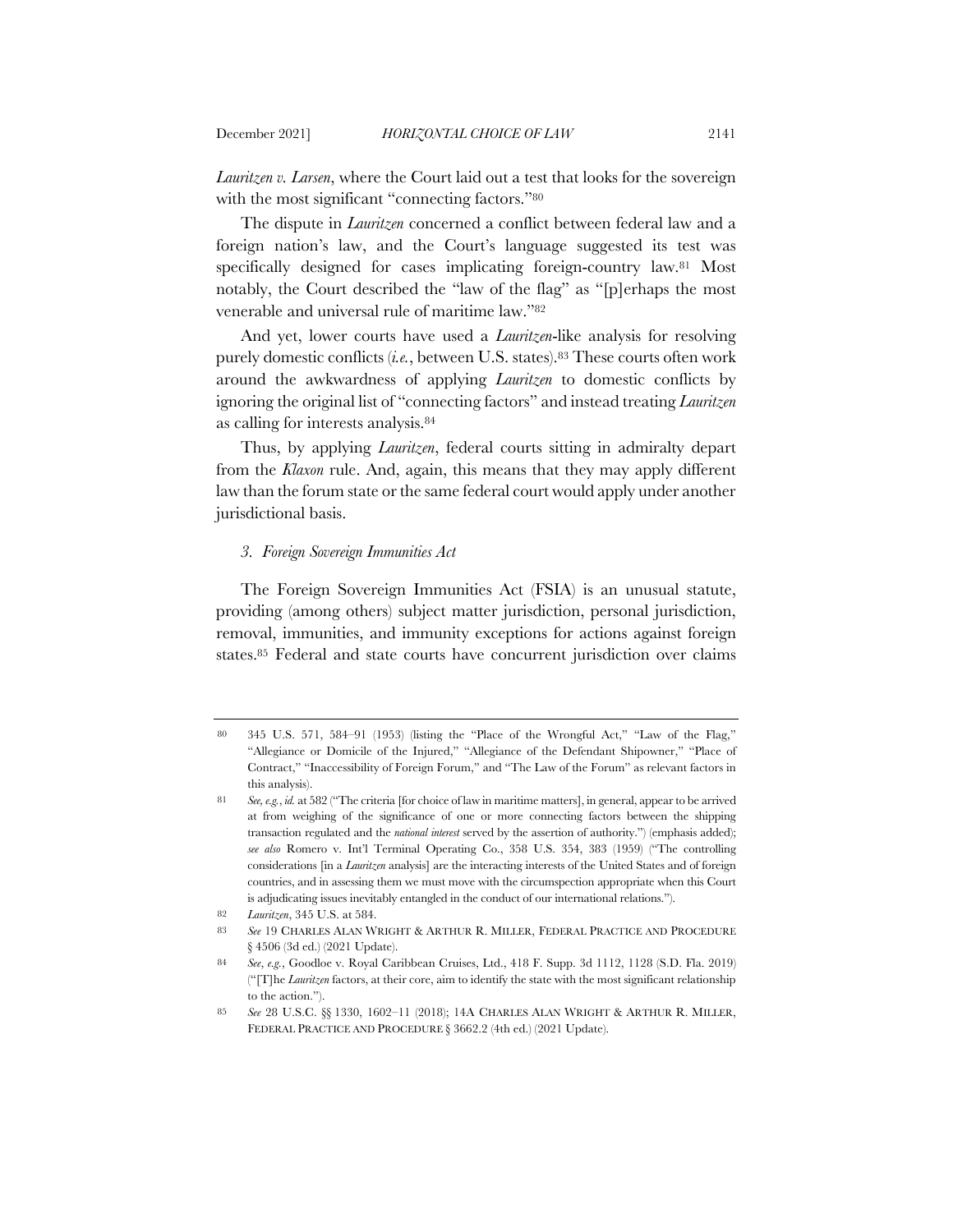against foreign states,86 though Congress intended to encourage the litigating of these cases in federal court.87

The FSIA has something to say about rules of decision as well. The statute provides that "the foreign state shall be liable in the same manner and to the same extent as a private individual under like circumstances."88 This aspect of the FSIA has been described as a "pass-through" for state law.89 But what state law?90 Wright & Miller asserts that *Klaxon* does not apply to FSIA cases.91 The Second and D.C. Circuits use the forum's choice-of-law rule, though they claim that they are not compelled to do so by *Klaxon*.92 The Ninth Circuit departs from *Klaxon* altogether and applies a federal choice-of-law rule based on the Second Restatement.93 So although the FSIA calls for foreign sovereigns to be liable "to the same extent as private individuals," federal courts may apply different state law based on a federal choice-of-law rule unavailable to private defendants.

I do not discuss the Federal Tort Claims Act (FTCA) here because I think it likely falls on the other side of the adoption-application line, and because the FTCA includes a horizontal choice-of-law provision rendering *Klaxon* irrelevant. For more on the FTCA, see *infra* Section III.C.

<sup>86</sup> *See*, *e.g.*, Martropico Compania Naviera S. A. v. Perusahaan Pertambangan Minyak Dan Gas Bumi Negara (Pertamina), 428 F. Supp. 1035 (S.D.N.Y. 1977) (holding that the FSIA granted the federal district court original, but not exclusive, jurisdiction); WRIGHT & MILLER, *supra* note 85.

<sup>87</sup> *See* Verlinden B.V. v. Cent. Bank of Nigeria, 461 U.S. 480, 497 (1983) ("Congress deliberately sought to channel cases against foreign sovereigns away from the state courts and into federal courts. . . .").

<sup>88 28</sup> U.S.C. § 1606 (2018).

<sup>89</sup> *See* Owens v. Republic of Sudan, 864 F.3d 751, 763 (D.C. Cir. 2017), *certified question answered,* 194 A.3d 38 (D.C. App. 2018); Pescatore v. Pan Am. World Airways, Inc., 97 F.3d 1, 12 (2d Cir. 1996) (citing Zicherman v. Korean Air Lines Co., 516 U.S. 217, 229 (1996), using the "pass-through" language in the context of the Warsaw Convention).

<sup>90</sup> Arguably, the FSIA is an example of federal law "adopting" state law as federal law. *See supra* note 29 (distinguishing "adoption" and "application"). In such a circumstance, we would not expect *Klaxon* to govern. *But see infra* Section III.A (discussing a presumption that *Klaxon* governs in these situations). But "arguably" implies that there is another side—*i.e*, the FSIA might be read to call for the direct application of state law. For that reason, I discuss it here.

<sup>91</sup> *See* 14A CHARLES ALAN WRIGHT & ARTHUR R. MILLER, FEDERAL PRACTICE AND PROCEDURE § 3662.4 (4th ed.) (2021 Update).

<sup>92</sup> Barkanic v. Gen. Admin. of Civil Aviation of the People's Republic of China, 923 F.2d 957, 958– 60 (2d Cir. 1991); Oveissi v. Islamic Republic of Iran, 573 F.3d 835, 841 (D.C. Cir. 2009). Cassirer v. Thyssen-Bornemisza Collection Foundation, 862 F.3d 951, 961 (9th Cir. 2017); Harris v. Polskie Linie Lotnicze, 820 F.2d 1000, 1003 (9th Cir. 1987). Plaintiffs in *Cassirer* filed a petition for a writ of certiorari on this issue in 2021. Petition for a Writ of Certiorari, Cassirer v. Thyssen-Bornemisza Collection Foundation, 2021 WL 1910232 (U.S. May 6, 2021).

<sup>93</sup> Cassirer v. Thyssen-Bornemisza Collection Found., 862 F.3d 951, 961 (9th Cir. 2017); Harris v. Polskie Linie Lotnicze, 820 F.2d 1000, 1003 (9th Cir. 1987). The Supreme Court granted a petition for a writ of certiorari in *Cassirer*. Cassirer v. Thyssen-Bornemisza Collection Found., 142 S. Ct. 55 (Mem) (Sept. 30, 2021).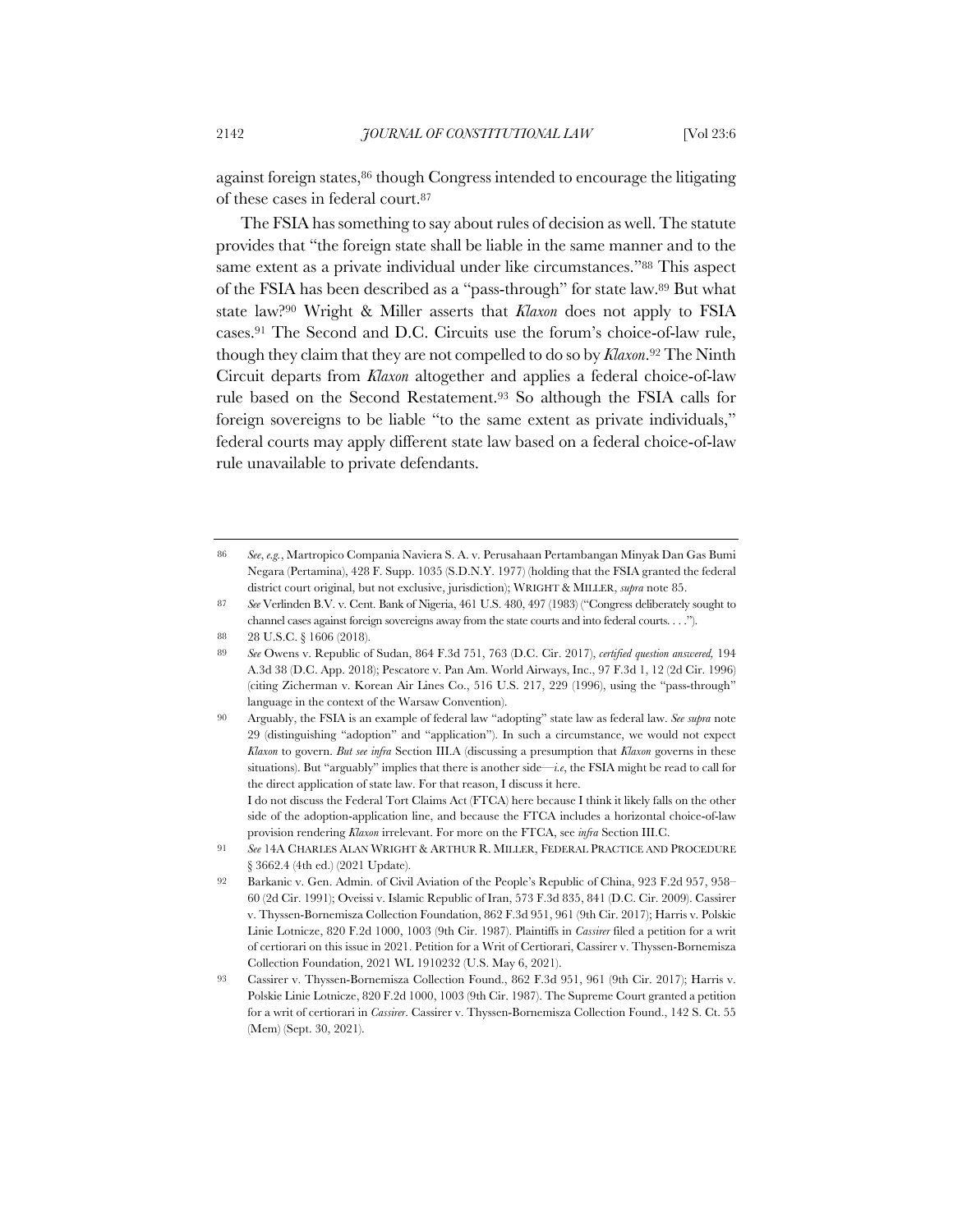## *Original Jurisdiction*

Given its recent star turn, 94 I also should briefly mention the Supreme Court's original jurisdiction. The Supreme Court has exclusive jurisdiction controversies between two or more states, and it has nonexclusive original jurisdiction over actions involving ambassadors, controversies between the United States and a state, or actions by a state against citizens of another state or aliens.95

Some of these cases involve state law. As the Court explained in *Kansas v. Colorado*: "Sitting, as it were, as an international, as well as a domestic, tribunal, we apply Federal law, state law, and international law, as the exigencies of the particular case may demand."96 When a state seeks to sue citizens of another state—as in the opioid case filed by the State of Arizona97—claims often will arise under state law.98 And many such cases also could be brought in state or federal-district court.99

The application of *Erie* and *Klaxon* in original jurisdiction cases is, at best, unclear. Wright & Miller says no,<sup>100</sup> though it mostly relies on cases that predate *Erie* or that apply federal common law.101 *Ohio v. Wyandotte Chemicals Corp.*, decided in 1971, could be read to imply that *Erie* does not apply in original jurisdiction matters,102 though Justice Thomas's opinion in *Montana* 

<sup>94</sup> *See*, *e.g.*, Adam Liptak, *Texas Files an Audacious Suit with the Supreme Court Challenging the Election Results*, N.Y. TIMES (Dec. 8, 2020), https://www.nytimes.com/2020/12/08/us/politics/texas-files-anaudacious-suit-with-the-supreme-court-challenging-the-election-results.html [https://perma.cc/NS56-BQHT].

<sup>95</sup> 28 U.S.C. § 1251 (2018).

<sup>96</sup> 185 U.S. 125, 146–47 (1902).

<sup>97</sup> *See supra* note 10 and accompanying text.

<sup>98</sup> *Id.* (citing Arizona law); *see also*, *e.g.*, Ohio v. Wyandotte Chems. Corp., 401 U.S. 493, 497 (1971) ("As our social system has grown more complex, the States have increasingly become enmeshed in a multitude of disputes with persons living outside their borders. Consider, for example, the frequency with which States and nonresidents clash over the application of state laws concerning taxes, motor vehicles, decedents' estates, business torts, government contracts, and so forth."). *But see id.* at 494 (declining to exercise original jurisdiction in such a case).

<sup>99</sup> *See* 17 CHARLES ALAN WRIGHT & ARTHUR R. MILLER, FEDERAL PRACTICE AND PROCEDURE § 4052 (3d ed.) (2021 Update).

<sup>100</sup> *See id.*; 28 U.S.C. § 1251(b) (2018) (providing original but nonexclusive jurisdiction).

<sup>101</sup> *See* WRIGHT & MILLER, *supra* note 99. An earlier treatment of original jurisdiction was agnostic on the application of *Erie* but opposed to the application of *Klaxon*. *See* Note, *The Original Jurisdiction of the United States Supreme Court*, 11 STAN. L. REV. 665, 680–85 (1959) (suggesting that *Erie* may apply and, as to *Klaxon*, "it would seem appropriate that it either apply its own choice-of-law rules to find the applicable state law or that it avoid application of the *Erie* doctrine altogether by applying federal common law as it has in the interstate cases").

<sup>102</sup> 401 U.S. at 498–99 n.3 ("So far as it appears from the present record, an action such as this, *if otherwise cognizable in federal district court*, would have to be adjudicated under state law. *Erie R. Co. v. Tompkins*.") (emphasis added).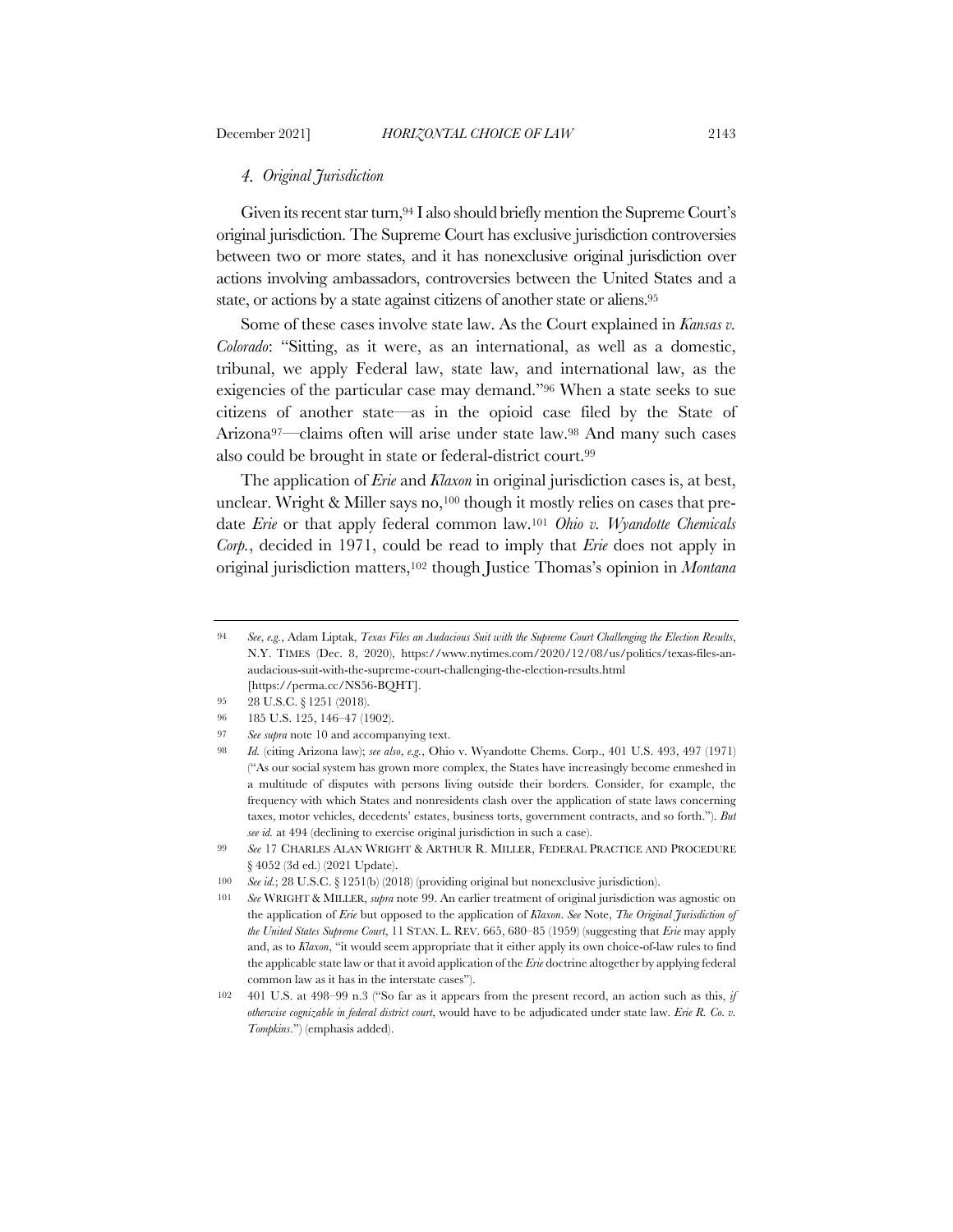*v. Wyoming* could be read to imply that *Erie* would apply.103 I cannot find any original jurisdiction cases discussing *Klaxon*, meaning that cases such as Arizona's filed directly in the Supreme Court might get different choice of law than if they had been filed in state court or district court.

# *CAFA and MDL*

Two of the most important developments in complex litigation this century have been the adoption of the Class Action Fairness Act of 2005  $("CAFA")^{104}$  and the rise of multidistrict litigation  $("MDL")^{105}$  from a "disfavored judicial backwater" to the "dominant form of complex litigation procedure."106 CAFA formally increased the scope of federal jurisdiction in complex cases, and MDL has more informally served as a magnet for complex cases in federal court.107

Though neither CAFA nor the MDL statute includes provisions on choice of law—and, indeed, a proposal for one in CAFA was defeated in the Senate108—leading scholars have suggested that *Klaxon* need not be followed in cases under these statutes. With respect to CAFA, Professors Burbank, Issacharoff, Marcus, Nagareda, Silberman, and Wolff have (in one form or another) suggested that a federal choice-of-law rule might apply in (at least

<sup>103</sup> In footnote 5, Justice Thomas explained that "we find ourselves immersed in state water law" and that "[o]ur assessment of the scope of these water rights is merely a federal court's description of state law." 563 U.S. 368, 377–78 (2011). He then quoted *West v. Am. Telephone & Telegraph Co.*, 311 U.S. 223, 236 (1940) for the proposition that "the final arbiter of what is state law." *West* is an *Erie* case, consistent with the idea that the Supreme Court is "applying" state law.

<sup>104</sup> Pub. L. No. 109-2, 119 Stat. 4 (2005) (codified in scattered sections of 28 U.S.C.). For a wonderful symposium on CAFA in this law review, including contributions of Professor Burbank and many other attendees of this festschrift, see 156 U. PA. L. REV. 1439 (2008).

<sup>105</sup> 28 U.S.C. § 1407.

<sup>106</sup> Linda S. Mullenix, *Aggregate Litigation and the Death of Democratic Dispute Resolution*, 107 NW. U. L. REV. 511, 552 (2013); Linda S. Mullenix, *Reflections of a Recovering Aggregationist*, 15 NEV. L.J. 1455, 1469 (2015). I decline to partake in the seemingly obligatory recitation of the share of the federal civil docket occupied by MDL. *See* Zachary D. Clopton, *MDL as Category*, 105 CORNELL L. REV. 1297, 1306–07 & nn.36–37 (2020).

<sup>107</sup> *See generally* Andrew D. Bradt & D. Theodore Rave, *Aggregation on Defendants' Terms:* Bristol-Myers Squibb *and the Federalization of Mass-Tort Litigation*, 59 B.C. L. REV. 1251 (2018); Diego A. Zambrano, *Federal Expansion and the Decay of State Courts*, 86 U. CHI. L. REV. 2101 (2019).

<sup>108</sup> *Proposed Amendments at S. 4 to S. 5*, 109th Cong., 151 CONG. REC. S1215 (daily ed. Feb. 9, 2005); *see* Burbank, *Couch*, *supra* note 48; *see also supra* note 57 (discussing unadopted proposal for a choice-oflaw provision for multiparty, multiforum jurisdiction).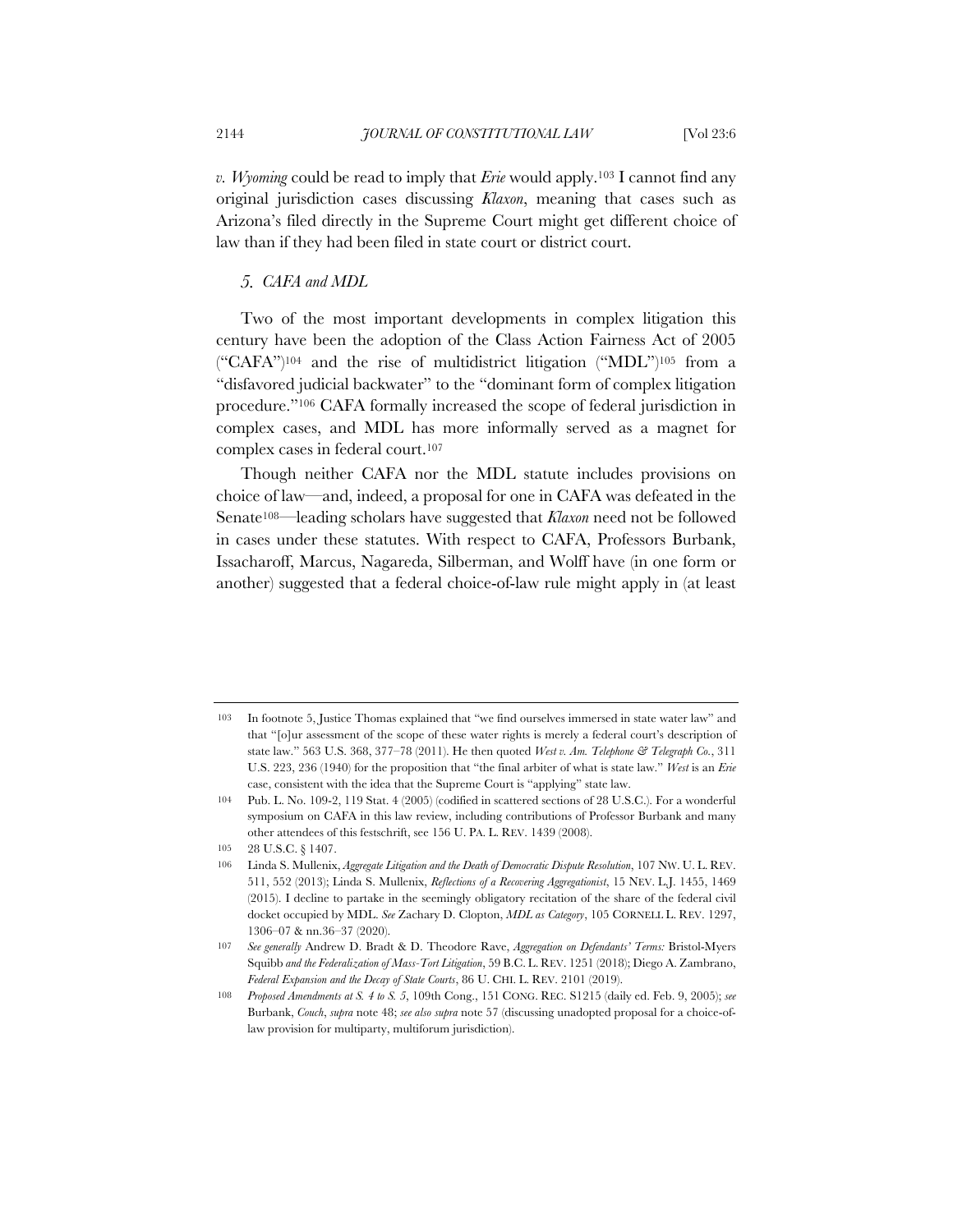some) CAFA cases.109 Professor Sherry wants to ditch *Erie* in CAFA cases, presumably taking *Klaxon* along with it.110

With respect to MDL, current law provides that MDL judges should apply the choice-of-law rules that would be applied in the transferor courts.111 Professors Atwood, Issacharoff, and Wolff suggest that a federal choice-oflaw rule might be appropriate in MDL cases.112 Professor Field also raised questions about *Klaxon* in MDL cases,<sup>113</sup> and Professor Bradt called for a departure from strict adherence to *Klaxon* in "direct filed" MDL cases, though his proposal was designed to bring MDL choice of law in closer alignment with how *Klaxon* would operate without the consolidation.<sup>114</sup> (More on this last proposal later.115)

Some of the arguments for abandoning *Klaxon* in CAFA or MDL cases are revived criticisms of the wisdom of *Klaxon* in the first place.116 Others seek to bring CAFA or MDL more directly into the analysis: as "affirmative

<sup>109</sup> *See generally* Wolff, *supra* note 38; Linda Silberman, *The Role of Choice of Law in National Class Actions*, 156 U. PA. L. REV. 2001 (2008); Richard L. Marcus, *Assessing CAFA's Stated Jurisdictional Policy*, 156 U. PA. L. REV. 1765 (2008); Burbank, *Couch*, *supra* note 48; Richard A. Nagareda, *Bootstrapping in Choice of Law after the Class Action Fairness Act*, 74 UMKC L. REV. 661 (2006) [hereinafter Nagareda, *Bootstrapping*]; Richard A. Nagareda, *Aggregation and Its Discontents: Class Settlement Pressure, Class-Wide Arbitration, and CAFA*, 106 COLUM. L. REV. 1872 (2006) [hereinafter Nagareda, *Aggregation*]; Samuel Issacharoff, *Settled Expectations in a World of Unsettled Law: Choice of Law after the Class Action Fairness Act,* 106 COLUM. L. REV. 1839 (2006). Professor Silberman would require Congress to say so expressly, while others in this list think CAFA itself provides sufficient basis for a federal choice-of-law rule in some (e.g., Burbank) or all (e.g., Issacharoff) CAFA cases. Of particular relevance to this festschrift, Professor Burbank suggested that CAFA might be grounds for a federal court to depart from *Klaxon* "where [forum] state choice of law doctrine is materially influenced by state policy reflecting a bias in favor of aggregate litigation . . . ." Burbank, *Couch*, *supra* note 48*; see also* Marcus, *supra* at 1815 (seemingly agreeing with Burbank). Professor Kane, meanwhile, supported congressional intervention in choice of law for complex cases more than a decade before CAFA was a reality. *See*  Mary Kay Kane, *Drafting Choice of Law Rules for Complex Litigation: Some Preliminary Thoughts*, 10 REV. LITIG. 309, 312 (1991).

<sup>110</sup> *See* Suzanna Sherry, *Overruling* Erie*: Nationwide Class Actions and National Common Law*, 156 U. PA. L. REV. 2135, 2139 (2008).

<sup>111</sup> *See*, *e.g.*, Bradt, *supra* note 31. Interestingly, current law provides that the selection of the transferee district may affect the content of federal law, as transferee judges may apply their circuit's interpretation of federal law (rather than applying the transferor court's interpretation). *See*, *e.g.*, *In re* Korean Air Lines Disaster of September 1, 1983, 829 F.2d 1171, 1176 (D.C. Cir. 1987)*. See generally* Jeffrey L. Rensberger, *The Metasplit: The Law Applied After Transfer in Federal Question Cases*, 2018 WIS. L. REV. 847 (collecting cases applying transferee- and transferor-circuit law).

<sup>112</sup> Barbara Ann Atwood, *The Choice of Law Dilemma in Mass Tort Litigation: Kicking Around* Erie*,* Klaxon*, and* Van Dusen, 19 CONN. L. REV. 9 (1986).

<sup>113</sup> Martha A. Field, *Sources of Law: The Scope of Federal Common Law*, 99 HARV. L. REV. 881, 913–14 (1986).

<sup>114</sup> Bradt, *supra* note 31.

<sup>115</sup> *See infra* Section II.D.

<sup>116</sup> *See supra* notes 48–49 and accompanying text.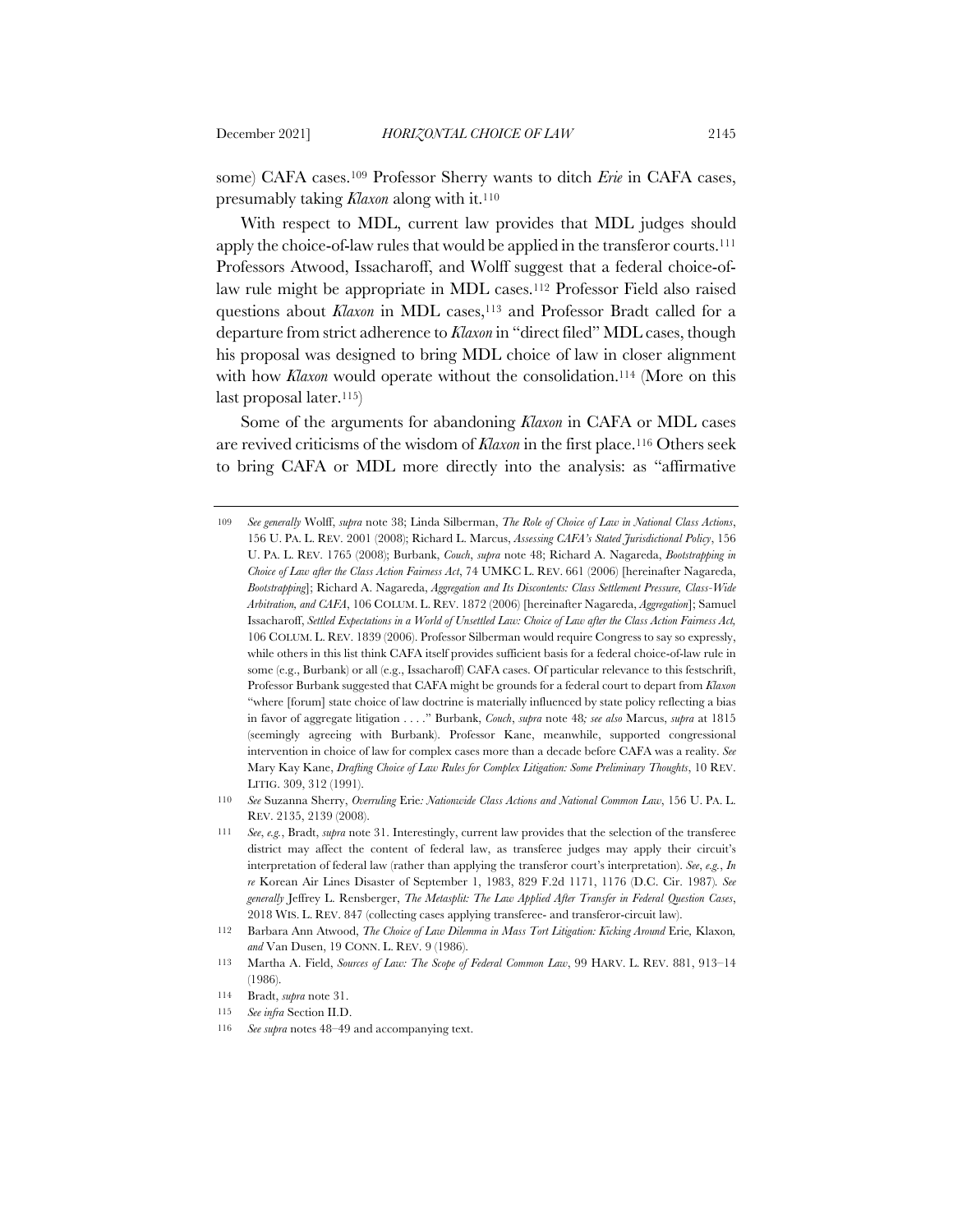countervailing considerations" in the parlance of *Byrd*;117 as federal interests informing the creation of federal common law;118 or as reflecting distinct jurisdictional policies that, unlike the diversity statute, do not point to following forum-state choice of law.119 It is frequently argued, for example, that CAFA or MDL cases are sufficiently "national" to merit a federal solution to the choice-of-law question.<sup>120</sup>

Professor Wolff's call for federal choice-of-law rules in CAFA and MDL is part of a broader argument about the relationship between federal jurisdictional policy and choice of law. Wolff argued that *Klaxon* began as a narrow holding but has been freighted with significance that was not intended.121 One of Wolff's key analytical moves was to suggest that the resolution of conflicts among state laws that might plausibly apply is a distinct choice-of-law question to be answered by federal law and with reference to federal interests.122 He suggested that when the "general diversity statute" applies,123 this federal interest is balanced against the twin aims of *Erie* to produce the *Klaxon* rule. But in CAFA and MDL cases, Wolff argued that

<sup>117</sup> Nagareda, *Bootstrapping*, *supra* note 109, at 681–82 (citing *Byrd*); Nagareda, *Aggregation*, *supra* note 109, at 1920–21 (citing *Byrd*). *But see* Burbank, *Couch*, *supra* note 48, at 1949 ("Well, yes, but the Court has not cited [*Byrd*] very often, and the thrust of its *Erie* jurisprudence since *Byrd* has been a repudiation of the balancing process *Byrd* seemed to authorize, which in any event balanced one federal policy against another, *not* 'federal and state interests.'").

<sup>118</sup> *See*, *e.g.*, Wolff, *supra* note 38.

<sup>119</sup> *See*, *e.g.*, Nagareda, *Aggregation*, *supra* note 109, at 1911 ("The choice—whether aggregation or forum should alter substantive law—presents a question about the proper meaning of CAFA *as a manifestation of legislative authority*."); Issacharoff, *supra* note 109, at 1870 ("[T]he object is to craft a sensible choice of law rule that corresponds to the identified national scope of the underlying conduct, the jurisdictional predicate for cases brought into federal court under CAFA."); Burbank, *Couch*, *supra* note 48, at 1950 ("CAFA certainly works a radical change in jurisdictional policy for the cases within its reach.").

<sup>120</sup> *See*, *e.g.*, Issacharoff, *supra* note 109; *see also infra* notes 210–215 and accompanying text.

<sup>121</sup> *See* Wolff, *supra* note 38, at 1848 ("*Klaxon* cannot bear the weight with which it has been loaded."); *id.* ("*Klaxon* combines a core ruling on the limits of federal judicial power with a highly contextual statement of federal jurisdictional policy.").

<sup>122</sup> *See id.* at 1884 ("[A] core structural feature of choice of law [is] the distinction between the geographic scope of state law, which is a matter of substantive state policy, and the method of resolving conflicts when the laws of more than one state extend their geographic reach to cover a given dispute, which is a question of interstate relations. The interstate relations question—the resolution of conflicts among interested states—is a federal issue. The *Klaxon* Court concluded that it should incorporate a state rule of decision to answer that question in order to satisfy the jurisdictional policies of the general diversity statute. But the issue is federal in character.").

<sup>123</sup> Although readers will understand what Professor Wolff means by the "general diversity statute," this label does raise the question at what level of generality should one identify jurisdictional policies. Should we consider  $1332(a)(1)$  alone,  $1332(a)$ ,  $1332(a)$  and the removal statute's forum-defendant rule, all of 1332 (including CAFA)? As explained below, I do not see choice-of-law policy in any of these provisions, so these are questions I feel comfortable dodging.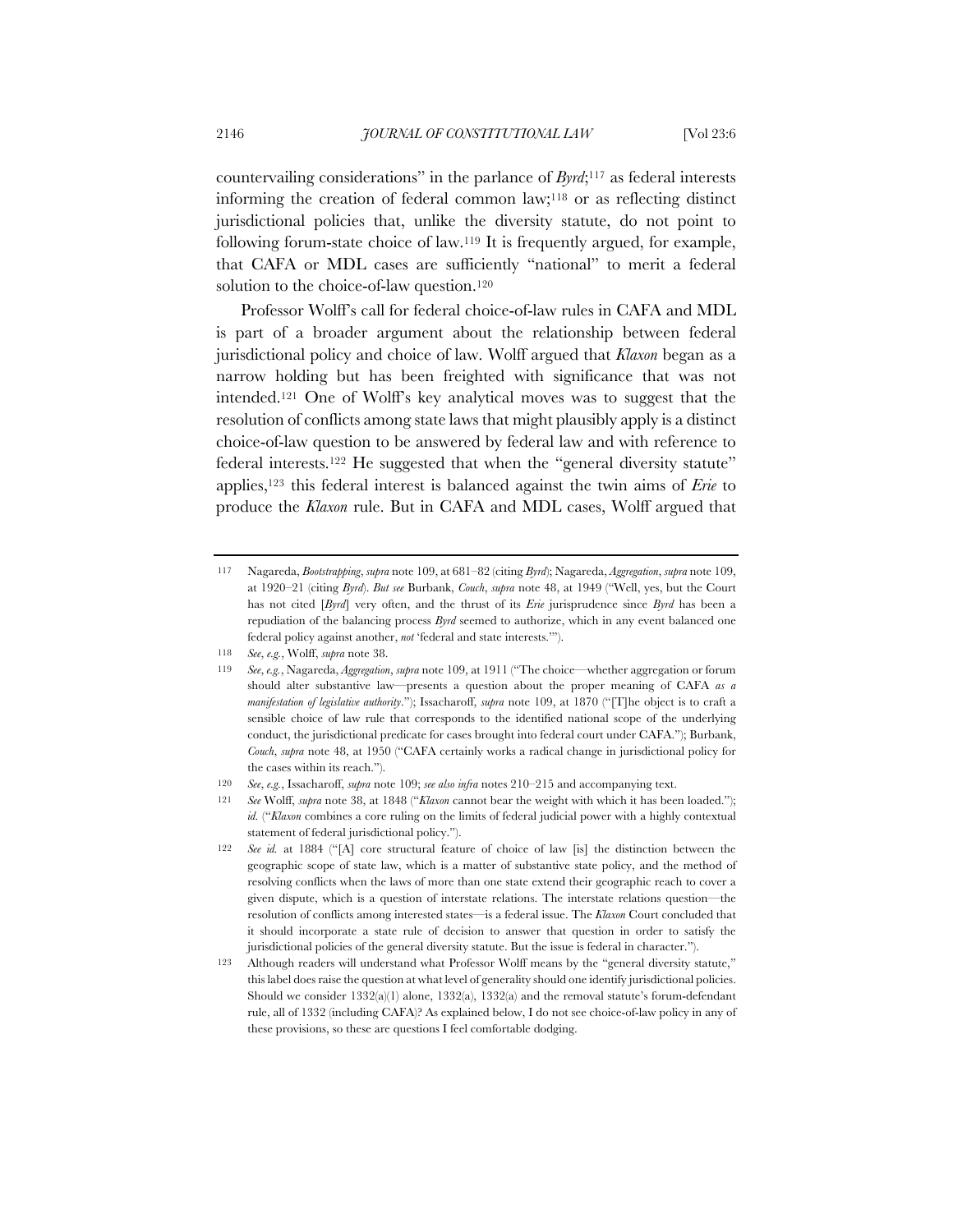federal interests point to federal law, as those statutes demonstrate stronger federal interests and (perhaps) less concern for the twin aims.124

As in bankruptcy, admiralty, FSIA, and original jurisdiction cases, these scholarly proposals—by abandoning *Klaxon*—call for federal courts to apply different state law depending on the procedural vehicle in which the case appears in federal court.

# II. APPLYING STATE LAW

This Part argues that federal courts should apply *Klaxon* whenever state law applies in federal court—regardless of the basis of jurisdiction.125 This proposal calls for a change in the law with respect to bankruptcy, admiralty, FSIA, and original jurisdiction cases, and it calls for resistance against scholarly proposals to depart from *Klaxon* in CAFA and MDL cases.

First, the jurisdictional policies of *Erie*—the twin aims of reducing forum shopping and avoiding the inequitable administration of the laws<sup>126—</sup>are not limited to diversity cases. I use the term "jurisdiction shopping" to describe the ability of parties to shop into particular bases of federal jurisdiction. Jurisdiction shopping can lead to the inequitable administration of the laws when different types of jurisdiction entitle parties to different choice-of-law rules. To avoid these results, the same choice-of-law rule must apply regardless of the basis of federal jurisdiction. That rule is *Klaxon*.127 This proposal is not only consistent with *Erie* and its progeny but also with the federal jurisdictional statutes and the Rules of Decision Act.128

<sup>124</sup> *See* Wolff, *supra* note 38, at 1883 ("CAFA rejects the policy of federal jurisdiction bound up in the general diversity statute, replacing it with an invitation to litigants to shop for a federal forum in order to obtain a different result in service of targeted federal goals . . . . *Klaxon* does not foreclose the development of a federal rule of decision in resolving conflicts between the local policies of interested states. Such conflicts present a question of interstate relations that is particularly appropriate for federal resolution. *Hinderlider*, *Vanston Bondholders*, and *D'Oench, Duhme* together invite a fresh examination of the proper role of independent federal choice-of-law standards under the new jurisdictional regime of the federal class action."); *id.* at 1890 ("CAFA encourages resultsoriented forum shopping. It marks a fundamental shift away from the jurisdictional policy of the *Erie* doctrine."). For my concerns with these descriptions of CAFA and *Erie*, see *infra* notes 187–191 and accompanying text.

<sup>125</sup> The overall conclusion here shares much with earlier work of Professor Green, see Michael Steven Green, *The Twin Aims of Erie*, 88 NOTRE DAME L. REV. 1865, 1917 (2013) ("[T]he twin aims should be used whenever a federal court entertains an action under state law, no matter what the source of jurisdiction."), though the road travelled differs considerably. In part due to the different analyses, the extensions in the next part differ markedly from Green.

<sup>126</sup> *See*, *e.g.*, Hanna v. Plumer, 380 U.S. 460 (1965).

<sup>127</sup> *See infra* Section II.A.

<sup>128</sup> *See infra* Section II.B.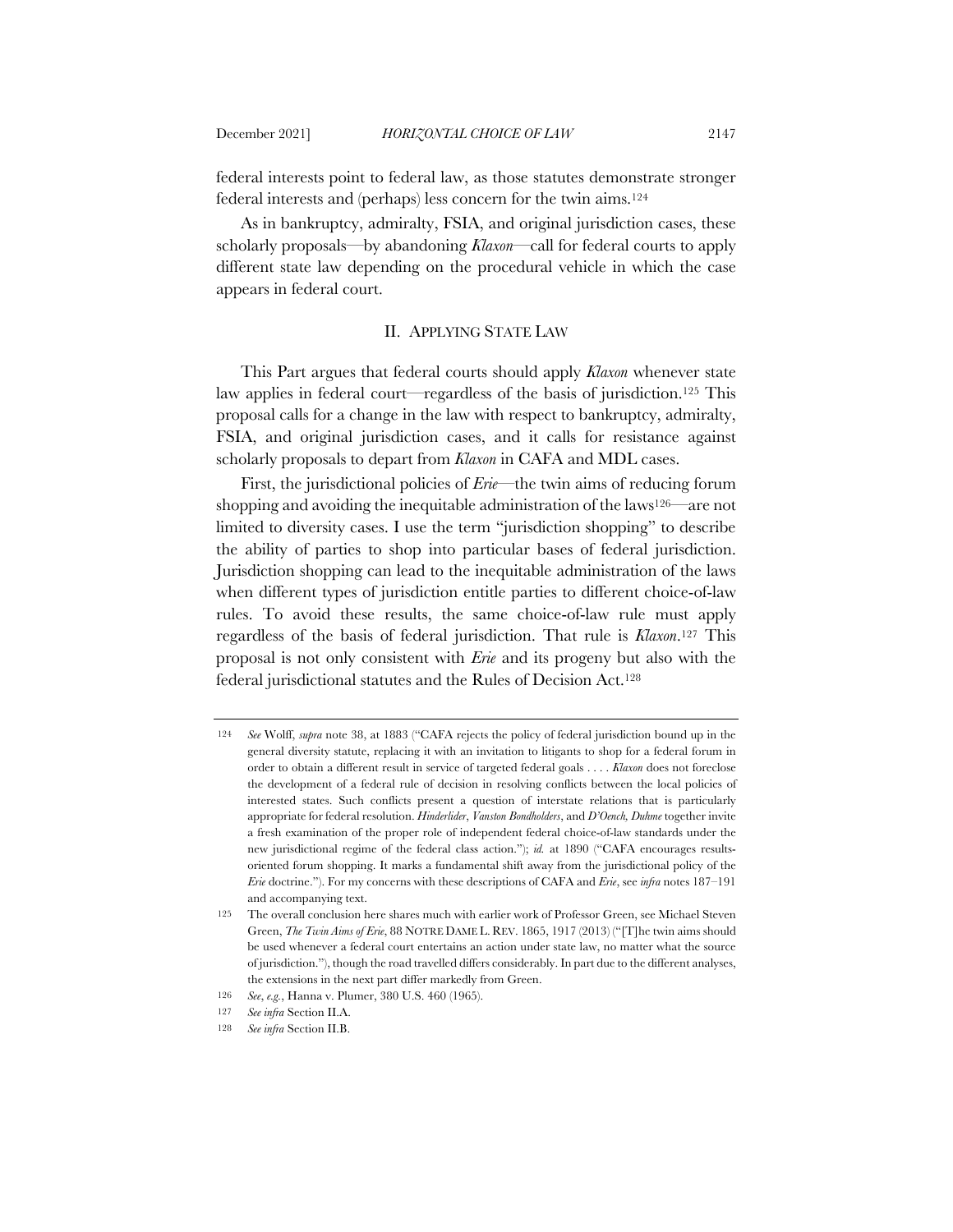Second, recognizing that the *Erie* doctrine also reflects institutional policies, I further argue that the extension of *Klaxon* outside of diversity is consistent with the twin institutional aims of *Erie*: the protection of state interests (a federalism policy) and a reduction in the power of federal judges to make law (a separation-of-powers policy). These policies also point to the application of *Klaxon* whenever state law applies in federal court.<sup>129</sup>

This Part concludes with a slight departure from strict adherence to *Klaxon* to account for horizontal forum changes, building on the elegant solution proposed by Professor Bradt.130

## *A. Jurisdictional Policies*

*Erie* is a statement of "a policy of federal jurisdiction."<sup>131</sup> The most common articulation of the jurisdictional policies of *Erie* is some version of the "twin aims," which the Court later described as "discouragement of forum-shopping and avoidance of inequitable administration of the laws."132 Scholars disagree about the source and force of the twin aims, but I think no one disputes that they are relevant to questions posed by *Erie* cases.133

Professor Kramer offered a different set of jurisdictional policies, also congenial with my analysis here. He wrote: "The guiding policy, drawn from *Erie* and reflected in the Rules of Decision Act, is that the mere existence of federal jurisdiction does not justify modifying the parties' substantive rights under state law." Larry Kramer, *Choice of Law in Complex Litigation*, 71 N.Y.U. L. REV. 547 (1996). Or, if one prefers the language of fairness, "it is unfair to change a party's rights because lawyers and judges find it expedient to structure a lawsuit one way rather than another." *Id.*

Professor Green agreed that the twin aims are jurisdictional policy, but he disassociated them from *Erie*. *See* Green, *supra* note 125.

<sup>129</sup> *See infra* Section II.C.

<sup>130</sup> *See infra* Section II.D.

<sup>131</sup> Guaranty Tr. Co. v. York, 326 U.S. 99, 101 (1945)*; see also*, *e.g.*, Burbank, *Interjurisdictional Preclusion*, *supra* note 2; Wolff, *supra* note 38.

<sup>132</sup> Hanna v. Plumer, 380 U.S. 460 (1965). Professor Burbank offered various formulations of the jurisdictional policy of *Erie*, though they typically read something like "federal policy against different outcomes on the basis of citizenship." Burbank, *Semtek*, *supra* note 1; Burbank, *Interjurisdictional Preclusion*, *supra* note 2 (same). I would note, however, that Burbank's analysis sometimes speaks in terms of "citizenship" but other times speaks in terms of "state law" or "state substantive rights." *See*, *e.g.*, Burbank, *Interjurisdictional Preclusion*, *supra* note 2, at 796 ("The interest of the federal judiciary in efficiency is unquestionable and unquestionably powerful. Particularly when state substantive rights are involved, however, it is important that federal judges not be given free rein to define and pursue that interest."). As readers can tell, I am more congenial to the latter formulation. *See infra* notes 265–71 and accompanying text (making this point with respect to adoption of state law).

<sup>133</sup> *See*, *e.g.*, Green, *supra* note 125 (collecting sources and offering his own analysis).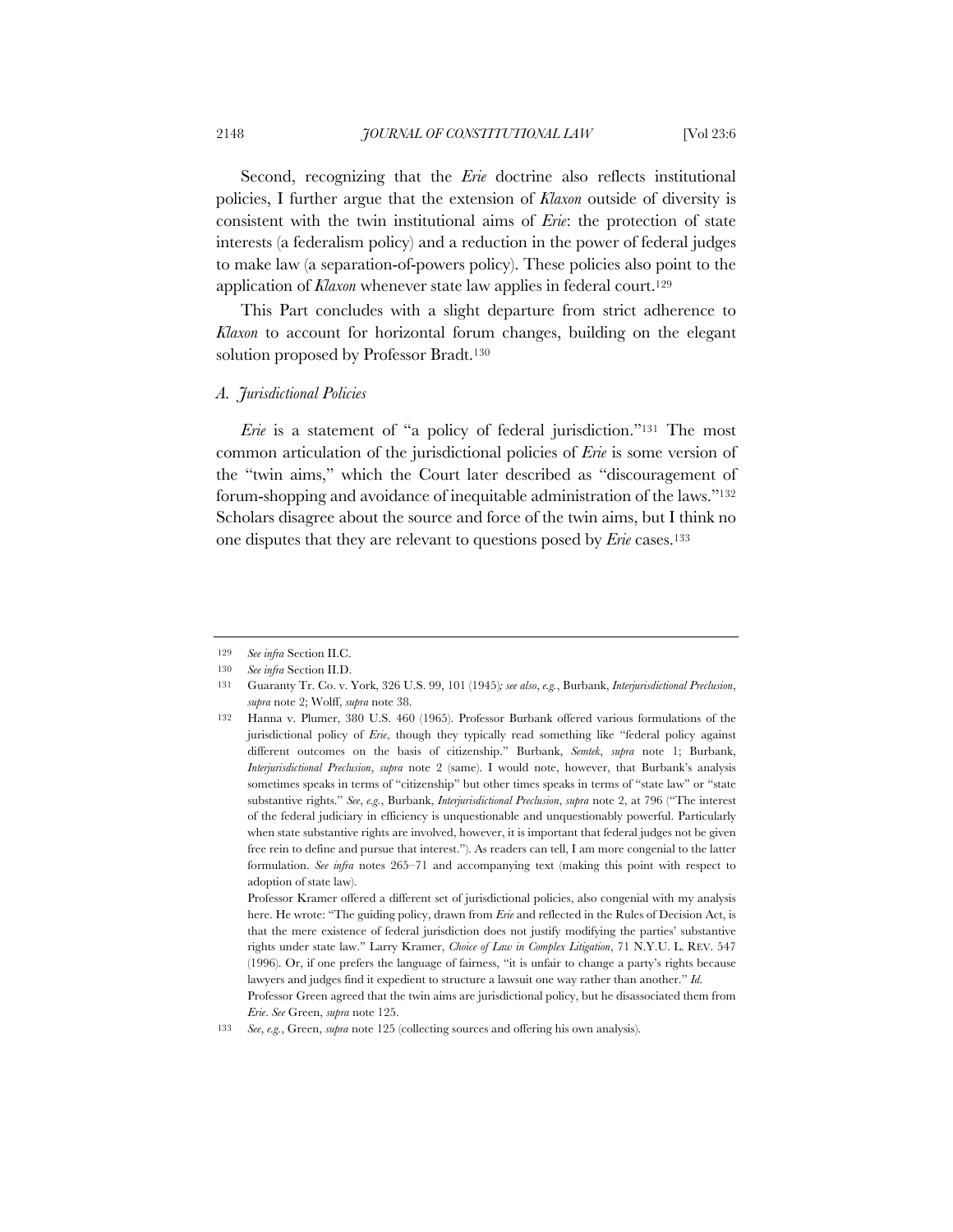One of the many lessons I learned from Professor Burbank is that you cannot understand *Erie* without reading Ed Purcell.134 Among many other things, Purcell ably demonstrated that *Erie* must be understood in context. Here is Purcell summarizing that context:

Disturbed by the mushrooming tactical escalation and the compounding waste of social resources, Brandeis began exploring ways to impose greater order and efficiency on litigation practice. He experimented with the Commerce Clause, the Full Faith and Credit Clause, and even the politically dangerous Due Process Clause as devices to minimize incentives for interstate forum shopping. Erie was a part of his overall campaign. Abolishing the general federal common law would eliminate a major incentive for intra-state forum shopping and reduce the utility of a variety of popular manipulative tactics. That achievement, in turn, would mean that courts and litigants could concentrate their efforts on addressing the substantive merits of disputes. The result would be to simplify litigation practice, conserve social resources, and rationally order the overall business of the nation's judicial system.135

As Purcell explained, the concerns undergirding *Erie* related to jurisdictional manipulation and the inequities that resulted. In the *Swift* era, exemplified by cases such as *Black & White Taxicab*, a popular type of jurisdictional manipulation involved corporate defendants manipulating citizenship to get cases into federal court where they would have access to business-friendly federal common law.136 Such cases directly implicated *Erie*'s twin aims.

I have no quarrel with those who read *Erie* as responding to the manipulation and resulting inequities that arose from the "accident of diversity."137 That was the context in which it was decided. But it would be a mistake, in my view, to understand *Black & White Taxicab* as the only version of this phenomenon.

<sup>134</sup> *See*, *e.g.*, Burbank, *Semtek*, *supra* note 1 (citing EDWARD A. PURCELL, JR., LITIGATION AND INEQUALITY: FEDERAL DIVERSITY JURISDICTION IN INDUSTRIAL AMERICA, 1870–1958, at 181 (1992); EDWARD A. PURCELL, JR., BRANDEIS AND THE PROGRESSIVE CONSTITUTION: ERIE, THE JUDICIAL POWER, AND THE POLITICS OF THE FEDERAL COURTS IN TWENTIETH-CENTURY AMERICA 43 (2000); Edward A. Purcell, Jr., *Brandeis,* Erie*, and the New Deal "Constitutional Revolution"*, 26 J. SUP. CT. HIST. 257 (2001); Edward A. Purcell, Jr., *Reconsidering the Frankfurterian Paradigm: Reflections on Histories of Lower Federal Courts*, 24 LAW & SOC. INQUIRY 679 (1999)).

<sup>135</sup> Purcell, *Brandeis*, *supra* note 134, at 272.

<sup>136</sup> *Id.*; Erie R.R. v. Tompkins, 304 U.S. 64, 73 (1938) (citing Black & White Taxicab Co. v. Brown & Yellow Taxicab Co., 276 U.S. 518 (1928)).

<sup>137</sup> Klaxon Co. v. Stentor Elec. Mfg. Co., 313 U.S. 487, 496 (1941), (citing *Erie*).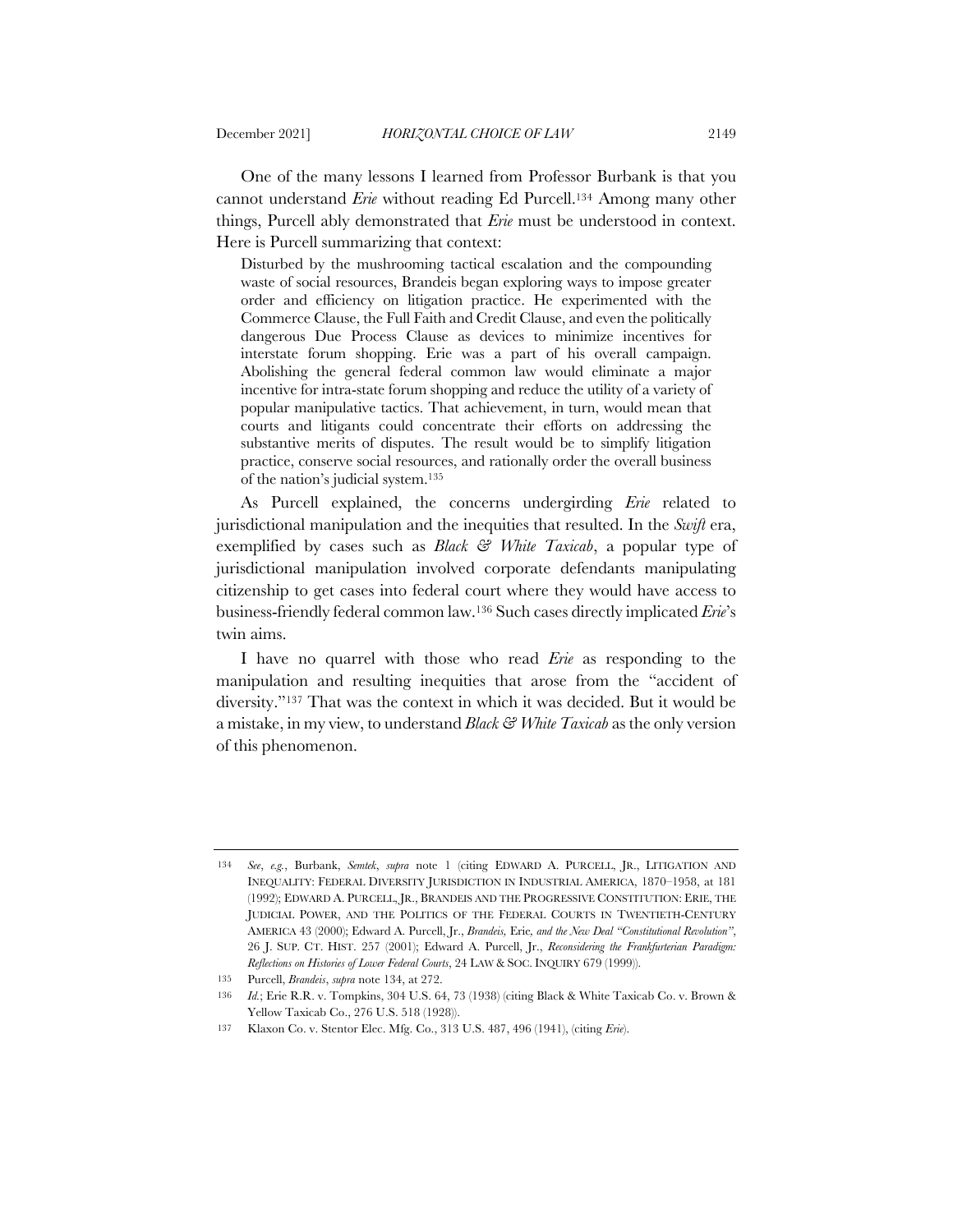Even in the early days of *Erie*, the twin aims were not limited to cases like *Erie* itself.138 *Erie* was a damages case, but the Supreme Court quickly extended its reach to equity.139 The Supreme Court also extended *Erie* to interpleader,<sup>140</sup> bankruptcy,<sup>141</sup> and pendent jurisdiction.<sup>142</sup> In each of these situations, the Court was worried about forum shopping and inequitable administration.

The situations that concern this Article are not just about getting cases into federal court, but about getting cases into federal court under particular bases of jurisdiction—what I call "jurisdiction shopping."143 As we know, federal courts may hear state law claims (not to mention state law issues) under various bases of jurisdiction other than diversity of citizenship. If those bases of jurisdiction offer different choice-of-law rules, then parties will have incentives to get under or out of those bases—by shopping either between state and federal court, or between types of jurisdiction within federal court. This is not to say that parties are motivated entirely by choice of law. Instead, the claim is that different choice-of-law rules may affect party choice, and when they do, the resulting treatment is inequitable.<sup>144</sup>

<sup>138</sup> To be sure, not all of the attributes of diversity apply externally. For example, the "forum defendant rule" bars removal by a properly served forum defendant when the only basis of federal jurisdiction would be diversity. *See* 28 U.S.C. § 1441(b). But these differences do not imply that the policies of *Erie* are limited to the diversity context. For more on the federal jurisdictional statutes, see *infra*  Section II.B.

<sup>139</sup> The Court applied *Erie* to equity in *Ruhlin v. N.Y. Life Ins. Co.*, 304 U.S. 202 (1938), backtracked in *Russell v. Todd*, 309 U.S. 280 (1940), but then reaffirmed *Erie*'s application in *Guaranty Tr. Co.*, 326 U.S. at 100. Though *York* does not explicitly rely on *Klaxon*, I see no reason to think that it departs from it. In fact, in *Cohen v. Beneficial Indus. Loan Corp.*, 337 U.S. 541 (1948), among others, the Supreme Court noted the applicability of *Klaxon* in equity.

<sup>140</sup> *See* Griffin v. McCoach, 313 U.S. 498, 503 (1941) (applying *Erie* and *Klaxon*).

<sup>141</sup> *See* Vanston Bondholders Protective Comm. v. Green, 329 U.S. 156, 161 (1946) (applying state law in a bankruptcy proceeding as *Erie* would require). *See generally* Alfred Hill, *The* Erie *Doctrine in Bankruptcy*, 66 HARV. L. REV. 1013 (1953); Thomas E. Plank, *The* Erie *Doctrine and Bankruptcy*, 79 NOTRE DAME L. REV. 633 (2004).

<sup>142</sup> United Mine Workers v. Gibbs, 383 U.S. 715, 726 (1966); *see also* Felder v. Casey, 487 U.S. 131, 151 (1988) ("Under *Erie R. Co. v. Tompkins*, when a federal court exercises diversity or pendent jurisdiction over state-law claims, 'the outcome of the litigation in the federal court should be substantially the same, so far as legal rules determine the outcome of a litigation, as it would be if tried in a State court.'") (internal citation omitted).

<sup>143</sup> This issue has been my concern with MDL-specific rules of procedure addressed in other work, Clopton, *supra* note 106.

<sup>144</sup> Indeed, we cannot look at current rates of jurisdiction shopping for CAFA and MDL, because under current law there is no special choice-of-law rule. If there were, I claim, then we should expect an increase in jurisdiction shopping. *See* Clopton, *supra* note 106 (making a similar point about MDL shopping). And there is no doubt that the number of cases potentially qualifying for CAFA and MDL is substantial. *See supra* note 106 (declining on principle to cite MDL's share of civil docket).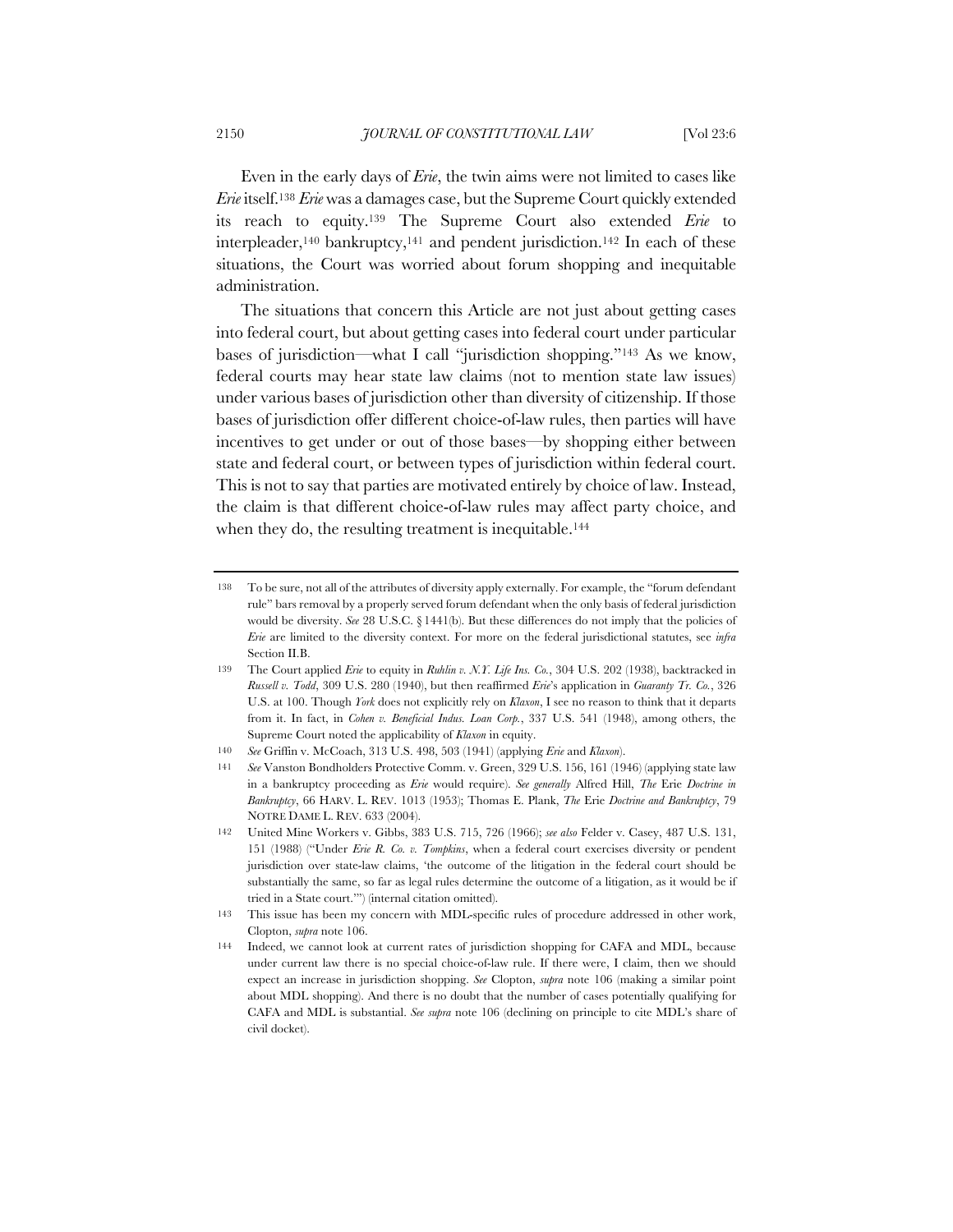To be more specific, let's begin with bankruptcy. In 2005, Professor Gibson identified more than 70 firms that had used bankruptcy to respond to mass tort litigation.<sup>145</sup> "Mass tort bankruptcies" have only become more important since that time, and we have seen a rise in bankruptcies in the face of environmental liabilities as well.146 More concretely, as mentioned above, Purdue Pharma filed for bankruptcy in the face of thousands of pending state-law claims in state and federal courts arising from the opioid epidemic.147 Under current doctrine, pending claims brought into a bankruptcy proceeding would get their state law based on a special federal choice-of-law rule, potentially switching from the forum state's choice of law in state court or federal court sitting in diversity (*Klaxon*). The option to declare bankruptcy in the face of mass tort or environmental litigation,<sup>148</sup> therefore, has a similar effect as the "accident of diversity" under *Swift*.

We should expect comparable results if federal courts followed scholars' suggestions for complex cases. Take CAFA.149 We know that plaintiffs are trying to structure state actions to avoid removal under CAFA; this maneuver was part of the story that led to the Supreme Court's decision on personal jurisdiction in *Bristol-Myers Squibb*.150 Imagine that CAFA jurisdiction changed the substantive law to be applied in federal court. If that were true, getting into (or out of) CAFA jurisdiction would have a substantial effect on

149 Please.

<sup>145</sup> S. ELIZABETH GIBSON, FED. JUD. CTR., JUDICIAL MANAGEMENT OF MASS TORT BANKRUPTCY CASES 1 (2005), https://www.uscourts.gov/sites/default/files/gibsjudi\_1.pdf [https://perma.cc/YPJ2-6G37]; *see also* Samir D. Parikh, *The New Mass Torts Bargain*, 90 FORDHAM L. REV. (forthcoming 2022); Troy A. McKenzie, *Toward a Bankruptcy Model for Non-class Aggregate Litigation*, 87 N.Y.U. L. REV. 960 (2012); G. Marcus Cole, *A Calculus Without Consent: Mass Tort Bankruptcies, Future Claimants, and the Problem of Third Party Non-Debtor "Discharge"*, 84 IOWA L. REV. 753, 765–83 (1999); Anne Hardiman, *Toxic Torts and Chapter 11 Reorganization: The Problem of Future Claims*, 38 VAND. L. REV. 1369 (1985); Mark J. Roe, *Bankruptcy and Mass Tort*, 84 COLUM. L. REV. 846 (1984). Professor Gibson explained that "[b]eginning in 1982 with the chapter 11 filings of two asbestos products manufacturers—Johns-Manville Corporation and UNR Industries, Inc. bankruptcy courts have become a forum for companies seeking the resolution of pending and threatened mass tort litigation against them under chapter 11 of the Bankruptcy Code." Gibson, *supra*, at 1. For a discussion of mass tort bankruptcies before the 1980s, see Troy A. McKenzie, *The Mass Tort Bankruptcy: A Pre-History*, 5 J. TORT L. 59 (2016) (discussing *Ringling Brothers*).

<sup>146</sup> *See*, *e.g.*, Lindsey Simon, *Bankruptcy Grifters* 131 Yale L.J. (forthcoming 2022); Vincent S.J. Buccola & Joshua C. Macey, *Claim Durability and Bankruptcy's Tort Problem*, 38 YALE J. ON REG. 766 (2021); Sarah E. Light, *The Law of the Corporation as Environmental Law*, 71 STAN. L. REV. 137 (2019).

<sup>147</sup> *See supra* note 12 and accompanying text.

<sup>148</sup> When parties have the choice to declare bankruptcy or not, they almost certainly consider the law to be applied if they do. *See supra* subsection I.B.1.

<sup>150</sup> Bristol-Myers Squibb Co. v. Superior Court of California, 137 S. Ct. 1773 (2017)*; see also* Bradt & Rave, *supra* note 107; Howard M. Erichson, John C. P. Goldberg & Benjamin C. Zipursky, *Case-Linked Jurisdiction and Busybody States*, 105 MINN. L. REV HEADNOTES 54 (2020).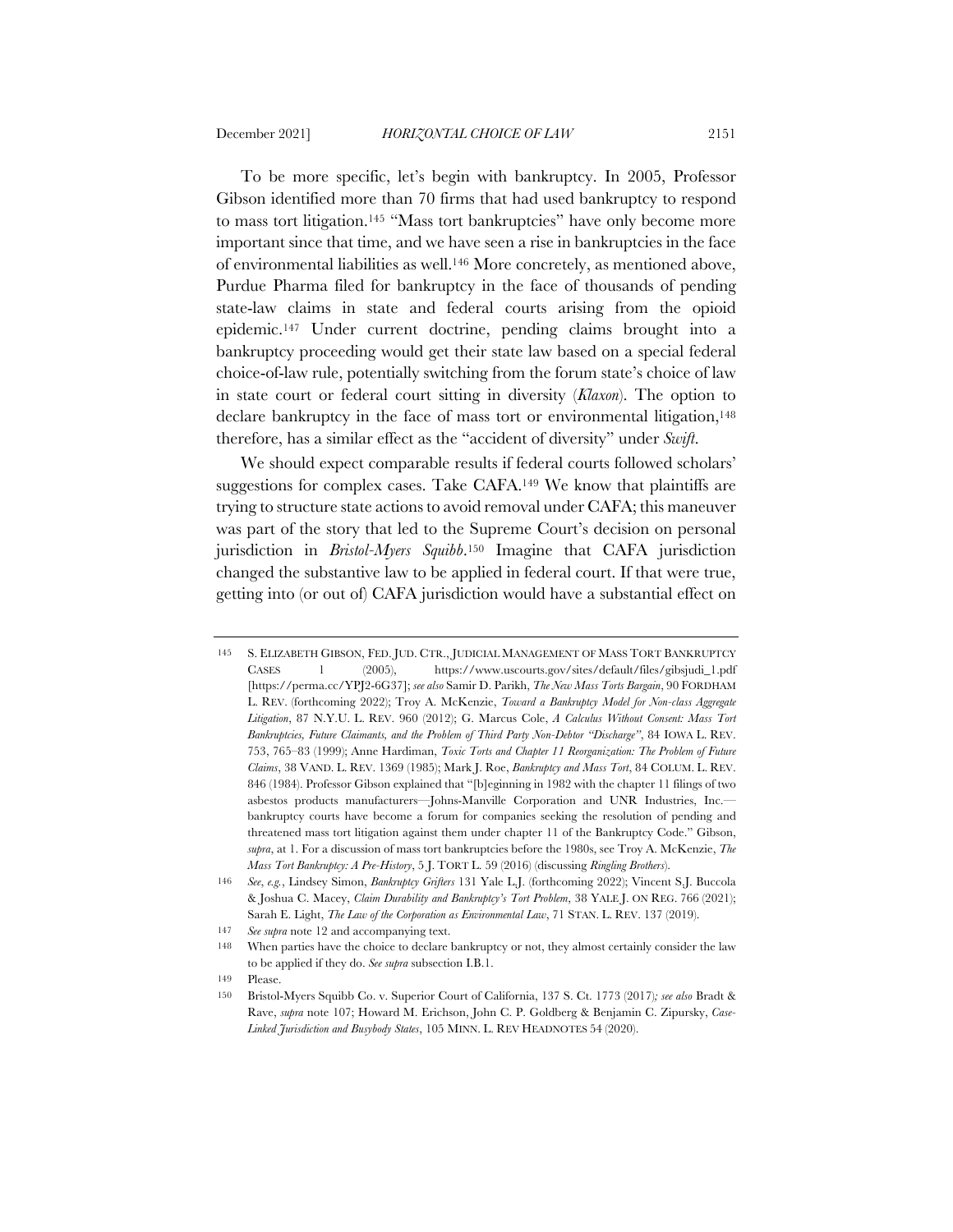the fortunes of the parties.151 This would be true in situations when the choice is between CAFA and state court, or when the choice is between CAFA and some other type of federal jurisdiction in which *Klaxon* applied.152

An MDL-only choice-of-law approach would do the same. Parties would have even more reason to support or oppose consolidation,<sup>153</sup> and to support or oppose particular transferee districts and judges.154 The inequities here could be within a single MDL: plaintiffs consolidated from different transferor courts might gain or lose in the choice-of-law manipulation. (The same could be said of a mass-tort bankruptcy, by the way.)<sup>155</sup> MDL shopping also implicates the Judicial Panel on Multidistrict Litigation, a group of seven judges handpicked by the Chief Justice of the United States that has nearly unfettered discretion to decide whether and where to consolidate cases.156 If *Klaxon* did not apply in MDL, then the Panel's decision about the appropriateness of consolidation could have the effect of changing the state law to be applied.157

Jurisdiction shopping is also possible under other forms of jurisdiction. There are cases in which some parties litigating state law claims have the ability to shop into (or out of) supplemental jurisdiction,<sup>158</sup> federal question jurisdiction

<sup>151</sup> *Cf*. *Hanna*, 380 U.S. at 468, n.9 (asking "whether application of the rule would have so important an effect upon the fortunes of one or both of the litigants that failure to enforce it would be likely to cause a plaintiff to choose the federal court").

<sup>152</sup> For example, Professor Silberman offered this example: "[C]onsider a class action in which all plaintiffs who reside in the forum state—for example, Texas—sue over conduct engaged in by a California defendant. The defendant is subject to jurisdiction in Texas, and the events in question and the plaintiffs all have strong connections with Texas . . . . [I]f the aggregate amount is met, the action comes within CAFA." Silberman, *supra* note 109, at 2028*; see also* Marcus, *supra* note 109 (making a similar point about over-inclusivity). Note that Silberman's hypothetical case also would qualify for jurisdiction under Section 1332(a), so how federal jurisdiction is characterized would have consequences for the choice of law.

<sup>153</sup> I have written elsewhere about how MDL-specific rules of procedure would (unjustifiably) create incentives for parties to try to get into or out of an MDL based on their procedural preferences. *See* Clopton, *supra* note 106.

<sup>154</sup> For more on this process, see generally Zachary D. Clopton & Andrew D. Bradt, *Party Preferences in Multidistrict Litigation*, 107 CALIF. L. REV. 1713 (2019); and Margaret S. Williams & Tracey E. George, *Who Will Manage Complex Civil Litigation? The Decision to Transfer and Consolidate Multidistrict Litigation*, 10 J. EMPIRICAL LEGAL STUDS. 424 (2013).

<sup>155</sup> *See supra* notes 145–146 and accompanying text.

<sup>156</sup> *See* 28 U.S.C. § 1407; Andrew D. Bradt, *"A Radical Proposal": The Multidistrict Litigation Act of 1968*, 165 U. PA. L. REV. 831 (2017). If MDL came with different choices of law, then the ability to persuade the Panel to consolidate cases would determine whether an attempt to jurisdiction shop would be successful. *See* Clopton, *supra* note 106 (raising concerns with increased stakes for the Panel); *see also*  Andrew D. Bradt & Zachary D. Clopton, *MDL v. Trump: The Puzzle of Public Law in Multidistrict Litigation*, 112 NW. U. L. REV. 905 (2018) (making a similar argument regarding public law MDLs).

<sup>157</sup> *See* Clopton, *supra* note 106 (raising a similar concern about MDL-specific procedure).

<sup>158</sup> *See* 28 U.S.C. § 1367.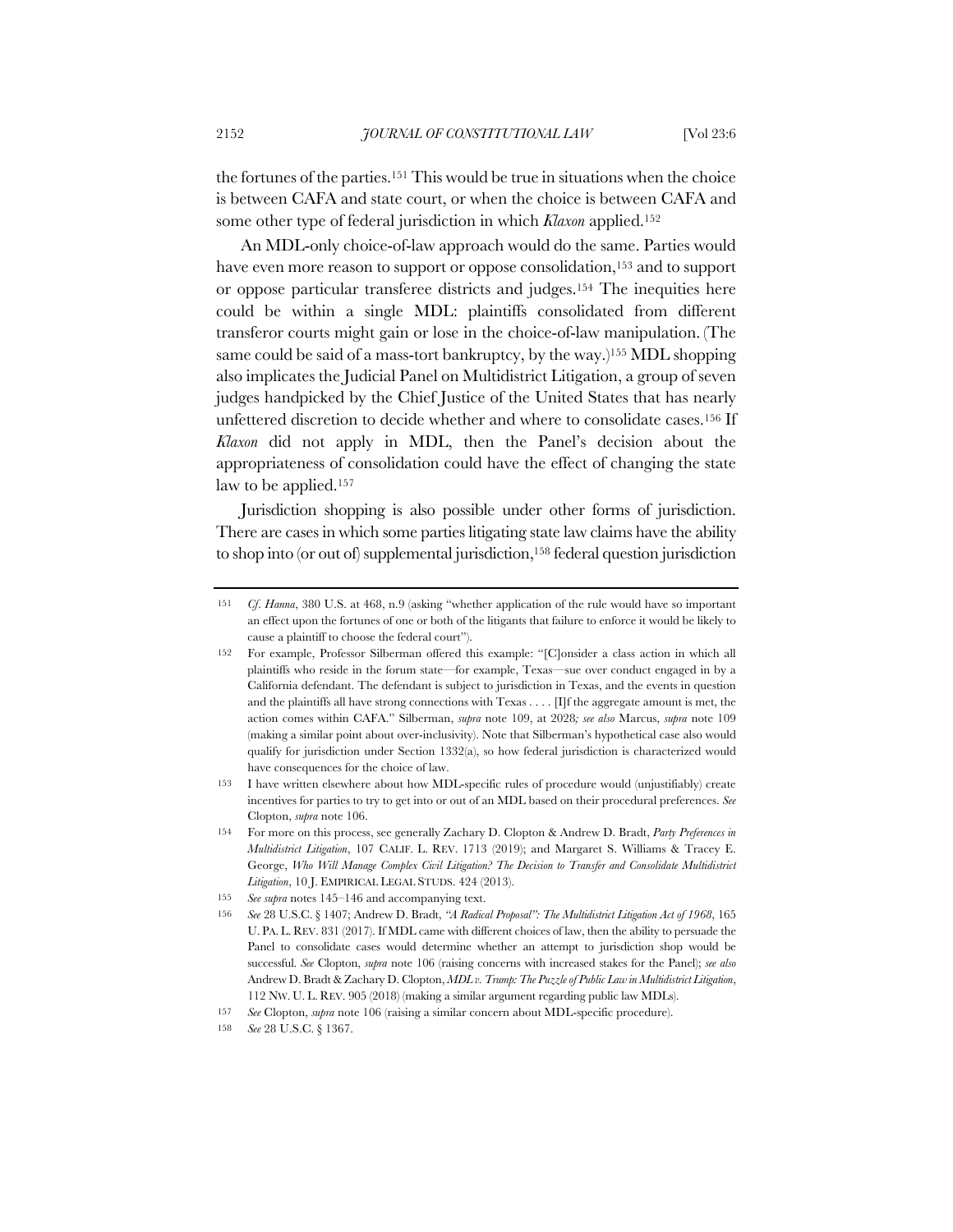(*e.g.*, *Grable*-type claims),159 FSIA jurisdiction,160 original jurisdiction,161 and admiralty.162 This is nothing new. Then-Professor now-Judge Fletcher wrote about an early 19th century squabble involving Justice Story (and others) that revealed concerns with jurisdiction shopping in admiralty.163

Now the relevance of *Klaxon* should come into focus. Parties can strategically declare bankruptcy; they can plead cases into or out of CAFA, directly or on removal; and they can support or oppose consolidation in an MDL. If these jurisdictional bases entailed a change in the relevant law, then those parties with the ability to access those types of jurisdiction would be treated differently. In other words, jurisdiction shopping and inequitable administration. And it was no accident that this Section emphasized bankruptcy, CAFA, and MDL—mass torts are candidates to be today's *Black & White Taxicab*.164

<sup>159</sup> *See* 28 U.S.C. § 1331; Grable & Sons Metal Prods., Inc. v. Darue Eng'g & Mfg., 545 U.S. 308, 312 (2005) ("The doctrine captures the commonsense notion that a federal court ought to be able to hear claims recognized under state law that nonetheless turn on substantial questions of federal law . . . .").

<sup>160</sup> The FSIA does not create exclusive federal court jurisdiction, so parties might shop from state to federal court. Moreover, private defendants who might plausibly claim to be agencies or instrumentalities of a foreign state (for example, due to stock ownership) might shop between FSIA and diversity jurisdiction in order to obtain more favorable law. *See*, *e.g.*, Dole Food Co. v. Patrickson, 538 U.S. 468 (2003) (discussing foreign state ownership interests).

<sup>161</sup> Many cases within the nonexclusive original jurisdiction of the Supreme Court could be filed in state court or federal district court. *See supra* note 99.

<sup>162</sup> Consider a maritime insurance dispute between a Connecticut insurer and a Texas shipper. The Texas shipper sues in Texas state court, and the insurer removes. This dispute looks a typical diversity-of-citizenship cases, under which *Klaxon* would direct the choice of law. But if defendant removed pursuant to admiralty jurisdiction instead, then the choice-of-law approach would shift from *Klaxon* to *Lauritzen*, even though the underlying dispute would be the same. This is a manipulative tactic to gain access to federal law because of the accident of admiralty.

<sup>163</sup> William A. Fletcher, *The General Common Law and Section 34 of the Judiciary Act of 1789: The Example of*  Marine Insurance, 97 HARV. L. REV. 1513 (1984). The dispute arose around *De Lovio v. Boit*, 7 F. Cas. 418 (C.C.D. Mass. 1815) (No. 3776), a circuit court decision in which Justice Story found concurrent admiralty jurisdiction over maritime contracts. According to Fletcher, "[t]hose who opposed *De Lovio*—most notably, Justice William Johnson of the Supreme Court and James Kent, recently retired from the New York courts—primarily objected to the expansion of federal jurisdiction. This was an issue of genuine importance because, under *De Lovio*, parties of nondiverse citizenship could bring into the federal admiralty forum claims that would otherwise have been confined to state forums because of lack of diversity." *Id.* at 1551–52 (internal notes omitted). Meanwhile, diverse parties would have had a choice between admiralty and diversity in these cases.

<sup>164</sup> David Marcus, among others, has noted the parallels between *Swift* and CAFA. *See generally* David Marcus, Erie*, the Class Action Fairness Act, and Some Federalism Implications of Diversity Jurisdiction*, 48 WM. & MARY L. REV. 1247 (2007). For more on the social context of modern procedure, see, for example, Brooke D. Coleman, *One Percent Procedure*, 91 WASH. L. REV. 1005 (2016). And for more on the rise of aggregate litigation, see, for example, Judith Resnik, *From "Cases" to "Litigation"*, 54 LAW & CONTEMP. PROBS. 5 (1991).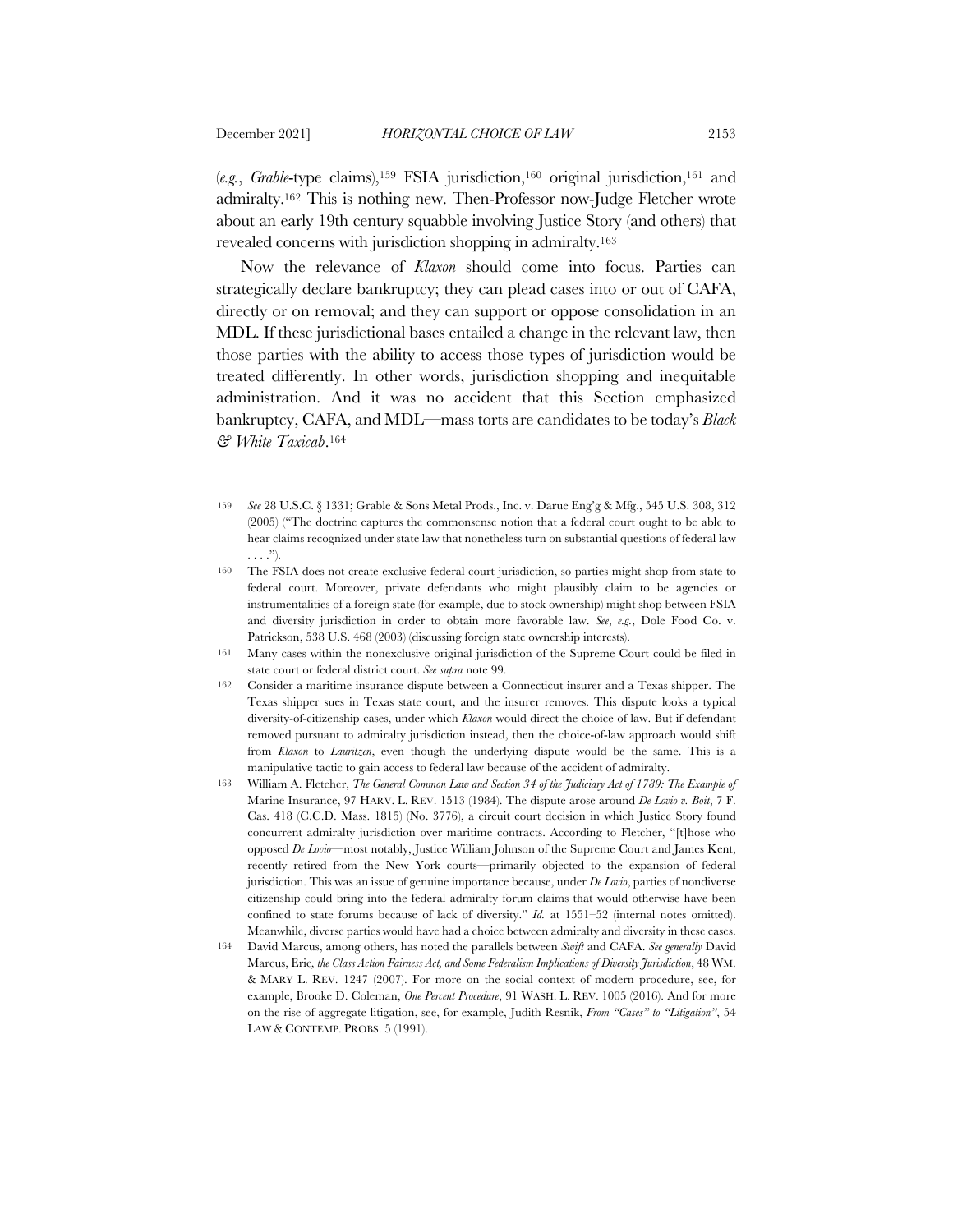As Professor Burbank explained (channeling Purcell channeling Brandeis), "[*Erie*] reflected its author's deep concern about the waste and unfairness that corporate defendants created by jurisdictional manipulation designed to wear out their opponents and to take advantage of different substantive law."165 The policy of *Erie*, in other words, is that the *accident of federal jurisdiction* should not change the laws of the several states in cases where they apply. For this policy to obtain, the *Klaxon* rule must apply not to diversity of citizenship alone but whenever *Erie* calls for the application of state law.

Or to say it another way, the *Erie* doctrine—broadly defined to include issues of preemption, Reverse *Erie*, etc.166—points to a preference for symmetry in the law applied in state and federal court. We might depart from that preference when the Constitution (*e.g.*, Article III) or Congress (*e.g.*, the Rules Enabling Act) prescribes rules applicable to only federal or state courts. And we might tolerate other minimal departures when the issues are relatively minor, hence all of the talk of "outcome determination."167 In the absence of those circumstances, *Erie*'s twin aims point to symmetry.168 Sometimes that symmetry means federal law, as when federal interests call for uniform answers.169 But when *Erie* requires the application of state law, symmetry is achieved only by *Klaxon*—regardless of the basis of federal jurisdiction. Even if *Klaxon* were not your preferred rule on a clean slate, as long as *Klaxon* is the rule for diversity cases, then we need to extend *Klaxon* to other areas to avoid incentivizing jurisdiction shopping and the inequitable administration of the laws.170

### *B. Jurisdictional Policies and Non-*Erie *Sources*

The previous Section argued that the twin aims, as articulated by the Supreme Court, apply equally outside of diversity cases. But not all scholars

<sup>165</sup> Burbank, *Couch*, *supra* note 48.

<sup>166</sup> *See generally* Clermont, *supra* note 13 (defining *Erie* broadly).

<sup>167</sup> *See*, *e.g.*, Guaranty Tr. Co. v. York, 326 U.S. 99 (1945); Hanna v. Plumer, 380 U.S. 460 (1965).

<sup>168</sup> Similarly, in another context, Professor Gluck observed that "[t]he driving notion behind *Klaxon* is the idea of state-/federal-court [*sic*] decisionmaking-process uniformity." Abbe R. Gluck, *Intersystemic Statutory Interpretation: Methodology as "Law" and the* Erie *Doctrine*, 120 YALE L.J. 1898, 1930 (2011).

<sup>169</sup> This could be Congress, or it could be federal courts when federal law wins in the *Erie* analysis, such as in *Clearfield Trust*. *See infra* Section III.A (discussing *Klaxon* in light of the *Erie-Clearfield* choice).

<sup>170</sup> This is the weak version of my argument mentioned above. *See supra* note 22 and accompanying text.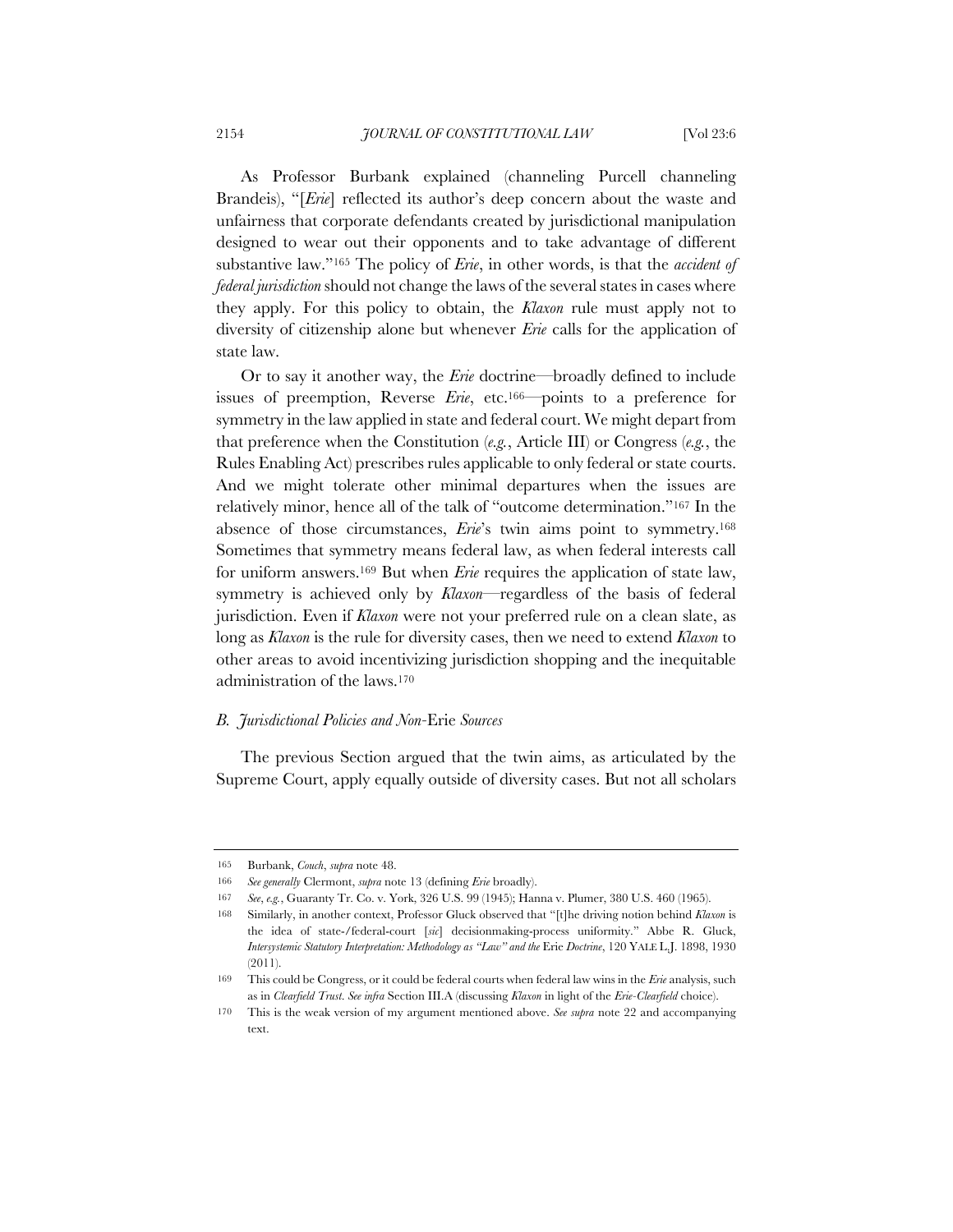treat the jurisdictional policies of *Erie* as free-standing judicial creations.171 If the twin aims have other sources, then perhaps those sources justify limiting *Klaxon*'s reach.

*Federal Jurisdictional Statutes.* One potential source would be the federal jurisdictional statutes. And, indeed, critics of *Klaxon* are quick to latch on to references to the diversity statute in *Erie* cases. So for the sake of argument, let us assume that the federal jurisdictional statutes are the font of *Erie'*s jurisdictional policies.172 Perhaps, then, the federal jurisdictional statutes suggest a narrower reading of the twin aims that is limited to diversity cases, which would then suggest limiting *Klaxon* to those cases as well.

In short, the jurisdictional statutes make no such suggestion. That is not to say they cannot, though. As Professor Burbank explained: "There is usually no serious question about Congress's constitutional power to prescribe uniform federal law for interstate activities. There should be no question at all that, in the absence of such uniform federal statutory law, Congress has constitutional power to prescribe choice-of-law rules specifying the states whose laws shall govern such activities."173

But Congress's power to prescribe choice-of-law rules does not tell us whether Congress has exercised such power. And, if it is fair to describe Congress as "knowing" things, Congress knows how to prescribe horizontal choice-of-law rules. For example, the Federal Tort Claims Act chooses the law of the state of the act or omission,<sup>174</sup> and a defeated amendment to CAFA proposed a federal choice-of-law rule for cases under that statute.175

<sup>171</sup> *See*, *e.g.*, Green, *supra* note 125 (arguing that the twin aims are best understood as products of the jurisdictional statutes); Wolff, *supra* note 38 (pointing to the "general diversity" statute).

<sup>172</sup> I take up below what the federal jurisdictional statutes tell us about *Erie*'s institutional policies. *See infra* Section II.C.

<sup>173</sup> Burbank, *Couch*, *supra* note 48; *see also* Kane, *supra* note 109; Michael Gottesman, *Draining the Dismal Swamp: The Case for Federal Choice of Law Statutes*, 80 GEO. L. J. 1 (1991). This position, though, is not universally held. For one enunciation, and for citations to more, see Patrick Woolley, Erie *and Choice of Law After the Class Action Fairness Act*, 80 TUL. L. REV. 1723, 1725 (2006) ("[A]lthough the Full Faith and Credit Clause clearly grants Congress plenary power to develop or authorize the development of independent choice-of-law rules binding in both state and federal courts, federal power under Article III is far more limited. Because choice-of-law rules define substantive rights, Article III cannot properly be read to authorize the use of independent choice-of-law rules, but instead requires application of the whole law of a state—that is, the choice-of-law rules and internal law of a state—selected without regard to its content. Thus, if Congress wishes to displace state choice-of-law rules in diversity cases, it must enact—or authorize federal courts to develop—choiceof-law rules under the Full Faith and Credit Clause.") (internal footnotes omitted)).

<sup>174</sup> 28 U.S.C. § 1346(b)(1).

<sup>175</sup> S. Amendment 4 to S. 5, 109th Cong., 151 Cong. Rec. S1215 (daily ed. Feb. 9, 2005); *see* Burbank, *Couch*, *supra* note 48.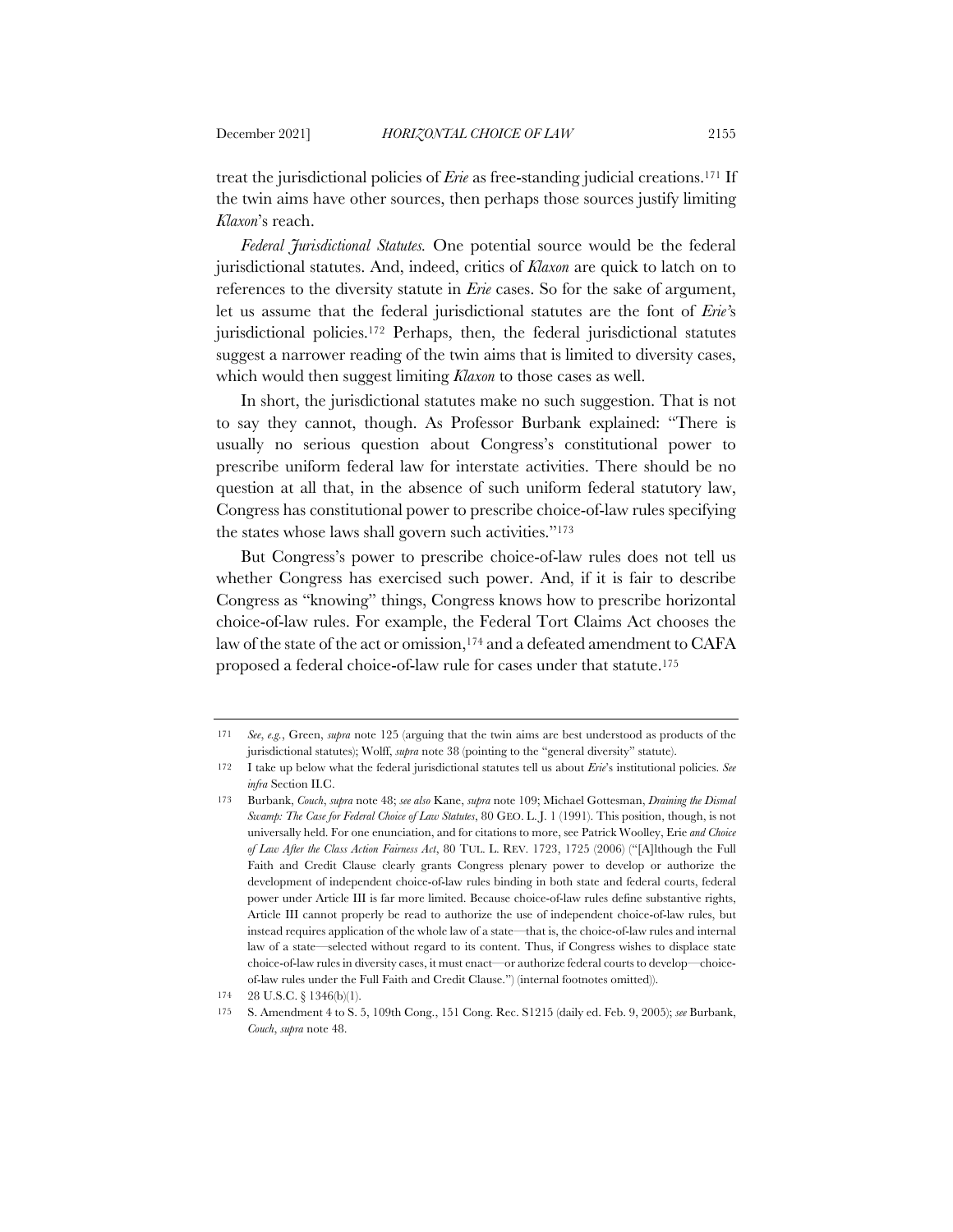The federal jurisdictional statutes at issue in this Article, however, do no such thing. To be sure, there are arguments that these jurisdictional statutes embody some jurisdictional policies.176 Some of these statutes reflect jurisdictional policies that favor more federal law—which informs the vertical *Erie* problem, but not the horizontal choice when state law is to be applied.177 Some of these statutes reflect jurisdictional policies unrelated to the *Klaxon* question. To over-generalize, CAFA is about advantaging federal judges applying federal procedure (aggregation);178 state law claims in supplemental jurisdiction,<sup>179</sup> bankruptcy,<sup>180</sup> and others are about efficiency and liberal notions of claim joinder;181 FSIA is about immunity from suit and

<sup>176</sup> The policies of any jurisdictional statute are subject to debate. Though scholars and judges are quick to assign purposes to the diversity statute, for example, it should be acknowledged that "[t]he proposition that diversity was necessary to protect out-of-state litigants from bias in state courts emerged as a post-hoc explanation and has translated to only a few minor elements of the statutory framework over the years." *See* Wolff, *supra* note 38 (citing Purcell). For my part, these revelations about the supposed purposes of the diversity statute should give us pause in yoking the jurisdictional policy of *Erie* to that statute, but as this Section suggests, I find that all relevant sources point to the same policy, making any one source less consequential.

<sup>177</sup> For example, Wright & Miller suggests that the original jurisdiction of the Supreme Court itself is a justification for federal common law. 17 CHARLES ALAN WRIGHT & ARTHUR R. MILLER, FEDERAL PRACTICE AND PROCEDURE. § 4052 (3d ed.) (2021 Update).

<sup>178</sup> Burbank, *Couch*, *supra* note 48; Marcus, *supra* note 109, at 1767 ("Identifying the stated jurisdictional policy of the Class Action Fairness Act of 2005 (CAFA) is not difficult. Congress said that the Act was designed to redress overreaching by state courts handling multistate class actions, to ensure that these cases involving nationally important issues could be brought into federal court, and to provide protections for class members.") (internal footnote omitted)).

<sup>179</sup> *See*, *e.g.*, United Mine Workers v. Gibbs, 383 U.S. 715, 726 (1966) ("[Pendent jurisdiction's] justification lies in considerations of judicial economy, convenience and fairness to litigants; if these are not present a federal court should hesitate to exercise jurisdiction over state claims, even though bound to apply state law to them, *Erie R. Co. v. Tompkins*.")*. See generally* Thomas D. Rowe, Jr., Stephen B. Burbank & Thomas M. Mengler, *Compounding Confusion or Creating Confusion About Supplemental Jurisdiction? A Reply to Professor Freer*, 40 EMORY L. J. 943 (1991).

<sup>180</sup> *See*, *e.g.*, Green, *supra* note 125, at 1924-1925 ("[F]ederal bankruptcy jurisdiction was created as an alternative to the presumptive state fora in order to address a deficiency in state court jurisdiction. In the case of bankruptcy jurisdiction, the deficiency is a collective action problem. Each creditor would prefer to be the first to bring an independent state court action against the debtor, in order to get relief before the debtor's assets are exhausted. To allow for an efficient and equitable distribution of these assets—and to protect the debtor herself—it is crucial that all litigation by and against the debtor be controlled by one court.").

<sup>181</sup> *See*, *e.g.*, Armistead M. Dobie, *The Federal Rules of Civil Procedure*, 25 VA. L. REV. 261, 271-272 (1939); Stephen N. Subrin, *How Equity Conquered Common Law: The Federal Rules of Civil Procedure in Historical Perspective*, 135 U.PA.L.REV. 909 (1987); Robert G. Bone, *Mapping the Boundaries of the Dispute: Conceptions of Ideal Lawsuit Structure From the Field Code to the Federal Rules,* 89 COLUM.L. REV. 1 (1989); Judith Resnik, *History, Jurisdiction, and the Federal Courts: Changing Contexts, Selective Memories, and Limited Imagination*, 98 W. VA. L. REV. 171 (1995) (on Calder mobiles).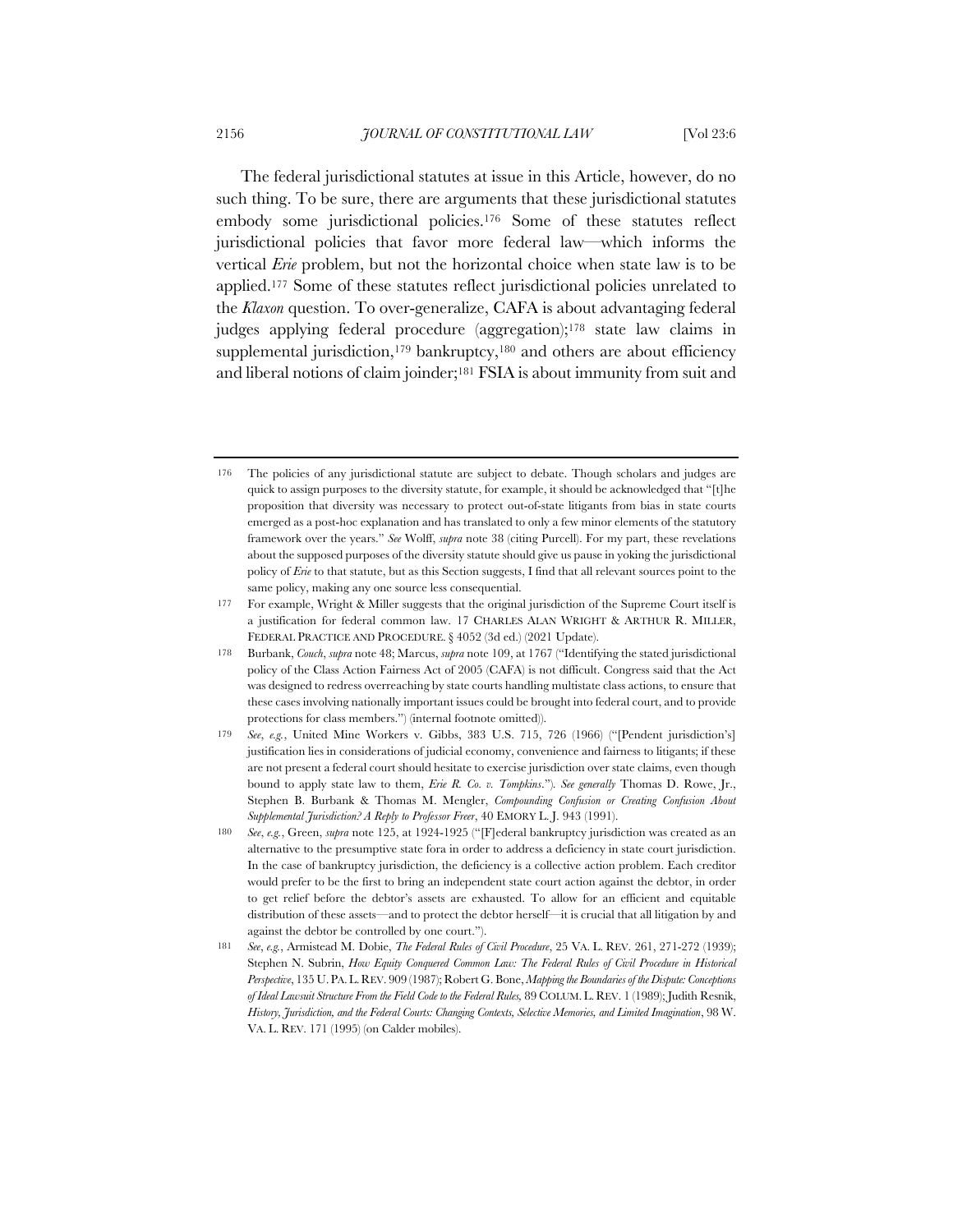about federal forums;182 Supreme Court original jurisdiction may be about a dignified tribunal, a geographically convenient court, or the enforcement federal law against the states;183 and MDL is about efficiency and convenience within the federal court system.184 Nothing in these statutes suggests a policy of changing the content of state law where it applies. Once state law wins in the *Erie* balance, these statutes have little to say about New York versus Delaware versus Texas.185

Here I should pause for a moment to address the counterpoints from Professor Wolff, who has thought deeply about these same questions and came to different conclusions.186 Wolff wrote the following about CAFA:

The Class Action Fairness Act instructs federal courts to employ its targeted grant of jurisdiction to protect defendants against abusive state-court litigation, protect the interests of class members, safeguard national economic interests, and prevent excesses of state power. The statute has the purpose and expectation that removing class actions from state to federal court will produce different results in the adjudication of state-law claims because federal courts will employ different certification standards and will apply the underlying substantive law more fairly. *In other words, CAFA encourages results-oriented forum shopping. It marks a fundamental shift away from the jurisdictional policy of the Erie doctrine.*<sup>187</sup>

I respectfully dissent from Wolff about both "results-oriented forum shopping" and "a fundamental shift."

First, although CAFA might encourage some results-oriented forum shopping, that charge could be made of any provision for concurrent jurisdiction (inviting plaintiffs to forum shop) and any provision allowing for removal or transfer (inviting defendants to forum shop). Merely asserting that CAFA encourages results-oriented forum shopping, therefore, does little to

<sup>182</sup> *See* Verlinden B.V. v. Cent. Bank of Nigeria, 461 U.S. 480, 497 (1983) ("Congress deliberately sought to channel cases against foreign sovereigns away from the state courts and into federal courts . . . .").

<sup>183</sup> *See*, *e.g.*, California v. Arizona, 440 U.S. 59, 65–66 (1979) (dignified tribunal); Akhil Reed Amar, Marbury*, Section 13, and the Original Jurisdiction of the Supreme Court*, 56 U. CHI. L. REV. 443 (1989) (geography); James E. Pfander, *Rethinking the Supreme Court's Original Jurisdiction in State-Party Cases*, 82 CAL. L. REV. 555 (1994) ("[T]he grant of original jurisdiction constitutionally establishes a federal judicial role in assuring state compliance with federal law . . . .").

<sup>184</sup> *See* 28 U.S.C. § 1407(a); Bradt, *supra* note 156, at 845.

<sup>185</sup> Or, in the words of Professor Green: "It is highly probable that all other forms of federal jurisdiction for state law actions are, like diversity, created by Congress to address particular deficiencies with the presumptive state fora. Congress creates federal jurisdiction for state law actions for reasons, and these reasons must be that something about state court jurisdiction is inadequate." Green, *supra* note 125, at 1917. Again, nothing here about deficiencies in state *choice of law*.

<sup>186</sup> *See generally* Wolff, *supra* note 38.

<sup>187</sup> *Id.* at 1889–90 (emphasis added).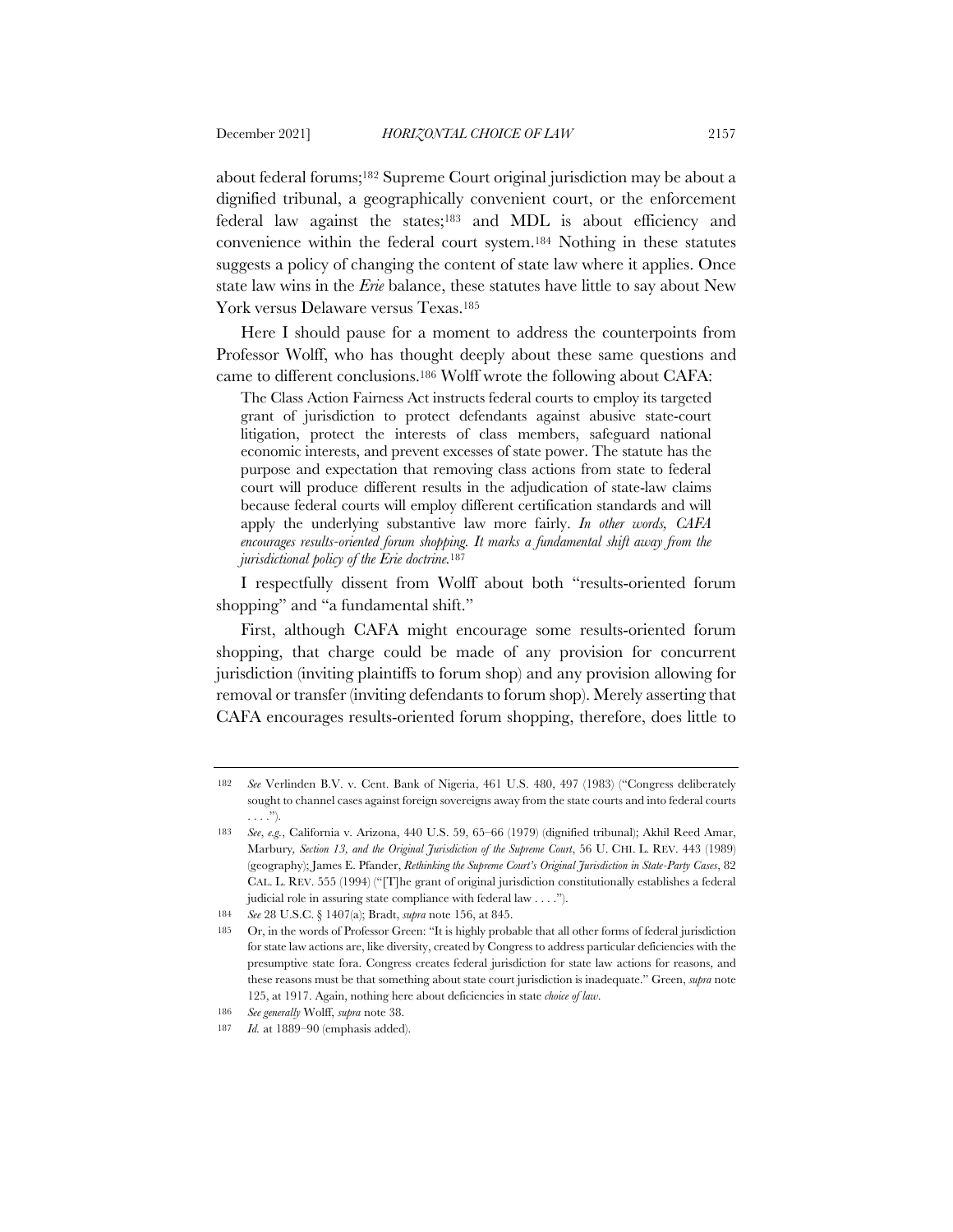demonstrate that it should be treated differently than other jurisdictional statutes.

More importantly, Wolff suggested that CAFA represented a shift away from the policy of *Erie*, presumably because it encouraged forum shopping where *Erie* sought to discourage it. But the *Erie* doctrine is not concerned with all results-oriented forum shopping. The *Erie* doctrine is not addressed to results-oriented forum shopping that is driven by differences that arise from the Federal Rules of Civil Procedure or by differences that arise from the behavior of federal judges or juries—which, you might notice, are exactly the types of results-oriented forum shopping encouraged by CAFA.188 In other words, CAFA is about results-oriented shopping among issues to which *Erie*  and *Klaxon* do not call for state law to apply.189

Indeed, none of these jurisdictional statutes (including CAFA) says anything about horizontal choice of law that differentiates them from the diversity statute to which *Klaxon* applies.190 At a minimum, therefore, there is no basis in the jurisdictional statutes to apply *Klaxon* in diversity cases and federal choice-of-law rules elsewhere. So, again, even if *Klaxon* is not your preferred rule, the policies of *Erie* point to consistent choice-of-law treatment across types of jurisdiction, and *Klaxon* is the only candidate to do so under current law.191

More generally, I would say that there should be a presumption against reading jurisdictional statutes to disrupt state choice-of-law rules. This is not

<sup>188</sup> *See* Burbank, *Couch*, *supra* note 48, at 1950 (CAFA "enable[ed] litigants in cases of a certain aggregate size and in which there is minimal diversity to have access, even at the behest of an in-state defendant, either to a different law (of "procedure"), or at least to courts that have a different attitude toward aggregate litigation . . . ")*; cf.* Adam N. Steinman, *What Is the* Erie *Doctrine? (And What Does It Mean for the Contemporary Politics of Judicial Federalism?)*, 84 NOTRE DAME L. REV. 245 (2008) (arguing that *Erie* should permit less forum shopping for procedure).

<sup>189</sup> Professor Burbank argued that CAFA "authorized the sort of jurisdictional manipulation that *Erie* jurisprudence sought to foreclose, enabling litigants in cases of a certain aggregate size and in which there is minimal diversity to have access, even at the behest of an in-state defendant, either to a different law (of 'procedure'), or at least to courts that have a different attitude toward aggregate litigation, and in any event access to a potentially different outcome on the certification question." Burbank, *Couch*, *supra* note 48, at 1950. I dissent (respectfully, of course) from the characterization of "the sort of jurisdictional manipulation that *Erie* jurisprudence sought to foreclose." As Professor Burbank suggested later in the sentence that the type of jurisdiction shopping CAFA addressed was related to procedure. To me, that is *not* the sort of jurisdiction shopping to which *Erie* was addressed, since the Rules Enabling Act ensured that federal and state cases could apply different procedures even when *Erie* called for the application of the same substantive law.

<sup>190</sup> *See supra* note 51 (noting that *Klaxon* is here to stay for diversity cases).

<sup>191</sup> This is the weak form of my argument that I have mentioned throughout—*i.e.*, the need for a single horizontal choice-of-law regime in federal court calls for the extension of *Klaxon*.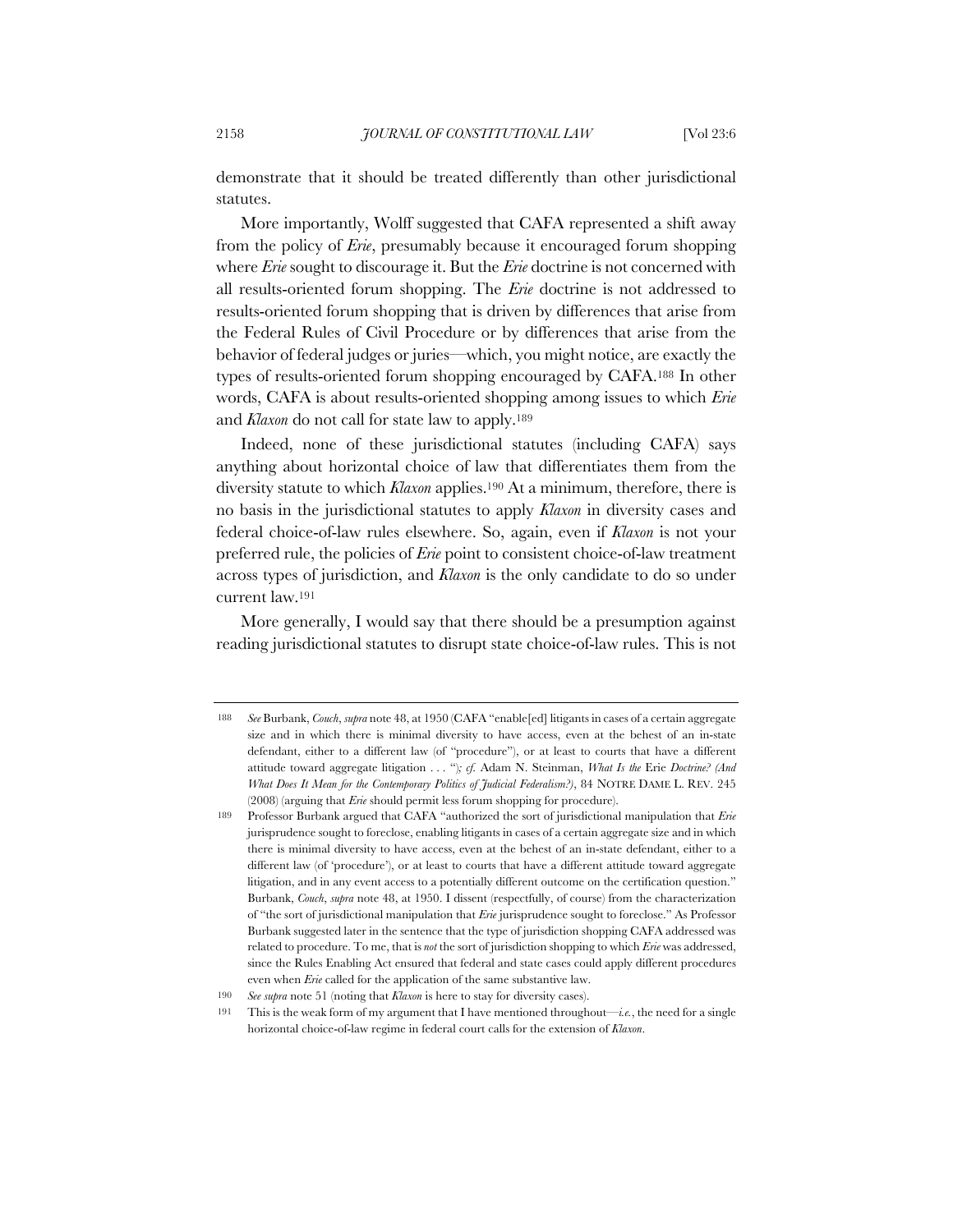exactly a presumption against preemption<sup>192</sup> or an invocation of the elephant-in-a-mousehole doctrine,193 but the common-sense idea that jurisdictional statutes are about jurisdiction (and not about choice of law). This commonsense idea has a parallel notion: choice-of-law statutes are about choice of law. And it is to a choice-of-law statute that I turn next.

*The Rules of Decision Act.* Another potential basis for *Erie*'s jurisdictional policies is the Rules of Decision Act (RDA). Here, too, the RDA supports my reading of *Erie*'s policies and the concomitant call to follow *Klaxon* whenever state law applies in federal court.

The role of the RDA in *Erie* cases has never been entirely clear. Professor Burbank has ably argued that it is a false dichotomy to ask whether *Erie* was interpreting the RDA or something else.194 He also argued strenuously for taking the RDA seriously, though he was careful to suggest that his solutions (*e.g.*, to interjurisdictional preclusion) were consistent with the RDA but did not depend on it.195 I take the same position: The RDA supports my reading of *Klaxon*'s wider application, though readers who choose to ignore the RDA are free to jump to the next heading.196

<sup>192</sup> *See*, *e.g.*, Cipollone v. Liggett Grp., Inc., 505 U.S. 504 (1992).

<sup>193</sup> *See* Whitman v. Am. Trucking Ass'n, 531 U.S. 457, 468 (2001) ("Congress . . . does not alter the fundamental details of a regulatory scheme in vague terms or ancillary provisions—it does not, one might say, hide elephants in mouseholes.").

<sup>194</sup> Burbank, *Interjurisdictional Preclusion*, *supra* note 2, at 788 ("The debate about the wisdom of the course taken in diversity cases after *Erie* has included the question whether, in effecting a policy against different outcomes on the basis of citizenship, the Court was interpreting the Rules of Decision Act or something else. The dichotomy is false. The policy against different outcomes on the basis of citizenship is a 'policy of federal jurisdiction'; it evidently derives from the act of Congress conferring diversity jurisdiction on the federal courts. In considering whether the Constitution or acts of Congress (including the Rules Enabling Act) require the application of federal law, the federal courts must consider both policies grounded in those sources pointing towards a federal rule and policies pointing to the application of state law.").

<sup>195</sup> *Id.* at 796 ("The Rules of Decision Act is the common vehicle [for assessing the relationship of federal and state law], and it is time to take the statute seriously."). Of course, Burbank is not alone on this point. *See*, *e.g.*, John Hart Ely, *The Irrepressible Myth of* Erie, 87 HARV. L. REV. 693 (1974); Martin H. Redish & Carter G. Phillips, Erie *and the Rules of Decision Act: In Search of the Appropriate Dilemma*, 91 HARV. L. REV. 356 (1977); Martin H. Redish, *Federal Common Law, Political Legitimacy, and the Interpretive Process: An "Institutionalist" Perspective*, 83 NW. U. L. REV. 761 (1989); Richard D. Freer, *Some Thoughts on the State of* Erie *After* Gasperini, 76 TEX. L. REV. 1637 (1998).

<sup>196</sup> *See*, *e.g.*, Louise Weinberg, *Federal Common Law*, 83 NW. U. L. REV. 805 (1989) ("It is time to pay final respects to the Rules of Decision Act."). Readers who think that the RDA is simply redundant of *Erie*, or that it merely restates the law that would apply without it, are also welcome to skip ahead, but with less alacrity than those who reject the RDA outright. *See*, *e.g.*, Kevin M. Clermont, *The Repressible Myth of* Shady Grove, 86 NOTRE DAME L. REV. 987, 999 n.45 (2011) ("The RDA merely declares the status quo, while incorporating by reference the principles that the more recent *Erie* jurisprudence has continued to define.").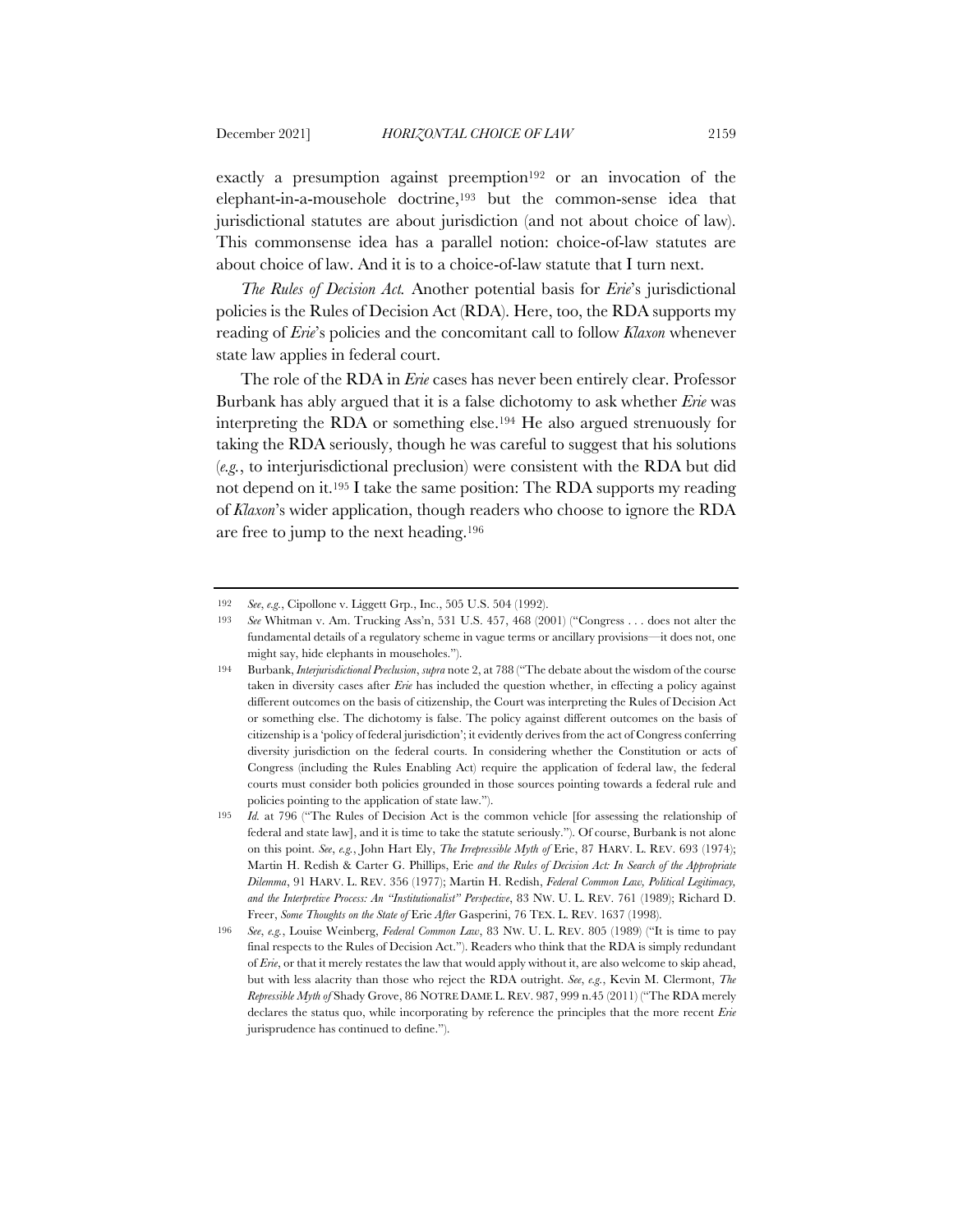Professor Burbank's views about how to take the RDA seriously are also applicable here. He wrote: "We may quickly dispense with the Court's suggestion, based on language in *Erie*, that the [Rules of Decision] Act is confined to diversity cases. That suggestion finds no support in the language of the Act, in history, or in the Court's own fumblings with the Act in nondiversity cases."197 I could not have said it better myself. The RDA speaks about the laws of the several states as providing the rules of decision in federal court where they apply. Not a word about jurisdictional basis. The original RDA was limited to cases at law, which to me implies that Congress considered the scope of this choice-of-law statute, but chose not to ground it in the jurisdictional bases found elsewhere in the Judiciary Act. And despite some "fumblings," the Court has looked to the RDA outside of diversity.<sup>198</sup>

But wait, you might say, *Klaxon* announced a rule of federal common law, so the *Klaxon* rule is among the situations where state law does *not* apply. There are at least two reasons to take seriously the RDA in horizontal choice of law. First, one might agree with Professor Burbank who read "the Rules of Decision Act as speaking directly to the circumstances in which it is permissible to fashion or apply federal common law."199 I have more to say about federal common law below.200

Second, even if one does not read the RDA as "speaking directly" to federal common lawmaking, the policies of the RDA are consistent with this Article's analysis. The RDA is consistent with the jurisdictional policy (discussed above) that seeks to avoid affecting state-created rights based on the accident of federal jurisdiction. And the RDA is consistent with the institutional policies (discussed below) that seek to protect state interests and to limit the power of federal judges.201 Or, to coin a phrase, the *Klaxon*  approach operates "under the influence, if not the command," of the

<sup>197</sup> Burbank, *Interjurisdictional Preclusion*, *supra* note 2, at 760.

<sup>198</sup> Campbell v. Haverhill, 155 U.S. 610, 614–16 (1895) (Rules of Decision Act "itself neither contains nor suggests . . . a distinction" between federal-question cases and diversity cases); D'Oench, Duhme & Co. v. Fed. Deposit Ins. Corp., 315 U.S. 447, 469–70 (1942) (Jackson, J., concurring). For other scholarly treatments, see Burbank, *Interjurisdictional Preclusion*, *supra* note 2, at n.116 (collecting sources).

<sup>199</sup> *See* Burbank, *Interjurisdictional Preclusion*, *supra* note 2, at 789.

<sup>200</sup> *See infra* Sections III.A & B.

<sup>201</sup> The quotation from Burbank in the prior paragraph continued: "The natural tendency of institutions to seize the moment to expand their power is thus bounded by a requirement of resort for authority to policy choices made on other occasions through different, more democratic, processes." *See* Burbank, *Interjurisdictional Preclusion*, *supra* note 2, at 790. This policy of the RDA points toward *Klaxon* whether or not it so requires.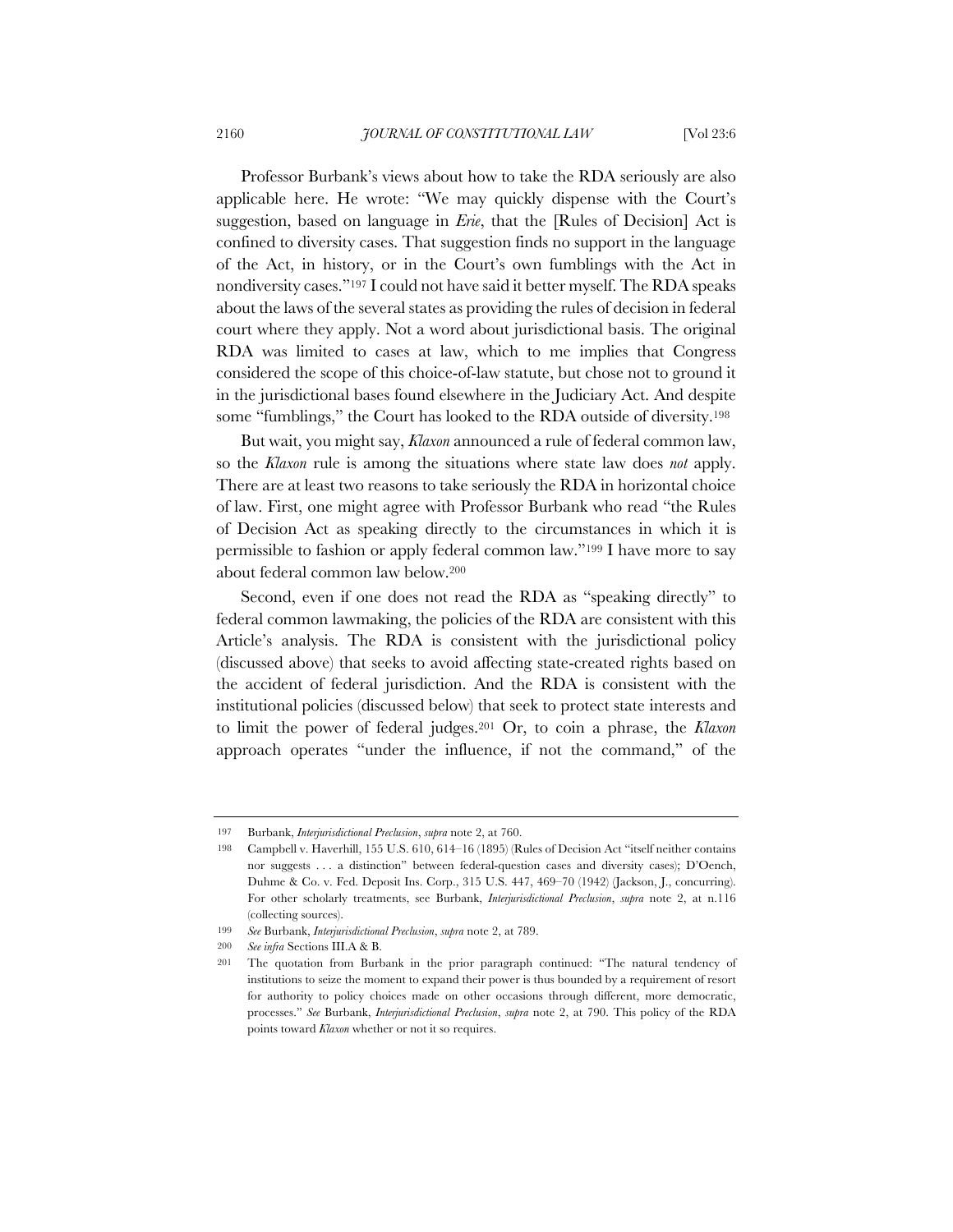RDA.202 And again, there is absolutely nothing in the RDA to suggest that it applies differently depending on the basis of jurisdiction.

*Legal Context.* Finally, any fair analysis of the role of *Klaxon* must account for the context in which *Klaxon* applies. That context further supports my reading of the policies of *Erie* and *Klaxon*.

First, *Klaxon* incorporates state choice of law only if the choice is consistent with the Constitution. Principles of due process and full faith and credit limit the acceptable choices of law.203 Concerns about the most egregious intrusions on state sovereignty or individual rights need not be directed to horizontal choice of law in federal court—the Constitution handles those issues in other ways.204

Second, *Klaxon* applies only when a federal court has decided that state rather than federal law applies. In other words, cases implicating a strong federal interest may not even reach *Klaxon*.205 Professor Wolff, for example, made much of cases such as *Hinderlider* in which the Supreme Court acknowledged a strong federal interest in resolving interstate conflicts.206 Wolff translated this interest into a call for federal choice-of-law rules in certain circumstances. But, of course, *Hinderlider* accommodated the federal interest by applying preemptive federal substantive law to the interstate water dispute.207 This approach makes sense—it would be odd to have a rule protecting a strong federal interest in resolving interstate conflicts that only applied in diversity cases in federal court, when such issues also could arise in a state court208 or in federal court under any type of jurisdiction (not just

<sup>202</sup> Quoting Byrd v. Blue Ridge Rural Elec. Coop., Inc., 356 U.S. 525, 537 (1958).

<sup>203</sup> *See*, *e.g.*, Allstate Ins. Co. v. Hague, 449 U.S. 302 (1981) and Wells v. Simonds Abrasive Co., 345 U.S. 514 (1953); 19 CHARLES ALAN WRIGHT & ARTHUR R. MILLER, FEDERAL PRACTICE AND PROCEDURE. § 4506 (3d ed.) (2021 Update).

<sup>204</sup> These constitutional limits on state choice of law also may make it difficult to interpret some of the earlier cases that suggested that *Klaxon* does not apply outside of diversity. For example, in his concurring opinion in *Vanston Bondholders*, Justice Frankfurter ignored Kentucky's choice-of-law rule, but there is reason to suspect that this position reflected Frankfurter's concern about the constitutionality of Kentucky rule, rather than any particular view about *Klaxon*. *See* Wolff, *supra* note 38.

<sup>205</sup> *See*, *e.g.*, Clearfield Tr. Co. v. U.S., 318 U.S. 363, 366–70 (1943).

<sup>206</sup> *See* Wolff, *supra* note 38, at 1886 ("[T]he interstate relations question of how to resolve a conflict among multiple state laws that all purport to govern the same dispute is distinctively federal. It is analogous to the resolution of competing state-law claims over the flow of interstate rivers that was addressed in *Hinderlider*—a clash of conflicting state interests arising from overlapping extensions of state law.").

<sup>207</sup> *See* Hinderlider v. La Plata Co., 304 U.S. 92, 110 (1938) ("For whether the water of an interstate stream must be apportioned between the two States is a question of 'federal common law' upon which neither the statutes nor the decisions of either State can be conclusive.").

<sup>208</sup> *See* Kevin M. Clermont, *Reverse-*Erie, 82 NOTRE DAME L. REV. 1 (2006).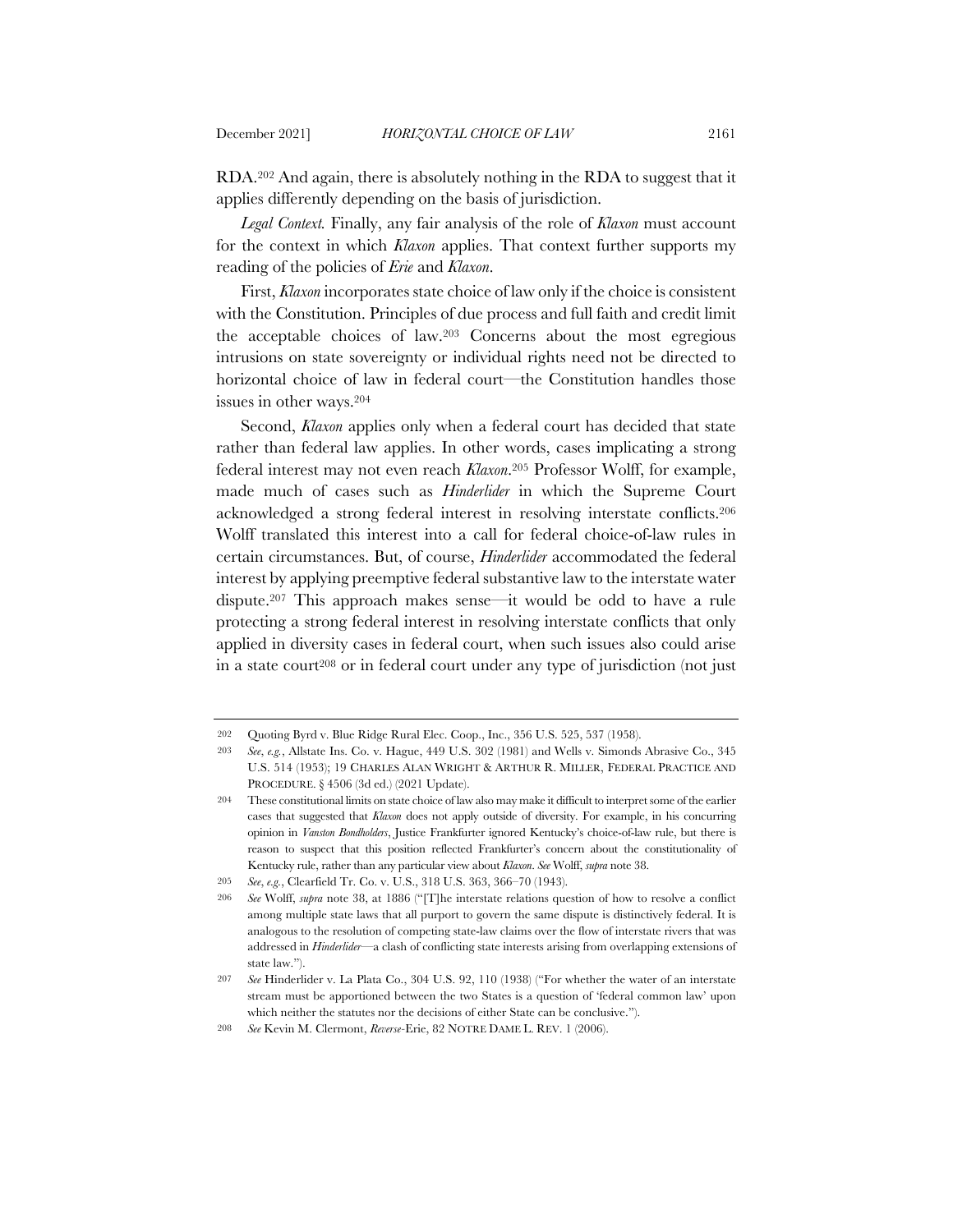in diversity cases).209 Only uniform federal law, not horizontal choice of law, could do the trick.

This last point merits further attention in the context of complex litigation. One of the arguments against *Klaxon* in CAFA and MDL (and bankruptcy, for that matter) is that those disputes involve national problems that require national solutions.210 I dispute the premise that these cases always involve national problems.211 But even if they did, that would not support departures from *Klaxon*. There may be national controversies that require national solutions, but a federal choice-of-law rule—for example, the law of the home of the defendant<sup>212—is</sup> not a national solution. Instead, it is a single-state solution, just relying on a different method of selecting the state.213 And it would be even less "national" because it would apply only in federal court (not state courts),214 and it would apply only to parties proceeding in the aggregate (not as individuals).215 The true "national" solution is uniform federal law—but by the time we get to *Klaxon*, that is water under the bridge.

## *C. Institutional Policies*

*Erie* is a statement of jurisdictional policy, but it is not only a statement of jurisdictional policy. *Erie* also is a statement of institutional policies along two

209 *Hinderlider* itself clarified that the interstate conflict in that case was a federal question. *See* 304 U.S. at 111 ("Jurisdiction over controversies concerning rights in interstate streams is not different from those concerning boundaries. These have been recognized as presenting federal questions.").

<sup>210</sup> *See supra* note 120.

<sup>211</sup> *See*, *e.g.*, Clopton, *supra* note 106 (demonstrating the variety of cases in MDLs); Silberman, *supra* note 109 (describing the "overinclusiveness of the cases brought into federal court under CAFA" with respect to federal choice of law).

<sup>212</sup> *See*, *e.g.*, Issacharoff, *supra* note 109 (making such a proposal).

<sup>213</sup> *See*, *e.g.*, Silberman, *supra* note 109 (making a similar point).

<sup>214</sup> *See*, *e.g.*, Kramer, *supra* note 132, at 578 n.122 ("Note that my argument also suggests that any federal choice-of-law rules should apply . . . in both state and federal courts. It may be, in other words, that state law in the area of choice of law should be displaced because federal rules will do a better job umpiring conflicts among the states. But if Congress enacts choice-of-law rules, it should make those rules applicable in both state and federal courts.").

<sup>215</sup> *See*, *e.g.*, *id.* at 578 ("[I]t is unfair to change a party's rights because lawyers and judges find it expedient to structure a lawsuit one way rather than another. Whatever rights I have if I litigate individually should be the same if, for reasons of convenience and efficiency, I am asked to litigate with others."); Joan Steinman, *The Effects of Case Consolidation on the Procedural Rights of Litigants: What They Are, What They Might Be, Part II: Non-Jurisdictional Matters*, 42 UCLA L. REV. 967, 1000 (1995) ("[C]ourts never have viewed the policies that underlie the *Van Dusen* line of cases as inapplicable or overridden where cases were consolidated, and I do not see that calling the consolidation a single civil action should change that.").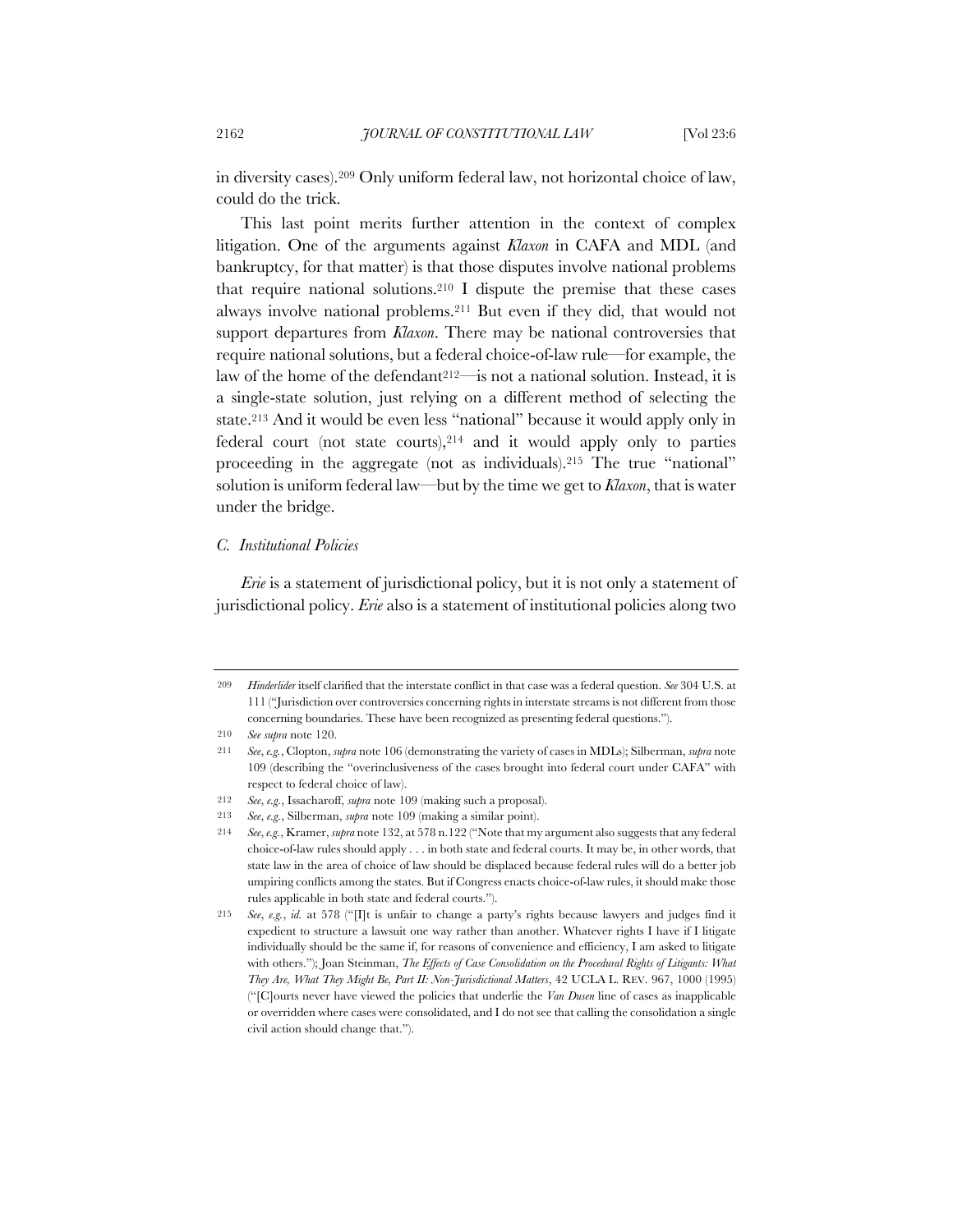dimensions: federalism and the separation of powers.216 These policies also point to the application of *Klaxon* outside of diversity. This Section takes them in turn.

*Protecting State Interests*. The *Erie* doctrine is a federalism doctrine. Although there may be debates about the relative importance of federalism in *Erie*, I think it is beyond peradventure that *Erie* and its progeny were concerned with protecting state interests.217 The Rules of Decision Act also invokes a federalism principle when calling for the application of state law.218

*Klaxon*, too, is about federalism. As Justice Reed explained for the majority in *Klaxon*:

Whatever lack of uniformity [the *Klaxon* rule] may produce between federal courts in different states is attributable to our federal system, which leaves to a state, within the limits permitted by the Constitution, the right to pursue local policies diverging from those of its neighbors. It is not for the federal courts to thwart such local policies by enforcing an independent "general law" of conflict of laws. Subject only to review by this Court on any federal question that may arise, Delaware is free to determine whether a given matter is to be governed by the law of the forum or some other law. This Court's views are not the decisive factor in determining the applicable conflicts rule. And the proper function of the Delaware federal court is to ascertain what the state law is, not what it ought to be.<sup>219</sup>

In short, *Klaxon* furthers *Erie*'s institutional policy of federalism by respecting state interest reflected in state choice of law.

Importantly, even though the *Klaxon* decision itself mentions diversity,<sup>220</sup> its federalism policy is not limited to diversity cases. More precisely, two

<sup>216</sup> For one prominent recognition of these policies, see Redish, *supra* note 195, at 767 ("[I]t is incorrect to suggest . . . that the issue of federal common law gives rise primarily to problems of federalism, rather than to those of separation of powers. In this context, the two structural political values are inextricably intertwined. The legislature, traditionally more responsive to state concerns than the federal judiciary, has chosen to protect federalism interests by legislatively limiting federal judicial power to supplant state law. In light of the existence of the Rules of Decision Act, then, whether or not a ban on judicial common law making power is politically advisable is not, within our structure of separation of powers, a matter for judicial resolution.").

<sup>217</sup> Erie R.R. v. Tompkins, 304 U.S. 64, 78–80 (1938). *See also* Burbank, *Couch*, *supra* note 48, at 1946("A central premise of the *Erie* decision is that federal courts have no authority to second-guess state lawmaking institutions, picking and choosing which state institution's legal products will apply as rules of decision under the Rules of Decision Act."); Redish & Phillips, *supra* note 195 (criticizing the preoccupation with forum shopping and litigant equality, when the key question is about "the need to preserve a balance of state and federal interests within the federal system"); Clermont, *supra* note 13, at 4 (characterizing *Erie* as part of "the megadoctrine on the governing law in a system of federalism").

<sup>218</sup> 28 U.S.C. § 1652.

<sup>219</sup> Klaxon Co. v. Stentor Elec. Mfg. Co., 313 U.S. 487, 496–97 (1941).

<sup>220</sup> *Id.* at 496.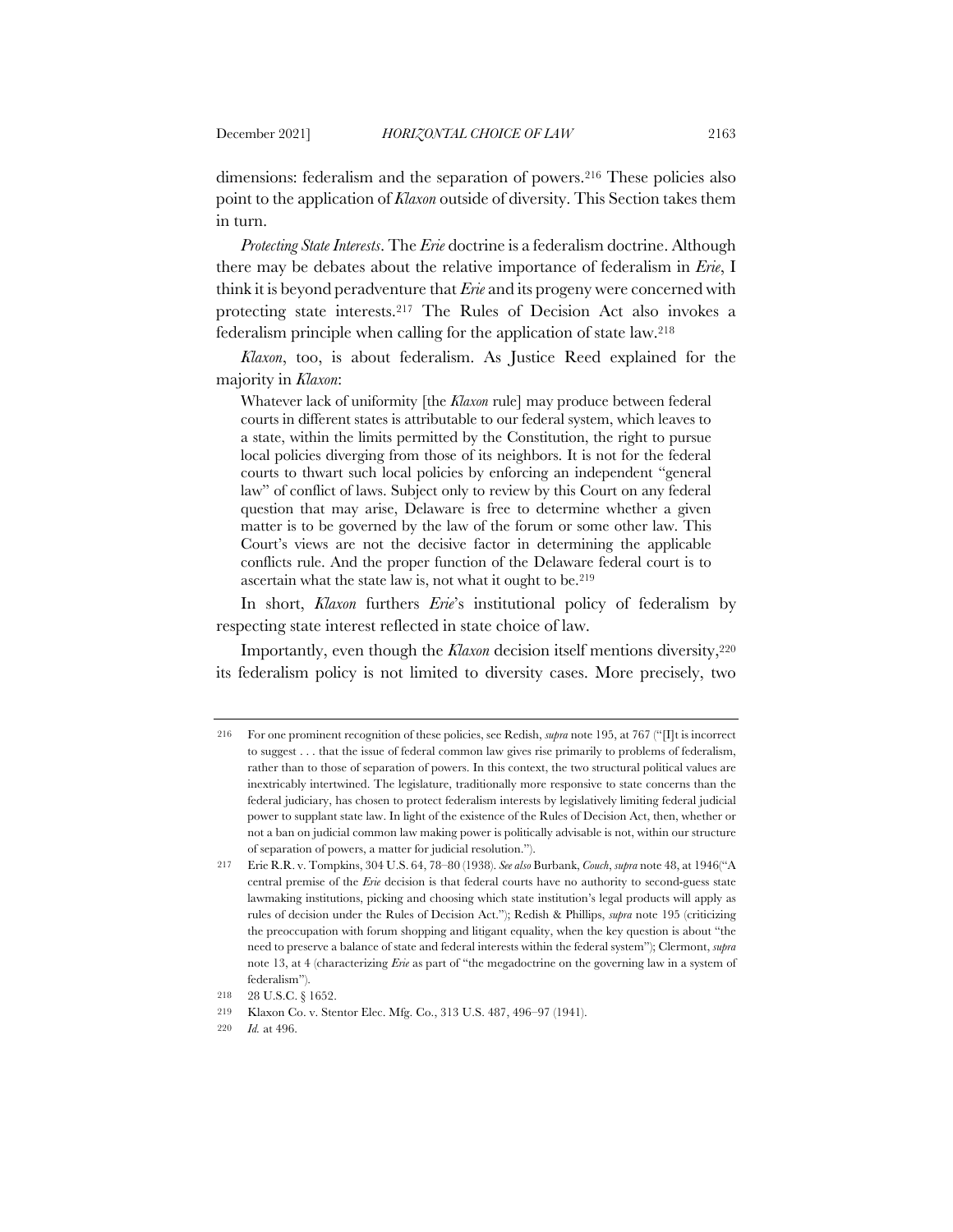principles lead to the conclusion that *Klaxon*'s federalism policy should apply outside of diversity.

The first principle, which almost goes without saying, is that whatever interest a state has in its law being applied, that interest is agnostic about the basis of federal jurisdiction. Why does a state care if a plaintiff pleads a state law claim under diversity or CAFA or any other type of federal jurisdiction?

The second principle is that states have an interest not only in the application of their substantive law but also in the application of their choice of law.221 Or to say it another way, a state's choice of law reflects state policy. In the quotation above, the *Klaxon* Court acknowledged that states are free to make independent policy choices, and that those choices include the selection of another state's laws.222 This view is also consistent with modern notions of choice of law.223

Putting these together, a state's interest in its choice of law is agnostic as to the basis of federal jurisdiction. If a state decides the best policy is to follow *lex loci delicti* or the most significant relationship for torts, that policy judgment would obtain whether the case is filed in state court, removed to federal court on diversity, removed to federal court on some other basis, consolidated into an MDL, or swept into a bankruptcy proceeding.

In theory, the basis of federal jurisdiction could give us a clue about the strength or content of the *federal interest* against which this state interest is balanced.224 But once a federal court has gotten to the point of choosing among state laws, it has concluded that, on balance, state interests win out. Nor is there anything in the jurisdictional statutes to suggest that they reflect different preferences about horizontal choice of law depending on the basis of jurisdiction.225 Respecting state interest, therefore, requires extending *Klaxon*.

Please, dear reader, do not infer from the shortness of this discussion that it is unimportant. The *Erie* doctrine is deeply concerned with federalism. Some have argued that it is primarily a federalism doctrine.226 *Erie*'s federalism policy flows directly into *Klaxon* based on the (correct) assumption that state choice of law is reflective of state policy. Any other outcome would

<sup>221</sup> *See supra* notes 41–44 and accompanying text (collecting sources and explaining this principle).

<sup>222</sup> *See supra* note 219 and accompanying text.

<sup>223</sup> *See*, *e.g.*, Bradt, *supra* note 31 (citing Cavers and others).

<sup>224</sup> *See supra* notes 205–09 and accompanying text.

<sup>225</sup> *See supra* notes 178–85 and accompanying text.

<sup>226</sup> *See supra* note 217.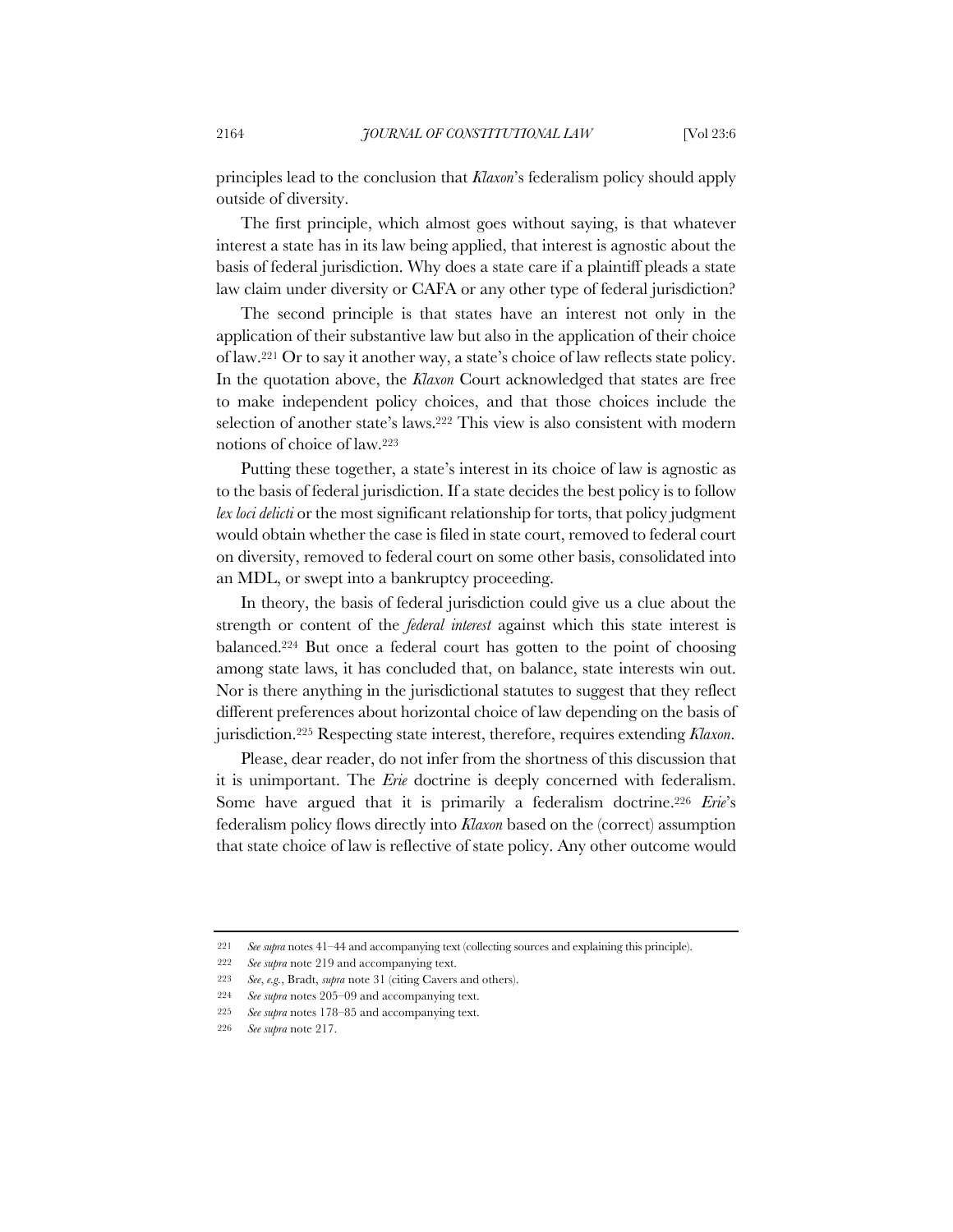be a backdoor to undercut the protection of state interests, by claiming to apply state law but then allowing federal law to choose among the states.227

*Constraining Federal Judges.* Professor Burbank observed that federal judges possess "perfectly natural desires to maximize their own power and to serve their own institutional interests."228 *Erie* and *Klaxon* are checks on those natural desires, disempowering federal judges in favor of Congress and the states.

Turning first to *Erie*, Brandeis's rejection of federal general common law was a conscious attack on the power of federal judges.229 As Purcell observed, Brandeis's "fundamental goal" in *Erie* was "restructuring the constitutional balance between Congress and the federal courts."230 *Erie* did not eliminate all federal common law, but it stood for the proposition that *Swift* allowed too much of it.231 And to the extent that *Erie* is yoked to the RDA,<sup>232</sup> the decision can be understood as constraining judges in favor of following a congressional directive.233

*Erie* alone was not a sufficient bulwark against federal judicial lawmaking.234 As Professor Wolff pointed out, *Erie* was threatened by equity (to which there was a dispute whether *Erie* would apply) and by choice of law (which would give federal judges the ability to make law by other means).235 The Supreme Court defended *Erie*'s institutional policy by bringing equity under its sway and by taking choice of law out of federal judges' hands.236

<sup>227</sup> In this way, departures from *Klaxon* might fit Professor Spencer's definition of "anti-federalist" procedure. *See* A. Benjamin Spencer, *Anti-Federalist Procedure*, 64 WASH.&LEE L. REV. 233 (2007).

<sup>228</sup> Burbank, *Semtek*, *supra* note 1. To be sure, federal judges at time have incentives to abstain or other seemingly contract their power. But asserting a new federal choice-of-law rule undoubtedly would fit into Burbank's description.

<sup>229</sup> Erie R.R. v. Tompkins, 304 U.S. 64, 78–80 (1938).

<sup>230</sup> *See* Purcell, *supra* note 30.

<sup>231</sup> 304 U.S. 64.

<sup>232</sup> *See supra* notes 194–96 and accompanying text.

<sup>233</sup> *See*, *e.g.*, Burbank, *Interjurisdictional Preclusion*, *supra* note 2; Redish, *supra* note 195.

<sup>234</sup> See Burbank, *Couch*, *supra* note 48, at 1948 ("Here, as in its federal common law jurisprudence more generally, the Court has preferred to maximize its own power by neglecting statutes that might be thought to constrain or channel exercises of that power, including the Rules of Decision Act, the very statute it construed in *Erie* . . . .").

<sup>235</sup> *See* Wolff, *supra* note 38. As to choice of law, Wolff writes: "The threat that conflicts doctrine posed to the core holding of *Erie* was perhaps not as great as that posed by equity practice, since choice of law putatively requires a selection among state liability regimes rather than the independent definition of the parties' rights that equity could entail. Still, the characterization of doctrines as 'procedural' rather than 'substantive'—the type of dispute that gave rise to both *Klaxon* and *Sampson*—gave courts leeway in shaping and defining the rights of parties, and the Court clearly wanted to yoke federal diversity courts firmly to state policy to prevent mischief in general diversity cases." *Id.* at 1880–81.

<sup>236</sup> *Id.* Professor Gluck observed that state statutory interpretation may be yet another area in which federal judges may skirt the constraints of *Erie,* see Gluck, *supra* note 168, and Professor Little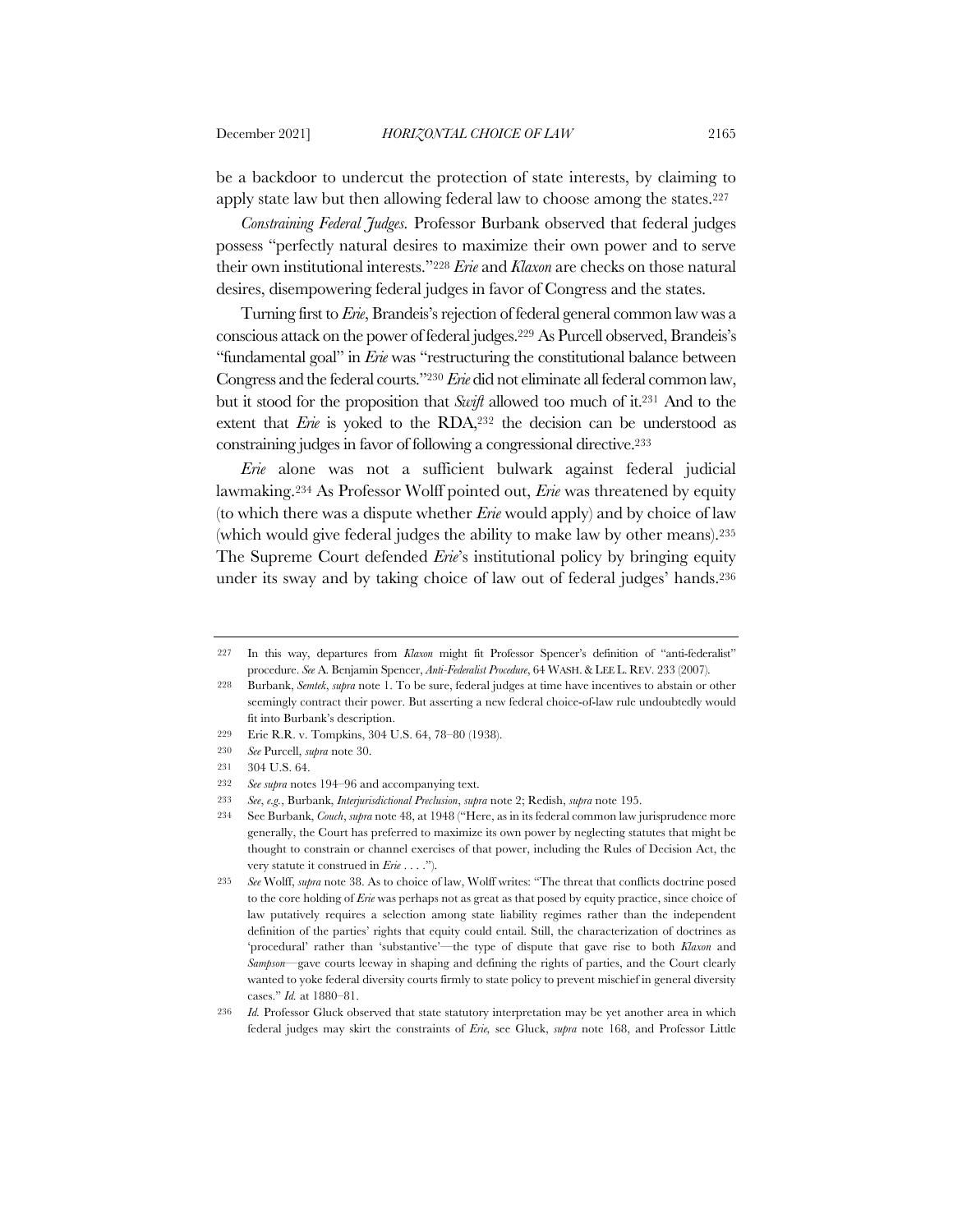*Klaxon* thus constrains federal judges but not federal legislators, who may adopt federal choice of law.237

To be sure, the move in *Klaxon* also had the result of giving more power to state judges (who often make state choice of law). But as Professor Burbank remarked, "[w]hen state substantive rights have been in question, from the perspective of purposes or effects, federal judges have not in the past been permitted to act with the autonomy of state judges."238 It also should be mentioned that the federal separation of powers has been replicated in all the states. States may choose to give their courts more or less lawmaking power, and many states have decided to make judges more directly subject to the democratic process.239

In any event, *Erie* and *Klaxon* embody a policy of constraining federal judges. And if anything, the attitude of the Supreme Court toward federal common lawmaking has only gotten more hostile since those decisions.240 For example, the Court in *Rodriguez* reminded that "[j]udicial lawmaking in the form of federal common law plays a necessarily modest role under a Constitution that vests the federal government's 'legislative Powers' in Congress and reserves most other regulatory authority to the States."241

The remaining question is whether this separation-of-powers policy is tied to diversity jurisdiction. The answer, again, is no. There is nothing in *Erie*, the jurisdictional statutes, or the RDA to support the claim that federal judges should have freer hands to alter state choice of law based on the type of

observed the same about the *Erie* guess. *See* Laura E. Little, Erie*'s Unintended Consequence: Federal Courts Creating State Law*, 52 AKRON L. REV. 275, 285 (2018).

<sup>237</sup> The approach here is congenial with a RDA approach, as the RDA's reference to state law provides a mechanical alternative to federal judicial choice of law. Or as Professor Burbank remarked, "The natural tendency of institutions to seize the moment to expand their power is thus bounded by a requirement of resort for authority to policy choices made on other occasions through different, more democratic, processes." Burbank, *Interjurisdictional Preclusion*, *supra* note 2, at 7902.

<sup>238</sup> *See* Burbank, *Interjurisdictional Preclusion*, *supra* note 2, at 796. For a comment on Professor Burbank's reference to "state substantive rights" here and elsewhere, see *infra* notes 291–93 and accompanying text.

<sup>239</sup> *See generally*, *e.g.*, Helen Hershkoff, *State Courts and the "Passive Virtues": Rethinking the Judicial Function*, 114 HARV. L. REV. 1833 (2001). Professor Redish reached a similar point from a different vantage. He argued that, at the time of the framing, states' rights advocates were more concerned with overreach by the federal judiciary than the federal legislature, given the states' more direct representation in Congress. Redish, *supra* note 195, at 791–92. Such an interpretation of the RDA also points to constraining federal judges more than federal legislators or state judges.

<sup>240</sup> *See*, *e.g.*, 19 CHARLES ALAN WRIGHT & ARTHUR R. MILLER, FEDERAL PRACTICE AND PROCEDURE § 4518 (3d ed., 2019) (discussing *Vanston Bondholders*). This historical trend also might inform our reading of precedent such as *Vanston Bondholders*, which suggested in dicta a role for federal courts in choosing law in bankruptcy. 329 U.S. 156 (1946).

<sup>241</sup> Rodriguez v. FDIC, 140 S.Ct. 713, 717 (2020).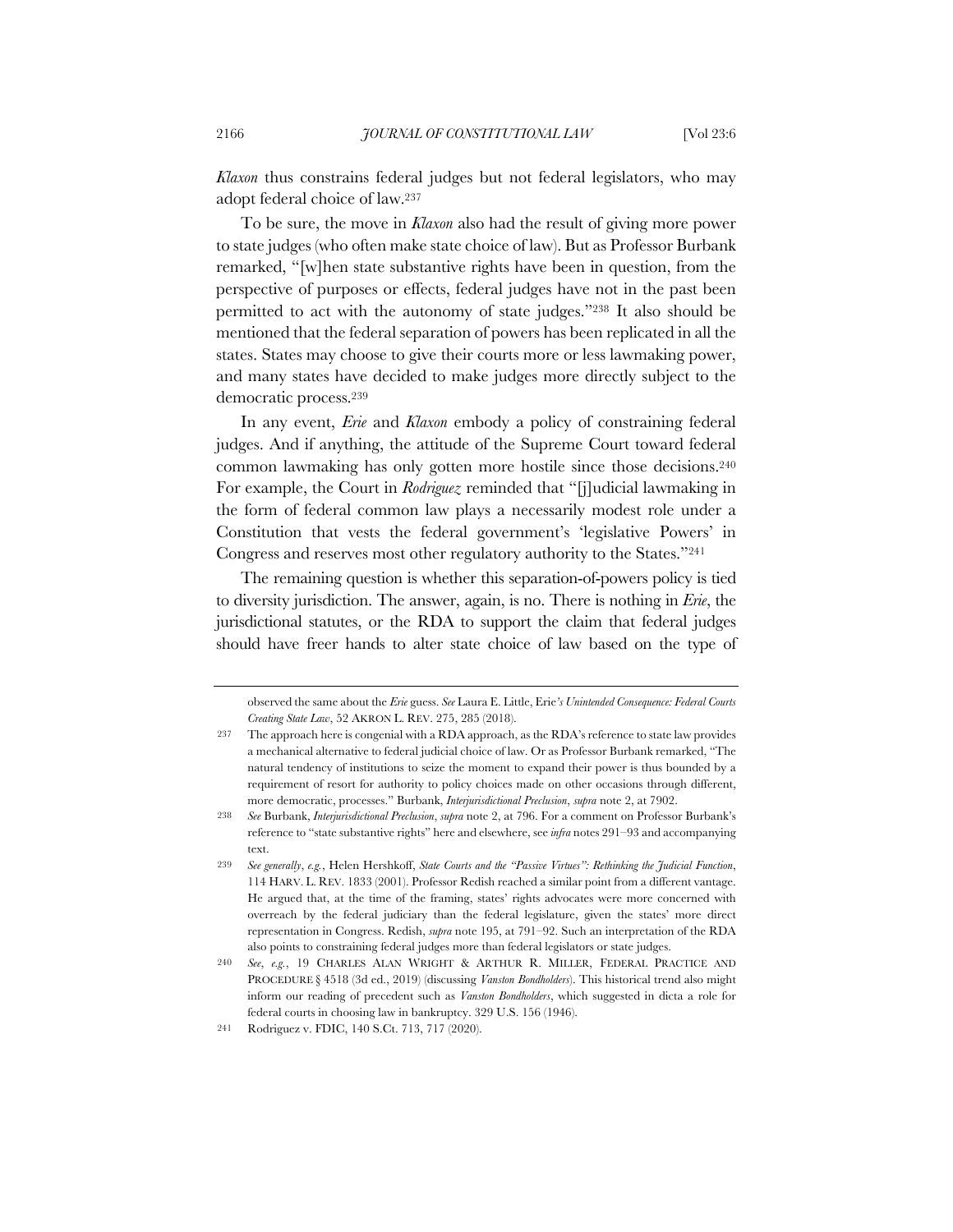jurisdiction. Again, those jurisdictional bases may call for more or less federal law, but they do not speak to federal judge's ability to choose among state laws. \* \* \*

The jurisdictional policies of *Erie* support the extension of *Klaxon* because it is the presence of state law in federal court—not any basis of jurisdiction that implicates the twin aims of *Erie*. Jurisdiction shopping and inequitable administration are risks whenever the basis of federal jurisdiction determines the horizontal choice of law. The institutional policies of *Erie*—the twin aims of federalism and the separation of powers—further support applying *Klaxon* across the board. *Klaxon* supports state substantive interests where they are reflected in state choice of law, and *Klaxon* works to constrain federal judges when they seek to make mischief with respect to state law in federal court. Whether we locate these principles in *Erie*, the RDA, or elsewhere, they have force independent of the basis of federal jurisdiction.

D. Direct Filing and the Spirit of Klaxon

Before leaving the discussion of *Klaxon* and applied state law, I must pause on an unusual set of situations that seemingly creates a tension between the arguments of this Section and the *Klaxon* rule. That is, cases in which a quirk of federal practice leads them to be filed in a forum state other than the one where they would have been filed under normal circumstances.

Two common situations come to mind.242 First, in multidistrict litigation, some MDL judges have encouraged a practice called "direct filing" in which the defendants waive any objections to filing directly in the MDL court, rather than having plaintiffs file in a proper venue and then seek transfer into the MDL.243 Second, in bankruptcy, earlier examples have focused on situations such as Purdue Pharma where pending state law claims are dragged across the country into a bankruptcy, typically in the debtor's home state.244 But some potential claims will not be filed before the bankruptcy, and are later filed directly in the bankruptcy proceeding.245

<sup>242</sup> A less common situation is the original action in the U.S. Supreme Court. It would be odd if all such actions applied the choice of law of the District of Columbia. I would adopt this Section's proposal for such actions as well.

<sup>243</sup> *See*, *e.g.*, *In re* Vioxx Prods. Liab. Litig., 478 F. Supp. 2d 897, 904 (E.D. La. 2007)*. See generally* Bradt, *supra* note 31 (describing this process in detail).

<sup>244</sup> *See supra* note 12 and accompanying text.

<sup>245</sup> Professor Green described the situation thusly: "Bankruptcy proceedings will generally be brought in the district of the debtor's residence (for an individual) or state of incorporation, principal place of business, or location of assets (for a business). The bankruptcy court in that district will have jurisdiction over all of the debtor's property, no matter where it is located, and nationwide service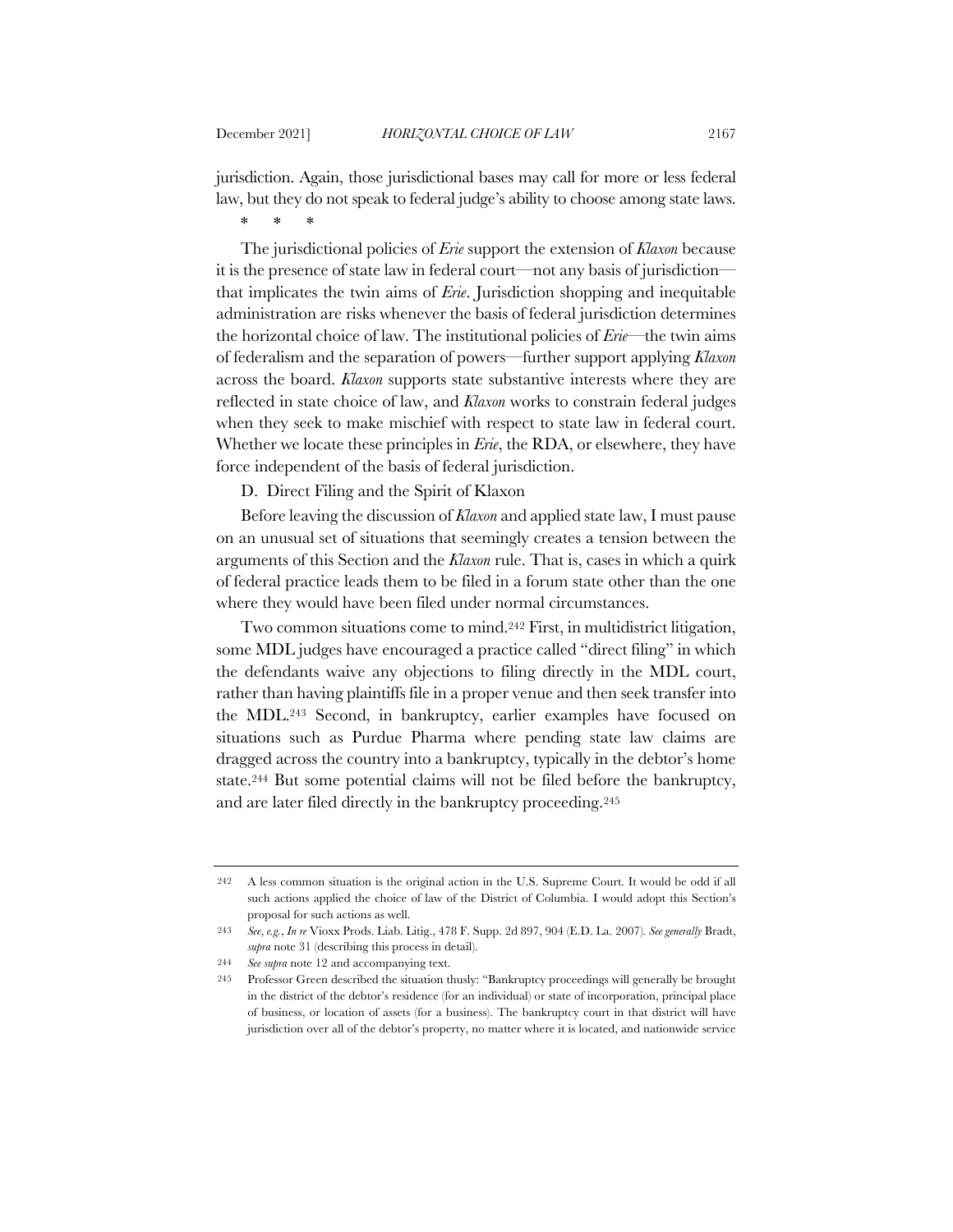The challenge in these situations is that direct filing into the MDL or the bankruptcy proceeding permits the jurisdictional manipulation and resulting inequities that *Klaxon* sought to avoid.

Never fear, Professor Bradt has offered a thoughtful solution to MDL direct filing that also can be adopted for bankruptcy. Bradt suggested that every direct-filed MDL complaint should include a declaration of the plaintiff's hypothetical filing court (a "home venue"), to be selected among those courts where the case could have been brought.246 Similarly, state law claims raised in the first instance in bankruptcy might include a "home venue" declaration.247 The home venue declaration would allow the court to follow the choice of law of the state in which the case would have been filed that is, *Klaxon* in spirit.

This solution tracks the approach taken in transferred cases under *Van Dusen v. Barrack*,248 and it is consistent with this Article's policy arguments—it limits jurisdiction shopping, respects the states, and constrains federal judges. In response to concerns with plaintiff manipulation, note that the "home venue" must be one in which the case could have been brought.249 Defendants should have the ability to challenge the hypothetical home venue in what would amount to a hypothetical motion to dismiss under Rule 12(b).250

These small tweaks extend *Klaxon* functionally, while my proposals above extend it formally. Taken together, this Part argues that (actual or declared) forum-state choice of law should govern whenever state law applies in federal court. This approach responds to jurisdictional manipulation while also

of process is available. Thus, it can entertain a state law action even though the action could not have been entertained by a forum state court." Green, *supra* note 125, at 1925.

<sup>246</sup> Bradt, *supra* note 31. Bradt identified at least one court that had adopted this solution. *See In re* FEMA Trailer Formaldehyde Prods. Liab. Litig., MDL No. 07-1873, 2012 WL 1580761, at \*1 (E.D. La. May 4, 2012).

This is not to suggest that plaintiffs would be prohibited from waiving this option or from negotiating with defendants regarding the choice of law. Instead, the proposal here is to make the "home venue" designation the default rule against which such negotiations would occur.

<sup>247</sup> Professor Green offered a judge-driven solution, asking the court to determine if there is a singular venue where the case would have been brought. *See* Green, *supra* note 125. If so, Green called for *Klaxon* as applied to that court. If not, then Green countenanced federal choice of law. Professor Cross also asked the judge to determine where the case would have been filed. *See* Cross, *supra* note 70. I prefer applying Bradt's solution to bankruptcy for all of the reasons I support *Klaxon*: further reducing jurisdictional manipulation; further protecting state interests reflected in choice of law; and further constraining federal judges.

<sup>248</sup> 376 U.S. 612 (1964).

<sup>249</sup> *Cf.* 28 U.S.C. § 1404(a) (limiting venue transfers to courts where the case could have been brought).

<sup>250</sup> Bradt, *supra* note 31.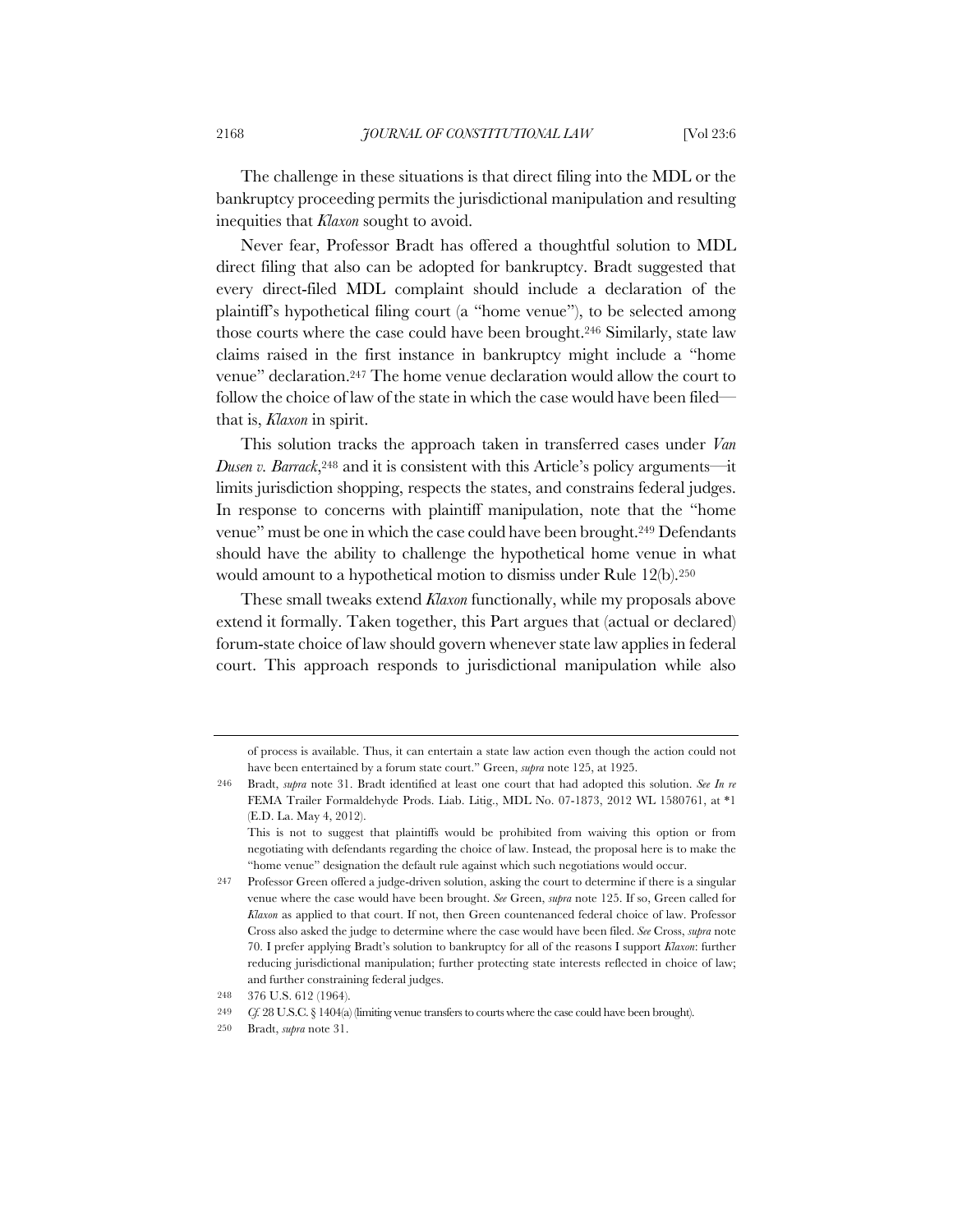supporting the federalism and separation-of-powers policies of the *Erie* doctrine, the RDA, and the federal jurisdictional statutes.

### III. EXTENSIONS: FEDERAL COMMON LAW, *SEMTEK*, AND CONGRESS

The foregoing analysis called for federal courts to follow *Klaxon* when state law applies directly. But these cases are not the only instances in which state law makes an appearance in federal court. This Part draws on the lessons above to—more tentatively—call for the further extension of *Klaxon* into cases involving federal common law, interjurisdictional preclusion, and congressional direction.251 I will take each of these in turn.

# *A. Federal Common Law*

At the end of the *Erie* analysis, sometimes a federal court will decide that federal law applies.252 That federal law may take the form of federal common law, thus raising the question: What is the content of the federal common law?

Early decisions from the Supreme Court did not provide clear guidance, but eventually the Supreme Court settled on an approach exemplified in *United States v. Kimbell Foods*.253 *Kimbell Foods* is a case about the priority of contract liens arising from federal loan programs. An *Erie* analysis led the Court to conclude that federal common law governed. "Controversies directly affecting the operations of federal programs, although governed by federal law, do not inevitably require resort to uniform federal rules," the Court explained.254 The Court saw two options: "adopt state law" or "fashion a nationwide federal rule."255 The Court has since suggested that adopting state law is the presumptive choice.256

<sup>251</sup> To careful readers, I would acknowledge that interjurisdictional preclusion is a species of federal common law, and that Congress may call for the application or adoption of state law, but I choose these categories because they are useful in spelling out the analysis here.

<sup>252</sup> *See*, *e.g.*, Clearfield Tr. Co. v. United States, 318 U.S. 363, 366–69 (1943). This federal law should apply in state court, per "Reverse Erie" or preemption. *See* Clermont, *supra* note 13. I do not take up here examples of "federal procedural common law" that apply only in federal court. *See*, *e.g.*, Amy Coney Barrett, *Procedural Common Law*, 94 VA. L. REV. 813 (2008).

<sup>253</sup> 440 U.S. 715 (1979). *See generally* Clermont, *supra* note 29; Paul J. Mishkin, *The Variousness of "Federal Law": Competence and Discretion in the Choice of National and State Rules for Decision*, 105 U. PA. L. REV. 797 (1957).

<sup>254</sup> 440 U.S. 715.

<sup>255</sup> *Id. See generally* 19 CHARLES ALAN WRIGHT & ARTHUR R. MILLER, FEDERAL PRACTICE AND PROCEDURE § 4518 (3d ed.) (2021 Update).

<sup>256</sup> *See*, *e.g.*, *Kimbell Foods*, 440 U.S. 715; Kamen v. Kemper Fin. Servs., Inc., 500 U.S. 90, 108 (1991); Semtek Int'l Inc. v. Lockheed Martin Corp., 531 U.S. 497, 507(2001); O'Melveny & Myers v. F.D.I.C., 512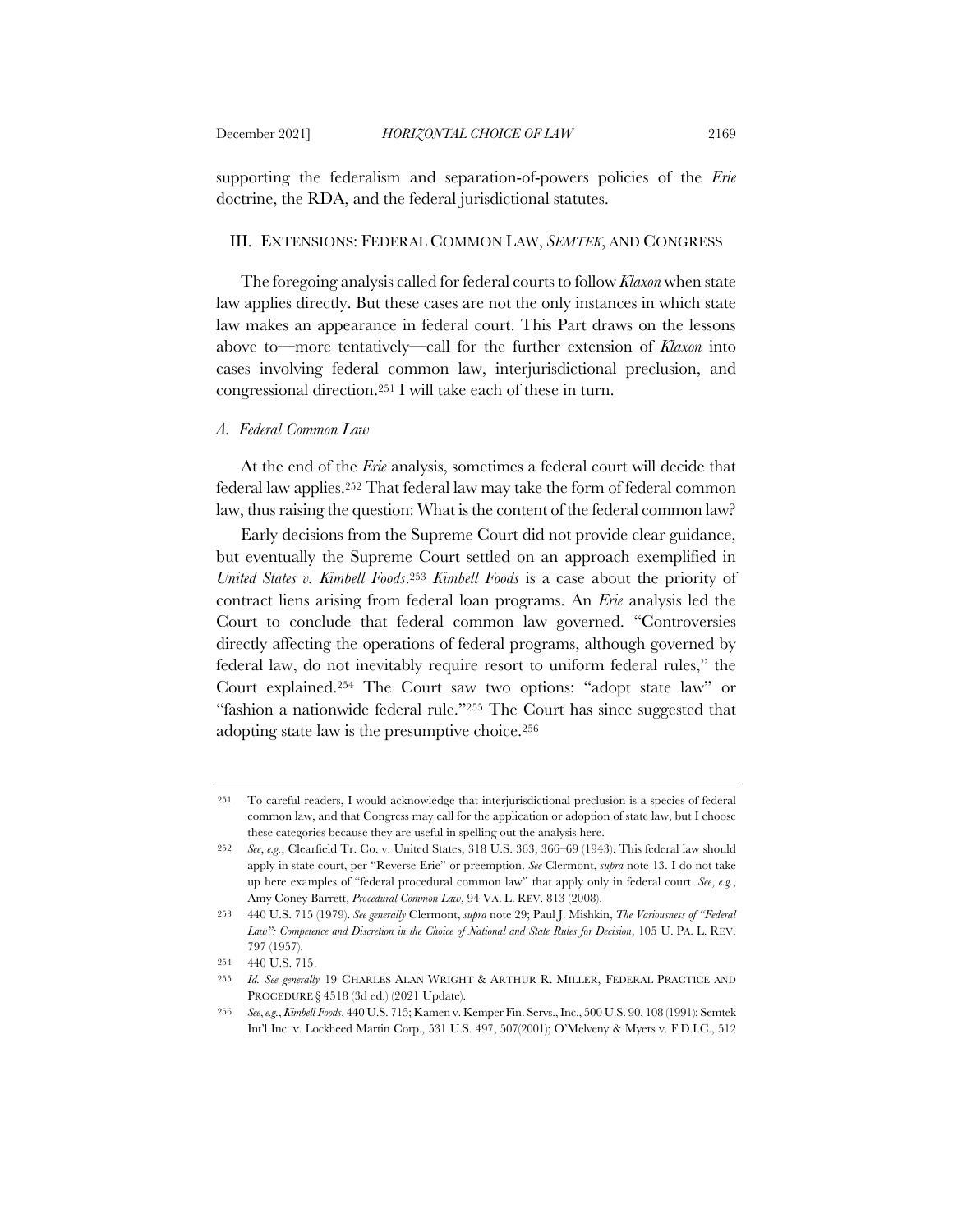Adopted state law is different than the applied state law of Part II in a number of respects.257 For one, while federal courts may not create exceptions to applied state law, they may create exceptions to adopted state law to protect federal interests.258 A review of "adoption" decisions from federal courts of appeals revealed that these exceptions are real but rare.259

A second asserted feature of "adoption" cases is that they do not necessarily follow forum-state choice of law—that is, they do not necessarily follow *Klaxon*.260 The Supreme Court in *Kimbell Foods* and later cases did not specify a clear approach to horizontal choice of adopted law,<sup>261</sup> and courtof-appeals decisions on adopting state law have not done so either.262 Indeed, the most common approach seems to be identifying the state law to be adopted without explanation.263

This lack of clarity should be remedied. At a minimum, it would be helpful if federal courts announced more clear guidance on how to adopt state law.

Moreover, at least when there is no obvious federal interest in any particular choice of law approach, I suggest that federal courts presumptively follow *Klaxon* for selecting the state law to be adopted. This *Klaxon* approach would still permit federal courts to craft exceptions to protect federal interests. But unless the federal court can articulate such an interest with specificity, it should adopt state law consistent with the choice of law of the forum state.264

U.S. 79, 80–81 (1994); United States v. Yazell, 382 U.S. 341, 356–57 (1966); *see also* Clermont, *supra* note 29, at 258 (describing the adoption of state law as a "rebuttable presumption").

<sup>257</sup> *See generally*, Clermont, *supra* note 29.

<sup>258</sup> *See Kimbell Foods*, 440 U.S. 715. For the clearest example in a Supreme Court case, see United States v. Little Lake Misere Land Co., 412 U.S. 580 (1973) (creating an exception to state law that discriminated against the federal government's rights in land).

<sup>259</sup> *See* William French Erie*'s* Other Horizontal Choice of Law (unpublished manuscript) (on file with author) (collecting examples)*; see*, *e.g.*, Davilla v. Enable Midstream Partners L.P., 913 F.3d 959, 967–68 (10th Cir. 2019).

<sup>260</sup> *See generally*, Clermont, *supra* note 29.

<sup>261</sup> *Semtek* is an adoption case, directing that federal preclusion law in diversity cases should adopt the law that the forum state would have applied. Preclusion is a special case because it involves a separate, prior proceeding, so I do not think it is particularly persuasive for other adoption cases—though note that my proposal is consistent with *Semtek*'s *Klaxon*-like approach. *See infra* note 289 and accompanying text. I have more to say on *Semtek* and how its rule should be updated *infra* Section III.B.

<sup>262</sup> *See* French, *supra* note 259.

<sup>263</sup> *See id.* This approach recalls Judge Brandeis's breezy assertion that Pennsylvania law applied in *Erie*—a choice that would not have accorded with *Klaxon* had that case been on the books. *See supra*  note 30 and accompanying text.

<sup>264</sup> Though beyond the scope here, I also would query whether, in adoption cases, federal courts should not repair to the "*Erie* guess." *See*, *e.g.*, 19 CHARLES ALAN WRIGHT & ARTHUR R. MILLER,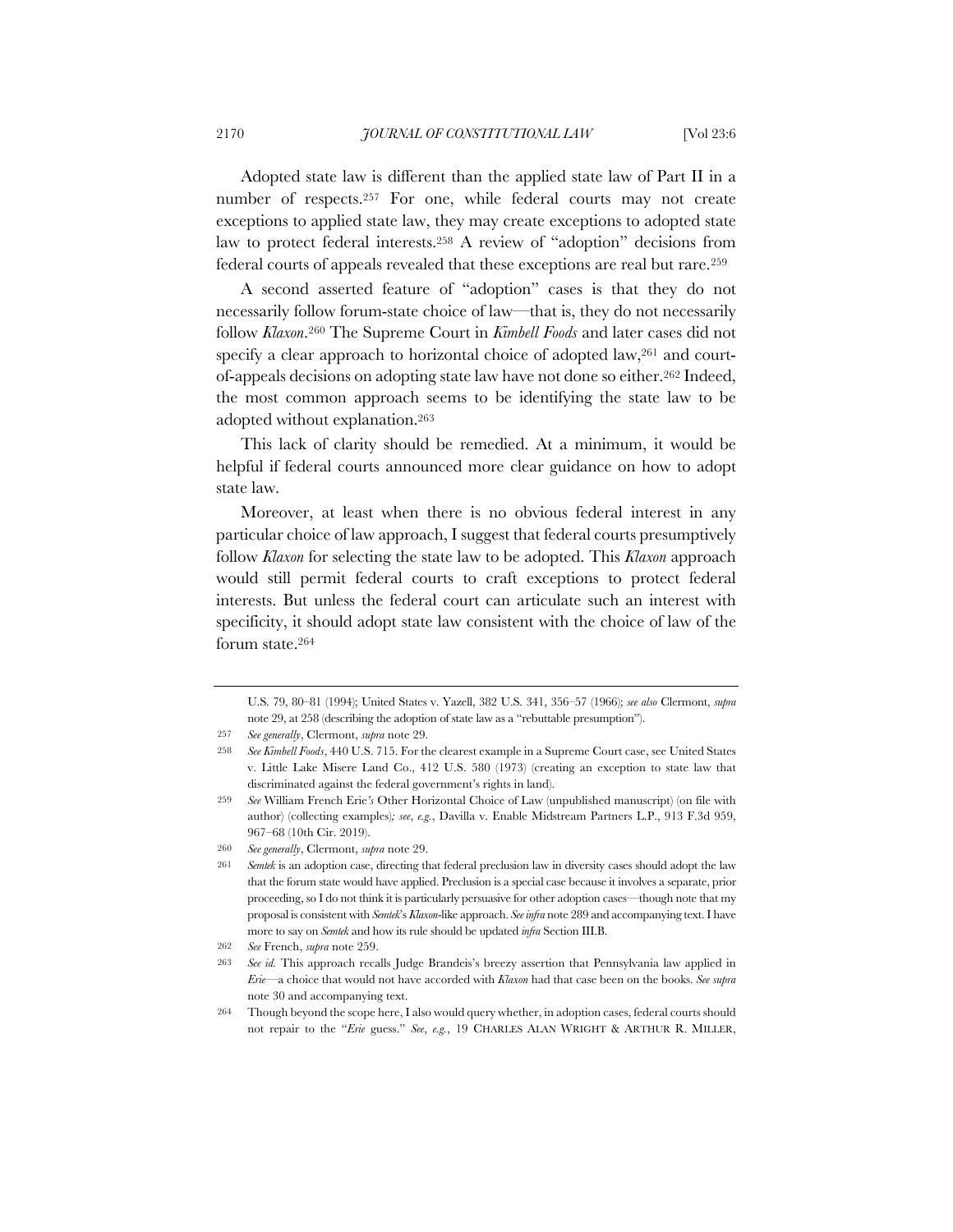To begin, I should acknowledge that the case for adoptive *Klaxon* is weaker than for applied *Klaxon* based on the values discussed above. Jurisdiction shopping between bases of jurisdiction is not an issue here.265 Federalism still points to respecting forum state choice of law,266 but the federalism interest must be weaker when the law being applied is federal law.267 Constraining federal judges also supports using *Klaxon*'s mechanical approach for adoption,268 though having already authorized federal judges to make common law, this horse is at least partway out of the barn. That said, an unguided ability to choose among state laws is exactly the institutional concern present in *Klaxon*,269 and current practice in the federal courts suggests that federal judges are unguided in their selection of adopted state law.270 The rote use of *Klaxon* for adoption would be a dramatic improvement on this dimension.271

Of course, using *Klaxon* for adoption would mean that federal law would apply differently depending on where a case is filed. While this horizontal disuniformity is permitted for applied state law,272 it is possible that there is a federal interest in avoiding it for federal common law.

To my mind, the questions are how strong is this interest and what weighs against it. As to the strength of the interest, observe that adopted state law exists only where Congress and the federal courts have not opted for uniform federal law.273 And when a federal contract is at issue, adopted state law is

FEDERAL PRACTICE AND PROCEDURE § 4507 (3d ed.) (2021 Update). Professor Clermont suggested that this is not required in adoption cases, but perhaps it should be. *See* Clermont, *supra* note 29, at 261.

<sup>265</sup> *See supra* notes 143–63 and accompanying text.

<sup>266</sup> *See supra* notes 217–27 and accompanying text.

<sup>267</sup> Relatedly, if one believed that the Rules of Decision Act played a role in the content of federal common law, then it too would point to *Klaxon* here. *See*, *e.g.*, Burbank, *Interjurisdictional Preclusion*, *supra* note 2, at 789 ("The approach advocated here regards the Rules of Decision Act as speaking directly to the circumstances in which it is permissible to fashion or apply federal common law. It has the obvious effect of imposing discipline on the first of those processes.").

<sup>268</sup> *See supra* notes 228–41 and accompanying text.

<sup>269</sup> *See supra* note 237 and accompanying text.

<sup>270</sup> *See supra* notes 260–63 and accompanying text.

<sup>271</sup> *Klaxon* is also a focal point around which courts can easily converge, rather than expecting disparate federal choices to settle on predictable approaches without Supreme Court or congressional guidance. *Cf.* Symeon C. Symeonides, *Choice of Law in the American Courts in 2019: Thirty-Third Annual Survey*, 68 AM. J. COMP. L. 235 (2020) (documenting the varied approaches in the states). And, indeed, reviewing the case law on adopted state law reveals that the federal courts have not articulated anything even approximating a consistent approach. *See supra* notes 260–63 and accompanying text.

<sup>272</sup> *See supra* note 44 and accompanying text.

<sup>273</sup> *See supra* notes 205–09 and accompanying text.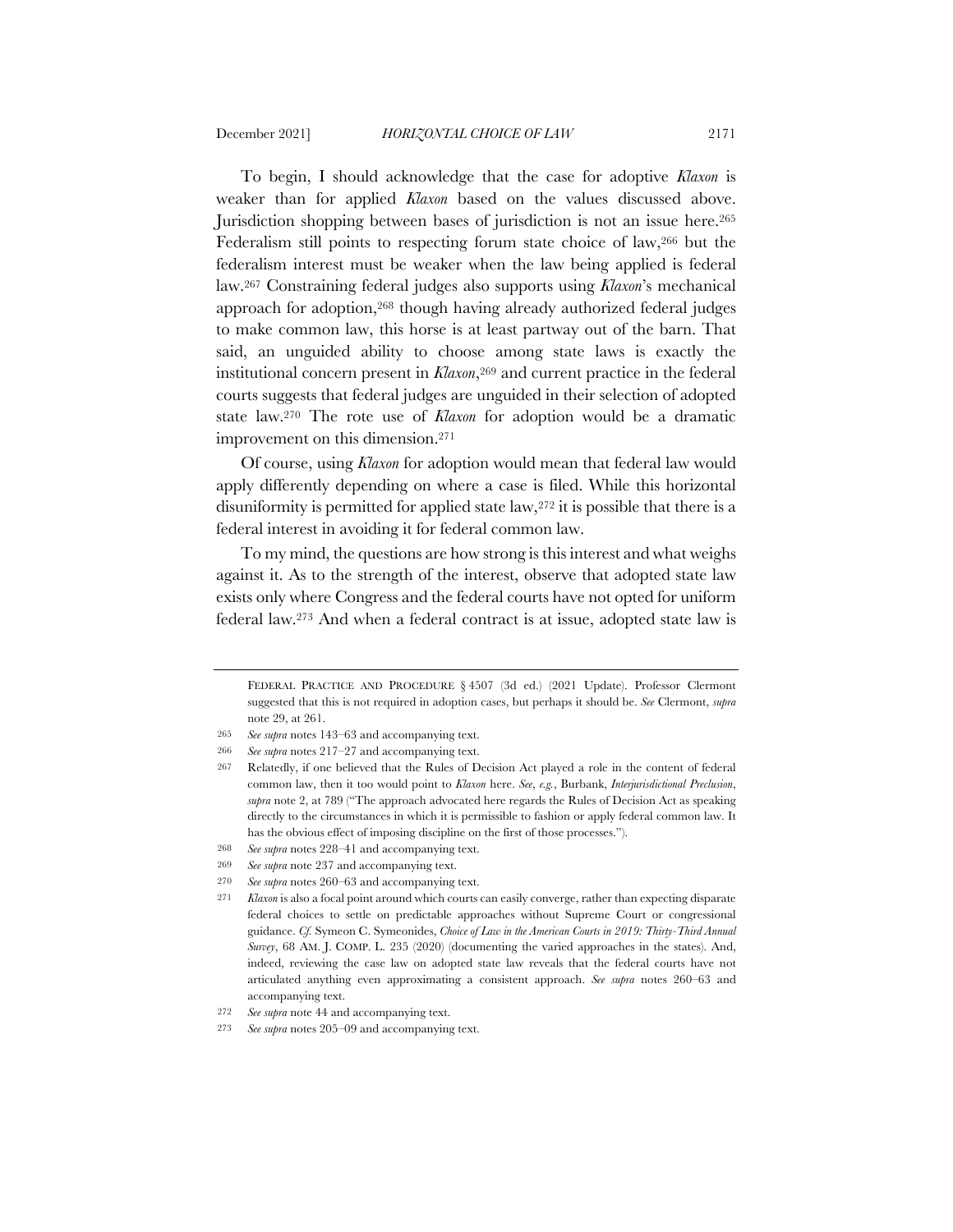relevant only if government did not specify the choice of law in the contract.274 Even when adopted state law governs, any particularized federal interest could be protected via exceptions.275 These outlets for federal interests imply that, in the remainder where adopted state law governs, the federal interest in uniform adoption is not strong.

As to the countervailing interests, in addition to the (weaker) arguments about federalism and the separation of powers mentioned above, using *Klaxon* for adoption has a number of advantages. Within disputes, *Klaxon* produces consistency across claims. Consider, for example, a contract provision releasing liability for all potential claims arising from an environmental accident. For claims arising under state law, the validity of the release will be determined by the state law that the forum state would apply.276 For claims arising under federal law (*e.g.*, under CERCLA277), federal common law would adopt state contract law on releases.278 Which state's law? Only using *Klaxon* for adoption would ensure that the same state's contract law would apply to the same release in the same case.279 *Klaxon* thus avoids inconsistency within disputes.

With or without multiple claims, using forum-state choice of law may help reduce the disruption of state law. In *Kimbell Foods*, the Court suggested that a strong argument for adopting state law is to avoid interference with "important and carefully evolved state arrangements designed to serve multiple purposes."280 When more than one state's laws could apply, some risk of interference is unavoidable,281 but courts should aim to minimize it.

<sup>274</sup> *Kimbell Foods* itself is a case involving federal contracts, see *supra* notes 253–55 and accompanying text, and many adoption cases are decided against the backdrop of federal contracts. *See* French, *supra* note 259.

<sup>275</sup> *See supra* notes 258–59 and accompanying text.

<sup>276</sup> This would be true in state court (applying forum state choice of law) or federal court (following *Klaxon*).

<sup>277</sup> 42 U.S.C. §§ 9601–9675.

<sup>278</sup> *See*, *e.g.*, ASARCO, LLC v. Union Pac. R. Co., 762 F.3d 744 (8th Cir. 2014) ("So long as they do not jeopardize federal goals, parties should be free to waive contribution protection through contracts governed by state law.").

<sup>279</sup> A dozen states would look to the place of contracting, while the others would follow some form of "modern" choice-of-law analysis. *See generally* Symeonides, *supra* note 271.

<sup>280</sup> United States v. Kimbell Foods*,* 440 U.S. 715, 729–30 (1979) (quoting *United States v. Yazell*, 382 U.S. 341, 353 (1966)) (internal quotation marks omitted). This is a quotation about state commercial law, but I think it applies just as well to many other areas in which federal law adopts state law.

<sup>281</sup> To elaborate: If federal common law adopted state law in a way that was forum-agnostic, then there would be disuniformity when a forum state would treat the provision differently under state law than it would be treated under federal law (adopting state law). If federal common law adopted state law by following the forum state's choice of law, then there would be disuniformity when claims could be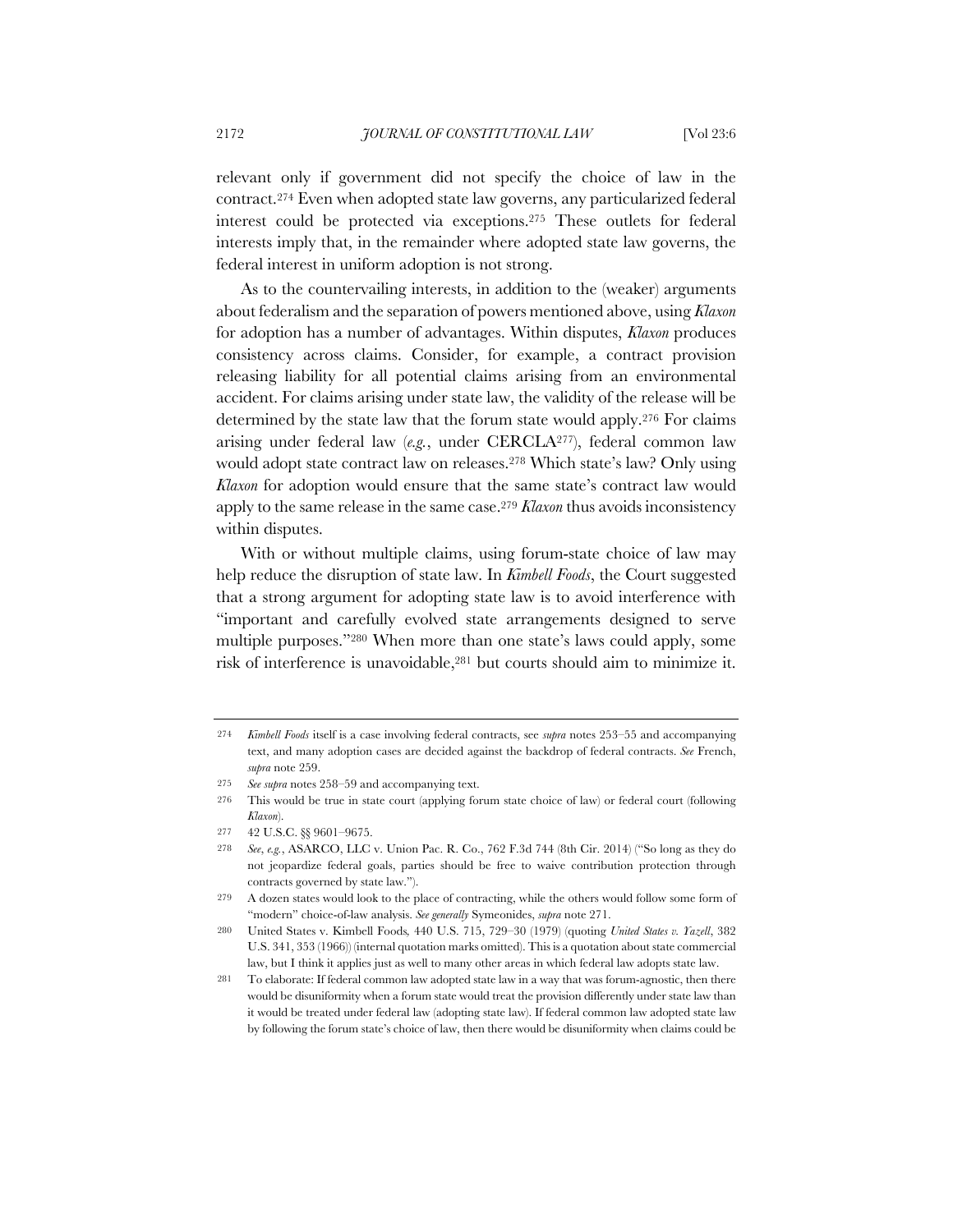Judges could attempt to divine which state's laws are most likely to apply in all potential cases, and then use this divination as the basis for federal choice of law.282 Alternatively, federal courts could treat the existence of an actual case litigating the issue as a proxy for where litigation is likely to occur—thus they would adopt the law that the forum state would choose. In this way, adoptive *Klaxon* might minimize intrusions on state law more reliably than privileging some forum where claims might be litigated in some other case.

Incorporating *Klaxon* into adopted state law also smooths out—and, dare I say, improves—the spectrum of *Erie* doctrines. Currently, there is a discontinuity where *Erie* chooses between state and federal law. On one side of the line is applied state law and state choice of law (*Klaxon*), and on the other is adopted state law and independent federal choice of law (not-*Klaxon*). If *Klaxon* were the presumptive rule in adoption cases, however, then the *Erie* spectrum might look like this: Where state interest is greatest, state law (and *Klaxon*) applies directly. As state interest is reduced or federal interest increases, we move into adopted *Klaxon*, where the only practical difference is that the federal court can create exceptions to protect specific federal interests.283 Then we move into the territory where federal law adopts state law independently—that is, where there is a federal interest in the choice-oflaw method.284 Finally we transition to uniform federal law supported by strong federal interests.

This smoothed-out *Erie* has more than theoretical appeal. Perhaps most importantly, it lowers the stakes of the closest *Erie* questions. Rather than having courts choose between applied *Klaxon* and adopted something else, those cutting-edge *Erie* decisions only would affect whether the court can create exceptions. This makes the "outcomes"—that is, the content of the relevant law—more predictable, because it would almost always be the same no matter which side of the *Erie* line the Court decided that the issue fell.285 This approach also makes the *Erie* inquiry more concrete. In these close

filed in multiple forums (with different choice-of-law regimes). Again, it is impossible to identify an adoption rule that does not create the risk of some disuniformity or another.

<sup>282</sup> In many cases, this prediction would align with forum-state choice of law, because there is often consensus (or near consensus) on choice-of-law questions. It is only in cases where there is reasonable disagreement—and where there is no federal-interest exception—that this choice matters.

<sup>283</sup> This aspect of *Kimbell Foods* should remain good law. *See supra* notes 258–59 and accompanying text.

<sup>284</sup> For example, perhaps federal air-pollution law includes a preference for regulating air pollution at the source, in which case there would be a federal interest in the choice of adopted law in favor of the law of the place of emission.

<sup>285</sup> I say "almost always" because of the availability of exceptions, but of course those would be exceptional.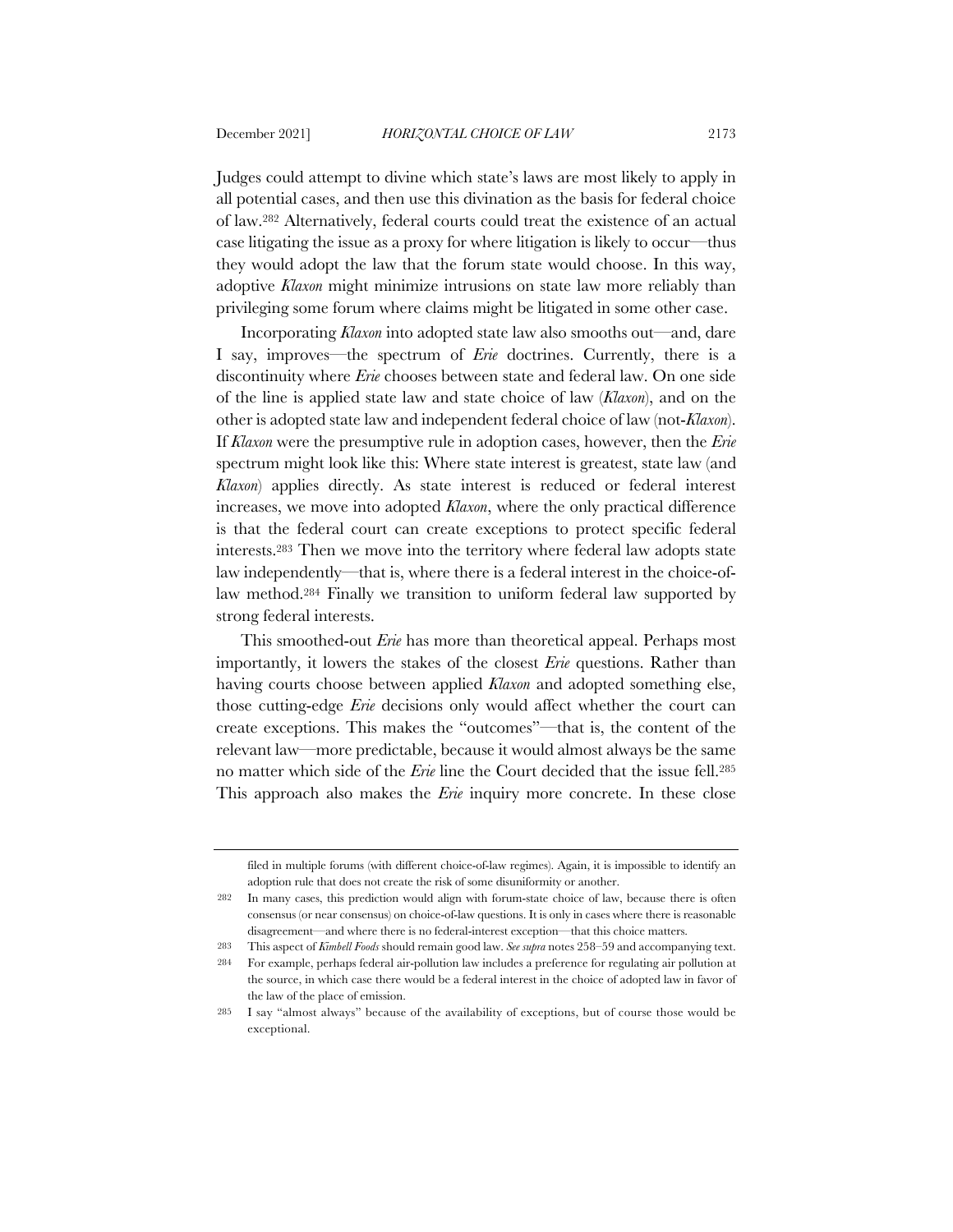cases, the real question is whether there are specific federal interests that need protection via an exception, permitted for adoption (but not pure *Klaxon*).

In this way, the *Klaxon* approach to adoption has the effect of retroactively validating what was a misleading statement of law from Justice Scalia in *O'Melveny & Myers v. FDIC*.286 In *O'Melveny*, the Supreme Court held that federal common law incorporated California law regarding the imputation of knowledge to the FDIC. The Court spent time determining whether an exception to California law was warranted, indicating that it was adopting rather than applying state law. But at one point, Justice Scalia downplayed the adopt-apply distinction: "it is of only theoretical interest whether the basis for that application [of California's rule] is California's own sovereign power or federal adoption of California's disposition."287 This flip remark was wrong because applied and adopted state law operate differently with respect to the horizontal choice of law. But Justice Scalia's statement reflects what this paper argues the law should be. There is something appealing about the approach of *O'Melveny*—which turns the knife's edge of the *Erie* doctrine into a (mostly) theoretical inquiry, other than the ability to create exceptions when concrete federal interests are on the line.

For these reasons, courts should presumptively follow forum-state choice of law when adopting state law as federal common law.

### *B. Preclusion*

*Semtek v. Lockheed Martin* was "complexity on stilts."288 For present purposes, we can jump to its holding: Uniform federal common law governs the preclusive effect of federal court judgments in federal question cases, and federal common law adopts the preclusion law that would be applied by forum-state courts in diversity cases (citing *inter alia Klaxon*).289

This holding drew heavily on the work of Professor Burbank, though "the author of the Court's opinion, well aware of the origins of that solution, chose not to acknowledge its provenance."290 Burbank grounded his argument in the Rules of Decision Act and *Erie*, and he tied it to the sorts of policies discussed above. For example, Burbank explained: "Preclusion rules may

<sup>286</sup> 512 U.S. 79 (1994).

<sup>287</sup> *Id.* at 85.

<sup>288</sup> Burbank, *Semtek*, *supra* note 1, at 1047.

<sup>289</sup> Semtek, 531 U.S. at 507–08.

<sup>290</sup> Burbank, *Semtek*, *supra* note 1, at 1055. The Court, though, did not read Professor Burbank closely enough. *See id.* at 1051–52 (explaining that the Supreme Court did not consider when F2 may depart from F1's preclusion law for reasons of full faith and credit).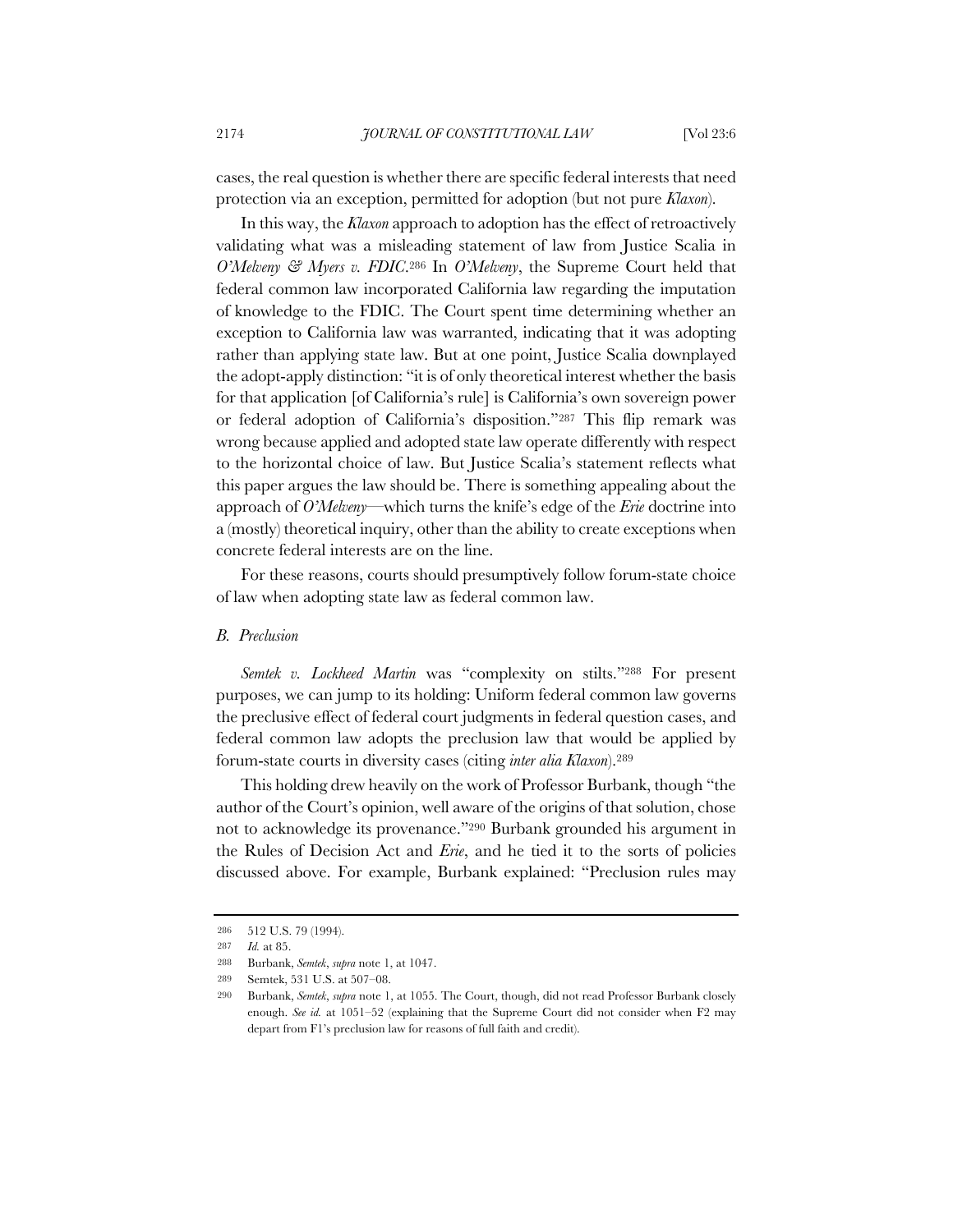implicate substantive policies; they have dramatic effects on substantive rights. When state substantive rights have been in question, from the perspective of purposes or effects, federal judges have not in the past been permitted to act with the autonomy of state judges. Rather, they have been required to do what judges of a particular state would do."291

I suspect readers know where I am going. Burbank's quoted statement speaks of state substantive rights, but the Court's opinion speaks of "diversity" cases. To be fair, at many points, Burbank also suggested that federal preclusion law should adopt state law in "diversity" cases.292 But as detailed above, I am not persuaded that the type of jurisdiction—as opposed to the source of law—is the right dividing line. Therefore, I would suggest revising the *Semtek* approach to turn not on the basis of jurisdiction but on the source of law.293 So, for example, if a federal court issued a judgment on a state law claim in an admiralty case or a *Grable*-style federal question case, forum-state preclusion law should be adopted as federal common law.

I felt confident with this solution until an exchange with Professor Clermont, who pointed out to me the challenge of applying this approach in a case with a mix of federal- and state-law claims.294 Though my initial intuition was that the content of preclusion law in such a case also should be mixed—federal law applying to federal claims; adopted state law applying to state claims—Professor Clermont rightly observed that preclusion law applies to judgments (not claims), and attempting to label the claims and issues as "state" or "federal" could present administrative difficulties in some cases.295

Based on this exchange, I do not offer a full-throated endorsement of a uniform rule for the adoption of state preclusion law for any state law *claim* in federal court. Instead, I suggest that at a minimum federal preclusion law should adopt state law in any case where all claims arise under state law, and I encourage courts to consider whether in "mixed cases" there may be a role

<sup>291</sup> Burbank, *Interjurisdictional Preclusion*, *supra* note 2, at 796.

<sup>292</sup> *See*, *e.g.*, *id.* at 636 ("[I]t is extremely difficult, under a traditional federal common law analysis or a Rules of Decision Act approach, to justify either across-the-board uniform federal preclusion rules for diversity judgments adjudicating matters of state substantive law, or the borrowing of state preclusion rules only when they implicate substantive state policies.").

<sup>293</sup> As Professor Burbank said, "[t]he Court need not apologize for past transgressions, but it should set its house in order." *Id.* at 762.

<sup>294</sup> Professor Gardner raised the added complexity of cases in which the court was unclear about the source of law, for example where state and federal law were the same. Decades from now at her festschrift, I hope some newly minted legal scholar takes up this question.

<sup>295</sup> Had this exchange been with Professor Burbank, he might have said that "'even the most luminous analytic framework' can blind us." *Id.* at 736 (quoting Chayes).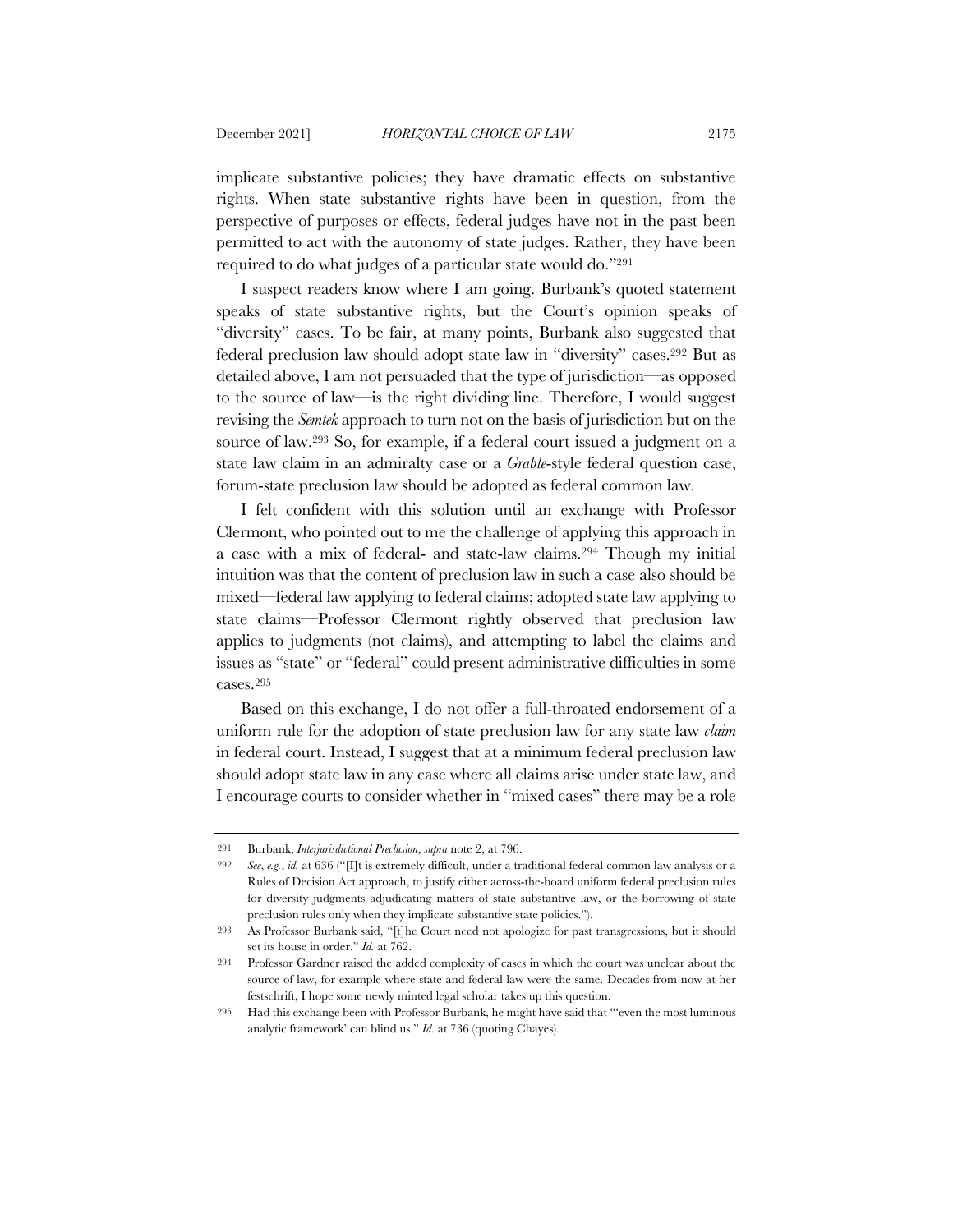of state preclusion law.296 I also encourage readers—including those luminaries participating in this symposium—to devote their considerable intellects to the preclusive effect of "mixed judgments" generally, even those arising from a simple two-party case in which a plaintiff invokes federal question and diversity jurisdiction on related claims.297

## *C. Congress*

Sometimes Congress makes the call to apply or adopt state law.298 The Federal Tort Claims Act calls for federal courts to use "the law of the place where the act or omission occurred."299 The Outer Continental Shelf Lands Act directs courts to use the law of "adjacent States."300 Federal Rules of Evidence 501 and 601 call for federal courts to choose state privilege and competency law as related to state law claims.301 Arguably, the Rules of Decision Act,302 the Full Faith and Credit Act,303 and the old Process and Conformity Acts304 also involved Congress choosing state law.

Congressional direction that state law governs raises horizontal choiceof-law questions. Sometimes Congress answers the question directly, as in the Federal Tort Claims Act.305 But other times, such as in the Federal Rules of Evidence, Congress is silent. For all of the reasons that readers are sick of reading, I suggest a presumption that statutes calling for the adoption or application of state law should be read to incorporate *Klaxon*'s choice-of-law

<sup>296</sup> For one analysis of the questions shortly after *Semtek*, see generally Patrick Woolley, *The Sources of Federal Preclusion Law After* Semtek, 72 U. CIN. L. REV. 527 (2003).

<sup>297</sup> I do not refer here to cases raising federal questions and supplemental state law claims, but a case in which there is a federal claim and a related state law claim between citizens of different states seeking more than \$75,000.

<sup>298</sup> *See generally* William Baude, *Beyond DOMA: Choice of State Law in Federal Statutes*, 64 STAN. L. REV. 1371 (2012).

<sup>299</sup> 28 U.S.C. § 1346(b)(1); *cf. supra* note 90 and accompanying text (discussing FSIA).

<sup>300</sup> 43 U.S.C. § 1333(2)(a); *see also* Gulf Offshore Co. v. Mobil Oil Corp., 453 U.S. 473, 480 (1981).

<sup>301</sup> Fed. R. Ev. 501 & 601.

<sup>302</sup> 28 U.S.C. § 1652.

<sup>303</sup> *See*, *e.g.*, Act of May 8, 1792, ch. 36, § 2, 1 Stat. 275, 276 (Process Act of 1792); Act of June 1, 1872, ch. 255, §§ 5 & 6, 17 Stat. 196, 197 (Conformity Act of 1872).

<sup>304</sup> Act of Sept. 29, 1789, ch. 21, § 2, 1 Stat. 93, 93–94 (Process Act); Act of June 1, 1872, ch. 255, 17 Stat. 196 (Conformity Act); see Clermont, *supra* note 29.

<sup>305</sup> Statutes such as the FTCA raise a different question: whether to incorporate the state's whole law (including its choice of law), or its internal law. In *Richards v. United States*, 396 U.S. 1, 11 (1962), the Supreme Court held that the FTCA looked to the whole law of the selected state. For reasons explained above, I concur this with result. *See supra* Section III.A.